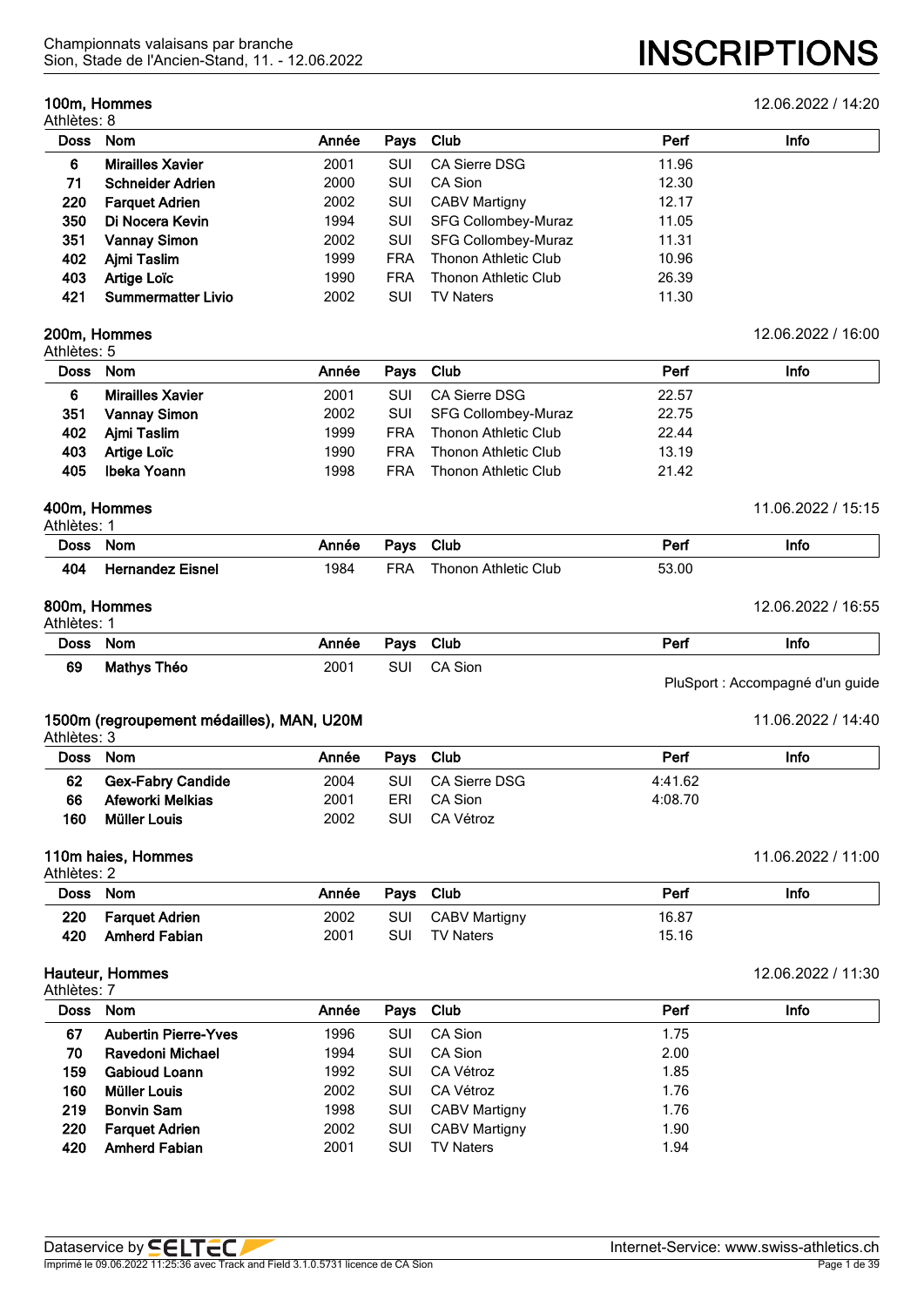| Athlètes: 7 | Hauteur, Hommes - Suite |       |            |                          |       | 12.06.2022 / 11:30 |
|-------------|-------------------------|-------|------------|--------------------------|-------|--------------------|
| Doss Nom    |                         | Année | Pays       | Club                     | Perf  | Info               |
| Athlètes: 1 | Perche 3.20m, Hommes    |       |            |                          |       | 11.06.2022 / 15:20 |
| <b>Doss</b> | <b>Nom</b>              | Année | Pays       | Club                     | Perf  | Info               |
| 68          | <b>Favre Jonas</b>      | 2003  | <b>SUI</b> | CA Sion                  | 3.40  |                    |
| Athlètes: 2 | Perche 2.20m, Hommes    |       |            |                          |       | 11.06.2022 / 12:30 |
| <b>Doss</b> | Nom                     | Année | Pays       | Club                     | Perf  | Info               |
| 5           | van Vliet Marc          | 1952  | <b>NED</b> | av Castricum (NED)       | 2.40  |                    |
| 219         | <b>Bonvin Sam</b>       | 1998  | SUI        | <b>CABV Martigny</b>     | 4.00  |                    |
| Athlètes: 3 | Longueur, Hommes        |       |            |                          |       | 11.06.2022 / 12:10 |
| <b>Doss</b> | <b>Nom</b>              | Année | Pays       | Club                     | Perf  | Info               |
| 219         | <b>Bonvin Sam</b>       | 1998  | SUI        | <b>CABV Martigny</b>     | 6.27  |                    |
| 220         | <b>Farquet Adrien</b>   | 2002  | SUI        | <b>CABV Martigny</b>     | 6.43  |                    |
| 420         | <b>Amherd Fabian</b>    | 2001  | <b>SUI</b> | <b>TV Naters</b>         | 6.78  |                    |
| Athlètes: 1 | <b>Triple, Hommes</b>   |       |            |                          |       | 12.06.2022 / 14:30 |
| <b>Doss</b> | <b>Nom</b>              | Année | Pays       | Club                     | Perf  | Info               |
| 222         | <b>Normand Rodolphe</b> | 1991  | SUI        | <b>CABV Martigny</b>     | 12.22 |                    |
| Athlètes: 3 | Poids, Hommes           |       |            |                          |       | 11.06.2022 / 11:20 |
| Doss        | <b>Nom</b>              | Année | Pays       | Club                     | Perf  | Info               |
| 157         | <b>Coppey Samuel</b>    | 1991  | SUI        | CA Vétroz                | 12.50 |                    |
| 220         | <b>Farquet Adrien</b>   | 2002  | <b>SUI</b> | <b>CABV Martigny</b>     | 11.96 |                    |
| 221         | <b>Giroud Sébastien</b> | 1995  | SUI        | <b>CABV Martigny</b>     | 10.91 |                    |
| Athlètes: 4 | Disque, Hommes          |       |            |                          |       | 11.06.2022 / 13:00 |
| <b>Doss</b> | Nom                     | Année | Pays       | Club                     | Perf  | Info               |
| 157         | <b>Coppey Samuel</b>    | 1991  | SUI        | CA Vétroz                | 41.52 |                    |
| 158         | <b>Erard David</b>      | 1976  | SUI        | CA Vétroz                | 39.36 |                    |
| 220         | <b>Farquet Adrien</b>   | 2002  | SUI        | <b>CABV Martigny</b>     | 31.97 |                    |
| 420         | <b>Amherd Fabian</b>    | 2001  | SUI        | <b>TV Naters</b>         | 38.51 |                    |
| Athlètes: 2 | Javelot, Hommes         |       |            |                          |       | 12.06.2022 / 15:30 |
| <b>Doss</b> | Nom                     | Année | Pays       | Club                     | Perf  | Info               |
| 220         | <b>Farquet Adrien</b>   | 2002  | SUI        | <b>CABV Martigny</b>     | 44.58 |                    |
| 420         | <b>Amherd Fabian</b>    | 2001  | SUI        | <b>TV Naters</b>         | 53.80 |                    |
| Athlètes: 3 | 100m, Femmes            |       |            |                          |       | 12.06.2022 / 14:25 |
| <b>Doss</b> | Nom                     | Année | Pays       | Club                     | Perf  | Info               |
| 212         | <b>Emery Coralie</b>    | 2002  | SUI        | CA Vétroz                | 12.57 |                    |
| 408         | Rosset Déborah          | 1998  | <b>FRA</b> | Thonon Athletic Club     | 12.60 |                    |
| 419         | <b>Dewitte Valerie</b>  | 1980  | <b>BEL</b> | T-R-T Athlétisme Monthey | 14.11 |                    |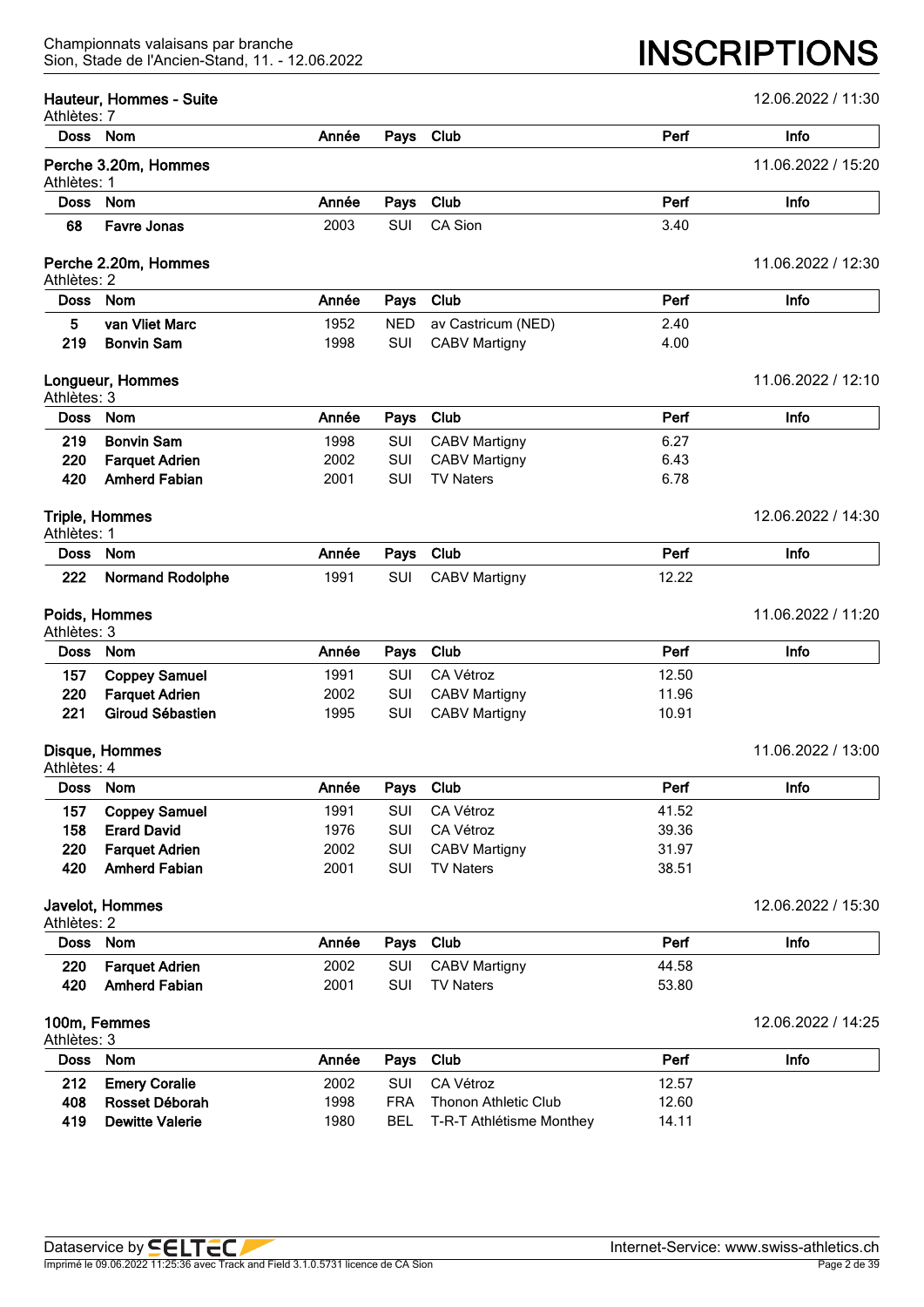#### **100m, Femmes - Suite** 12.06.2022 / 14:25

| Athlètes: 3 | <b>IVUIII, I GIIIIIIGS - JUIIG</b>         |       |            |                               |         | 12.00.2022 / 14.20 |
|-------------|--------------------------------------------|-------|------------|-------------------------------|---------|--------------------|
|             | Doss Nom                                   | Année | Pays       | Club                          | Perf    | Info               |
| Athlètes: 3 | 200m, Femmes                               |       |            |                               |         | 12.06.2022 / 16:10 |
| <b>Doss</b> | <b>Nom</b>                                 | Année | Pays       | Club                          | Perf    | Info               |
| 212         | <b>Emery Coralie</b>                       | 2002  | <b>SUI</b> | CA Vétroz                     | 25.91   |                    |
| 408         | Rosset Déborah                             | 1998  | <b>FRA</b> | <b>Thonon Athletic Club</b>   | 25.17   |                    |
| 419         | <b>Dewitte Valerie</b>                     | 1980  | <b>BEL</b> | T-R-T Athlétisme Monthey      | 28.59   |                    |
| Athlètes: 1 | 400m, Femmes                               |       |            |                               |         | 11.06.2022 / 15:15 |
| <b>Doss</b> | Nom                                        | Année | Pays       | Club                          | Perf    | Info               |
| 419         | <b>Dewitte Valerie</b>                     | 1980  | <b>BEL</b> | T-R-T Athlétisme Monthey      | 63.81   |                    |
| Athlètes: 3 | 800m (regroupement médailles), WOM, U20W   |       |            |                               |         | 12.06.2022 / 17:00 |
| <b>Doss</b> | Nom                                        | Année | Pays       | Club                          | Perf    | Info               |
| 154         | <b>Mottier Valentine</b>                   | 2004  | SUI        | CA Sion                       |         |                    |
| 156         | <b>Vlek Doriane</b>                        | 2001  | <b>SUI</b> | CA Sion                       | 3:09.15 |                    |
| 395         | <b>Mauroux Chloé</b>                       | 2004  | <b>SUI</b> | <b>SG St-Maurice</b>          | 2:26.89 |                    |
| Athlètes: 2 | 1500m, Femmes                              |       |            |                               |         | 11.06.2022 / 14:45 |
| <b>Doss</b> | Nom                                        | Année | Pays       | Club                          | Perf    | Info               |
| 156         | <b>Vlek Doriane</b>                        | 2001  | SUI        | CA Sion                       |         |                    |
| 396         | <b>Thaize Romane</b>                       | 2000  | <b>FRA</b> | Stade Sottevillais 76 - EMSAM |         |                    |
| Athlètes: 1 | Perche 2.20m, Femmes                       |       |            |                               |         | 11.06.2022 / 12:30 |
| <b>Doss</b> | Nom                                        | Année | Pays       | Club                          | Perf    | Info               |
| 407         | <b>Ferrari Isabelle</b>                    | 1973  | <b>FRA</b> | <b>Thonon Athletic Club</b>   |         |                    |
| Athlètes: 2 | Poids, Femmes                              |       |            |                               |         | 11.06.2022 / 12:10 |
|             | Doss Nom                                   | Année |            | Pays Club                     | Perf    | Info               |
| 211         | Daven Mélissa                              | 2002  | SUI        | CA Vétroz                     | 9.34    |                    |
| 343         | <b>Werlen Stefanie</b>                     | 1999  | SUI        | <b>LLT Oberwallis</b>         | 10.56   |                    |
| Athlètes: 3 | Disque (regroupement médailles), WOM, U20W |       |            |                               |         | 11.06.2022 / 14:20 |
| <b>Doss</b> | Nom                                        | Année | Pays       | Club                          | Perf    | Info               |
| 211         | Daven Mélissa                              | 2002  | SUI        | CA Vétroz                     | 28.74   |                    |
| 343         | <b>Werlen Stefanie</b>                     | 1999  | SUI        | <b>LLT Oberwallis</b>         | 34.82   |                    |
| 349         | Wenger Céline                              | 2003  | SUI        | LV Visp                       | 28.36   |                    |
| Athlètes: 2 | Javelot, Femmes                            |       |            |                               |         | 12.06.2022 / 11:00 |
| <b>Doss</b> | Nom                                        | Année | Pays       | Club                          | Perf    | Info               |
| 155         | <b>Monnet Amandine</b>                     | 1995  | SUI        | CA Sion                       | 38.14   |                    |
| 211         | Daven Mélissa                              | 2002  | SUI        | CA Vétroz                     | 31.56   |                    |
|             |                                            |       |            |                               |         |                    |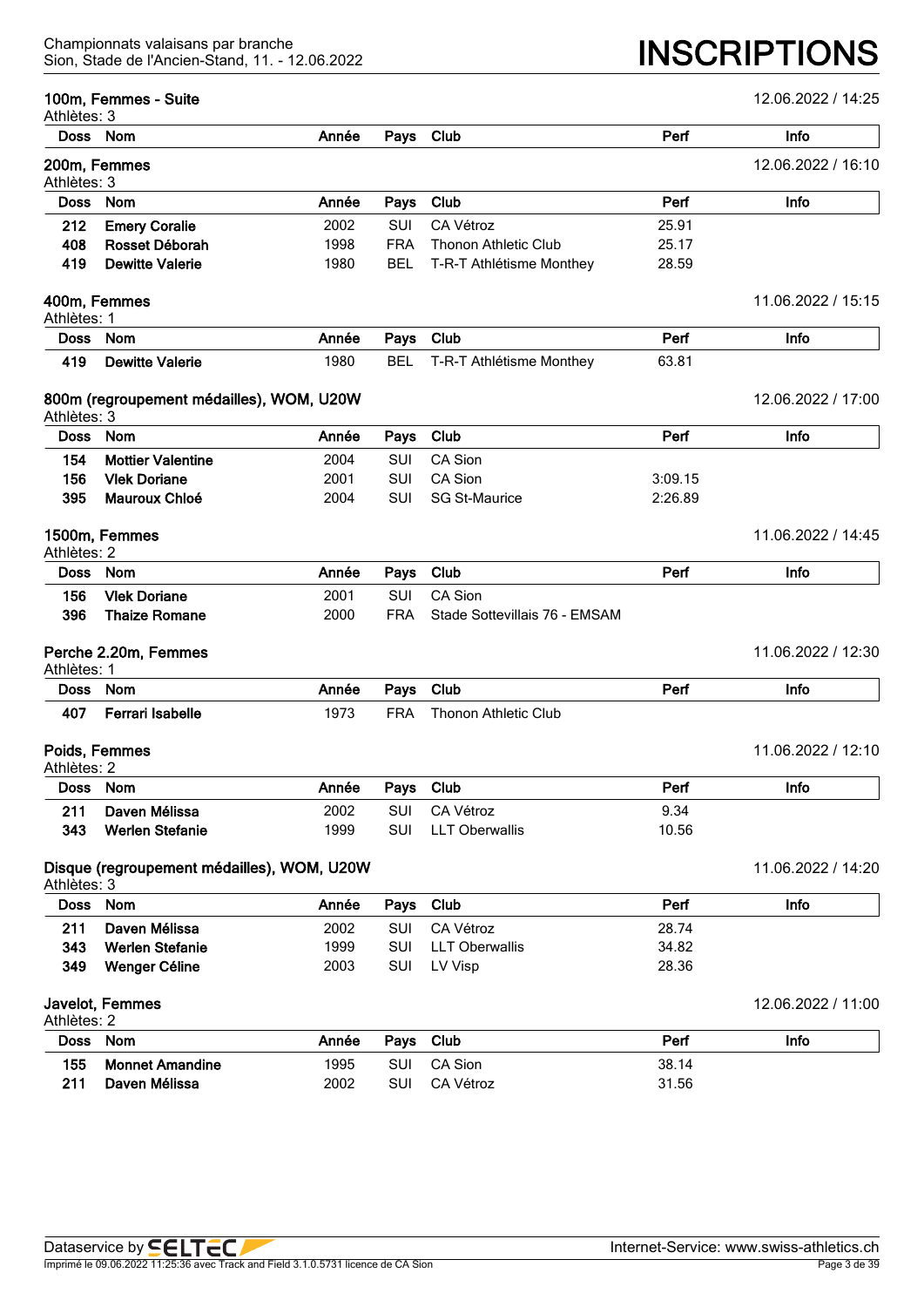| Athlètes: 2 | Javelot, Femmes - Suite                              |       |            |                             |         | 12.06.2022 / 11:00 |
|-------------|------------------------------------------------------|-------|------------|-----------------------------|---------|--------------------|
| <b>Doss</b> | Nom                                                  | Année | Pays       | Club                        | Perf    | Info               |
| Athlètes: 3 | 100m, U20 Hommes                                     |       |            |                             |         | 12.06.2022 / 14:15 |
| <b>Doss</b> | <b>Nom</b>                                           | Année | Pays       | Club                        | Perf    | Info               |
| 293         | <b>Farquet Marius</b>                                | 2004  | <b>SUI</b> | <b>CABV Martigny</b>        | 12.28   |                    |
| 294         | Joray Thibert                                        | 2004  | SUI        | <b>CABV Martigny</b>        | 11.98   |                    |
| 295         | <b>Theux Maxime</b>                                  | 2004  | SUI        | <b>CABV Martigny</b>        | 12.16   |                    |
| Athlètes: 3 | 800m (regroupement médailles), U20M, U18M            |       |            |                             |         | 12.06.2022 / 16:55 |
| <b>Doss</b> | Nom                                                  | Année | Pays       | Club                        | Perf    | Info               |
| 54          | <b>Jilg Vincent</b>                                  | 2005  | SUI        | <b>CA Sierre DSG</b>        | 2:16.18 |                    |
| 62          | <b>Gex-Fabry Candide</b>                             | 2004  | SUI        | <b>CA Sierre DSG</b>        | 2:07.23 |                    |
| 63          | Pollmann Ivan                                        | 2004  | SUI        | <b>CA Sierre DSG</b>        | 2:03.41 |                    |
| Athlètes: 2 | 110m haies, U20 Hommes                               |       |            |                             |         | 11.06.2022 / 11:00 |
| <b>Doss</b> | <b>Nom</b>                                           | Année | Pays       | Club                        | Perf    | Info               |
| 293         | <b>Farquet Marius</b>                                | 2004  | SUI        | <b>CABV Martigny</b>        | 16.44   |                    |
| 295         | <b>Theux Maxime</b>                                  | 2004  | SUI        | <b>CABV Martigny</b>        | 17.25   |                    |
| Athlètes: 2 | Hauteur, U20 Hommes                                  |       |            |                             |         | 12.06.2022 / 11:30 |
| <b>Doss</b> | Nom                                                  | Année | Pays       | Club                        | Perf    | Info               |
| 293         | <b>Farquet Marius</b>                                | 2004  | SUI        | <b>CABV Martigny</b>        | 1.80    |                    |
| 295         | <b>Theux Maxime</b>                                  | 2004  | SUI        | <b>CABV Martigny</b>        | 1.77    |                    |
| Athlètes: 4 | Perche 2.20m, U20 Hommes                             |       |            |                             |         | 11.06.2022 / 12:30 |
| <b>Doss</b> | Nom                                                  | Année | Pays       | Club                        | Perf    | Info               |
| 293         | <b>Farquet Marius</b>                                | 2004  | SUI        | <b>CABV Martigny</b>        | 4.10    |                    |
| 294         | <b>Joray Thibert</b>                                 | 2004  | SUI        | <b>CABV Martigny</b>        | 4.00    |                    |
| 295         | <b>Theux Maxime</b>                                  | 2004  | SUI        | <b>CABV Martigny</b>        | 3.60    |                    |
| 406         | <b>Descouens Jad-Alexandre</b>                       | 2004  | <b>FRA</b> | <b>Thonon Athletic Club</b> |         |                    |
| Athlètes: 2 | Longueur, U20 Hommes                                 |       |            |                             |         | 11.06.2022 / 12:10 |
| <b>Doss</b> | Nom                                                  | Année | Pays       | Club                        | Perf    | Info               |
| 293         | <b>Farquet Marius</b>                                | 2004  | SUI        | <b>CABV Martigny</b>        | 5.85    |                    |
| 295         | <b>Theux Maxime</b>                                  | 2004  | SUI        | <b>CABV Martigny</b>        | 5.89    |                    |
| Athlètes: 2 | Poids, U20 Hommes                                    |       |            |                             |         | 11.06.2022 / 11:20 |
| <b>Doss</b> | Nom                                                  | Année | Pays       | Club                        | Perf    | Info               |
| 294         | Joray Thibert                                        | 2004  | SUI        | <b>CABV Martigny</b>        | 11.14   |                    |
| 295         | <b>Theux Maxime</b>                                  | 2004  | SUI        | <b>CABV Martigny</b>        | 9.70    |                    |
| Athlètes: 6 | Disque (regroupement médailles / 1.75kg), U20M, U18M |       |            |                             |         | 11.06.2022 / 13:00 |
| <b>Doss</b> | Nom                                                  | Année | Pays       | Club                        | Perf    | Info               |
| 68          | <b>Favre Jonas</b>                                   | 2003  | SUI        | CA Sion                     | 29.05   |                    |
| 293         | <b>Farquet Marius</b>                                | 2004  | SUI        | CABV Martigny               | 31.96   |                    |
| 294         | Joray Thibert                                        | 2004  | SUI        | <b>CABV Martigny</b>        |         |                    |
| 295         | <b>Theux Maxime</b>                                  | 2004  | SUI        | <b>CABV Martigny</b>        | 21.58   |                    |
| 357         | <b>Schutz Rowan</b>                                  | 2005  | SUI        | SFG Collombey-Muraz         | 27.18   |                    |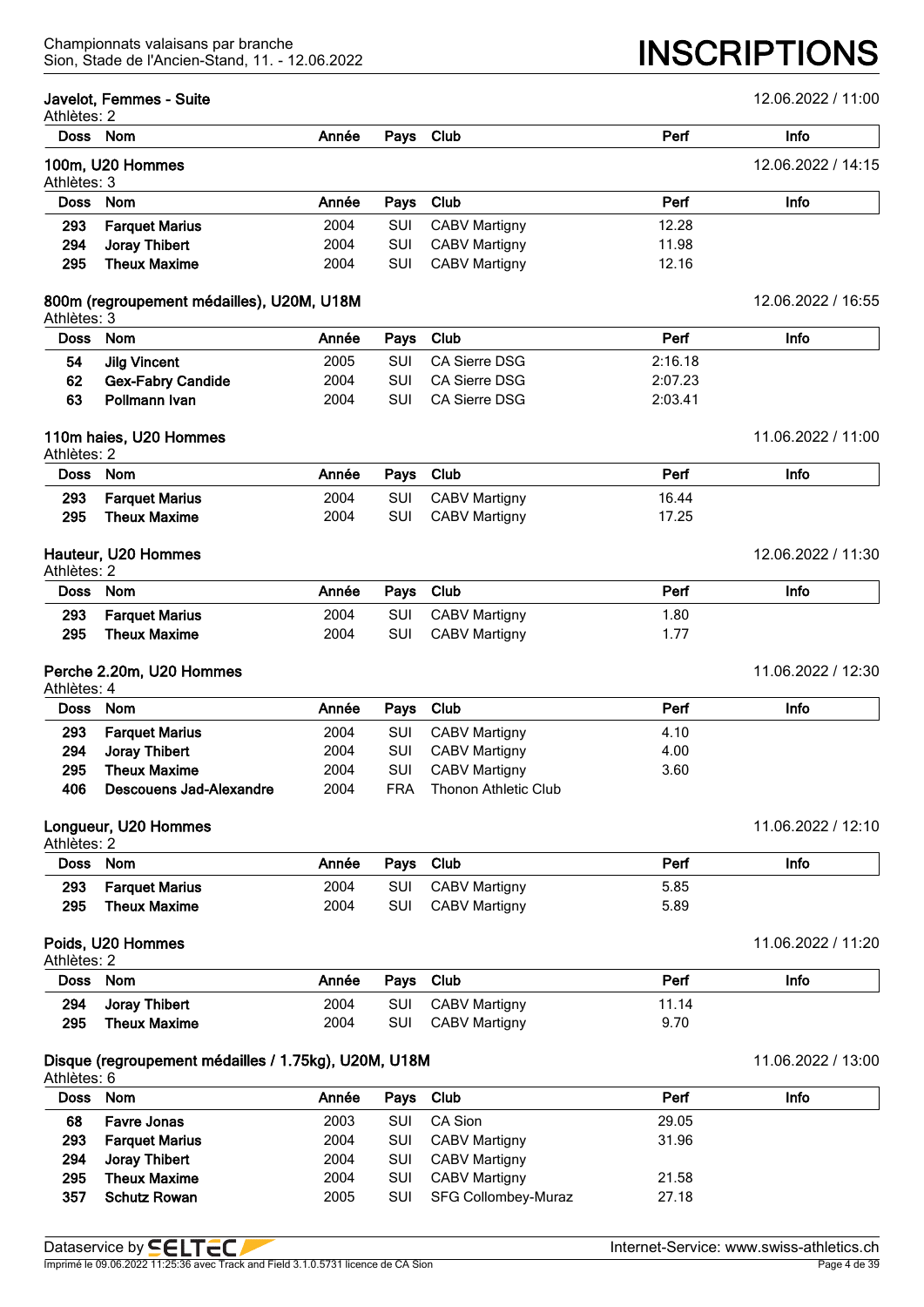# **Disque (regroupement médailles / 1.75kg), U20M, U18M - Suite** 11.06.2022 / 13:00

| Athlètes: 6 |                         |       |            |                      |      |      |  |  |
|-------------|-------------------------|-------|------------|----------------------|------|------|--|--|
| <b>Doss</b> | <b>Nom</b>              | Année | Pays Club  |                      | Perf | Info |  |  |
| 406         | Descouens Jad-Alexandre | 2004  | <b>FRA</b> | Thonon Athletic Club |      |      |  |  |
|             |                         |       |            |                      |      |      |  |  |

#### **Javelot, U20 Hommes** 12.06.2022 / 15:30 Athlètes: 5

|             | Athletes: 5           |       |            |                            |       |      |  |  |  |
|-------------|-----------------------|-------|------------|----------------------------|-------|------|--|--|--|
| <b>Doss</b> | Nom                   | Année |            | Pays Club                  | Perf  | Info |  |  |  |
| 68          | <b>Favre Jonas</b>    | 2003  | <b>SUI</b> | CA Sion                    | 36.56 |      |  |  |  |
| 293         | <b>Farquet Marius</b> | 2004  | <b>SUI</b> | <b>CABV Martigny</b>       | 38.05 |      |  |  |  |
| 294         | Joray Thibert         | 2004  | <b>SUI</b> | <b>CABV Martigny</b>       | 45.82 |      |  |  |  |
| 295         | <b>Theux Maxime</b>   | 2004  | <b>SUI</b> | <b>CABV Martigny</b>       | 36.08 |      |  |  |  |
| 317         | Sauvageat Jérémy      | 2003  | SUI        | Lausanne-Sports Athlétisme | 51.11 |      |  |  |  |
|             |                       |       |            |                            |       |      |  |  |  |

#### **100m, U20 Femmes** 12.06.2022 / 14:25

| Athlètes: 5 |                        |       |            |                      |       |      |  |
|-------------|------------------------|-------|------------|----------------------|-------|------|--|
| <b>Doss</b> | Nom                    | Année | Pays Club  |                      | Perf  | Info |  |
| 64          | <b>Bonvin Julie</b>    | 2004  | <b>SUI</b> | CA Sierre DSG        | 12.89 |      |  |
| 209         | <b>Baechler Fiona</b>  | 2003  | <b>SUI</b> | CA Vétroz            | 13.07 |      |  |
| 296         | <b>Dorsaz Caroline</b> | 2003  | <b>SUI</b> | <b>CABV Martigny</b> | 15.42 |      |  |
| 297         | <b>Mizel Marjorie</b>  | 2004  | SUI        | <b>CABV Martigny</b> |       |      |  |
| 298         | <b>Pierroz Sara</b>    | 2003  | <b>SUI</b> | <b>CABV Martigny</b> | 13.45 |      |  |

#### **200m, U20 Femmes** 12.06.2022 / 16:10

 $A$ thlàtes:  $A$ 

| Doss Nom |                        | Année |            | Pays Club            | Perf  | Info               |
|----------|------------------------|-------|------------|----------------------|-------|--------------------|
| 64       | <b>Bonvin Julie</b>    | 2004  | <b>SUI</b> | CA Sierre DSG        | 27.18 |                    |
| 209      | <b>Baechler Fiona</b>  | 2003  | <b>SUI</b> | CA Vétroz            | 27.24 |                    |
| 296      | <b>Dorsaz Caroline</b> | 2003  | <b>SUI</b> | <b>CABV Martigny</b> | 32.25 |                    |
| 298      | <b>Pierroz Sara</b>    | 2003  | <b>SUI</b> | CABV Martigny        | 29.27 |                    |
|          | 400m, U20 Femmes       |       |            |                      |       | 11.06.2022 / 15:15 |

#### Athlètes: 1

| AU 11969. I |              |       |      |            |       |      |  |  |  |
|-------------|--------------|-------|------|------------|-------|------|--|--|--|
| <b>Doss</b> | Nom          | Année | Pays | Club       | Pen   | Info |  |  |  |
| 299         | Matthey Léna | 2003  | SU   | Cortaillod | 62.28 |      |  |  |  |

# **1500m (regroupement médailles), U20W, U18W** 1500m 11.06.2022 / 14:45

|          | Athlètes: 2              |       |           |               |         |      |  |  |  |  |
|----------|--------------------------|-------|-----------|---------------|---------|------|--|--|--|--|
| Doss Nom |                          | Année | Pays Club |               | Perf    | Info |  |  |  |  |
| 291      | Ramuz Chloé              | 2005  | SUI       | CABV Martigny | 4:47.44 |      |  |  |  |  |
| 394      | <b>Lattion Valentine</b> | 2005  | SUI       | SG St-Maurice |         |      |  |  |  |  |

#### **100m haies, U20 Femmes** 11.06.2022 / 11:20

|          | Athlètes: 2           |       |            |               |       |      |  |  |  |  |
|----------|-----------------------|-------|------------|---------------|-------|------|--|--|--|--|
| Doss Nom |                       | Année | Pays Club  |               | Perf  | Info |  |  |  |  |
| 297      | <b>Mizel Marjorie</b> | 2004  | SUI        | CABV Martigny |       |      |  |  |  |  |
| 373      | Herzog Malika         | 2004  | <b>SUI</b> | SFG Conthey   | 15.42 |      |  |  |  |  |

# **Hauteur, U20 Femmes** 12.06.2022 / 09:00

| Athlètes: 5 |                       |       |     |                      |      |      |
|-------------|-----------------------|-------|-----|----------------------|------|------|
| Doss        | <b>Nom</b>            | Année |     | Pays Club            | Perf | Info |
| 153         | Emery Jolène          | 2004  | SUI | CA Sion              | 1.64 |      |
| 210         | <b>Morard Audrey</b>  | 2003  | SUI | CA Vétroz            | 1.61 |      |
| 297         | <b>Mizel Marjorie</b> | 2004  | SUI | <b>CABV Martigny</b> | 1.45 |      |
| 298         | <b>Pierroz Sara</b>   | 2003  | SUI | <b>CABV Martigny</b> | 1.50 |      |
| 373         | Herzog Malika         | 2004  | SUI | <b>SFG Conthey</b>   | 1.54 |      |

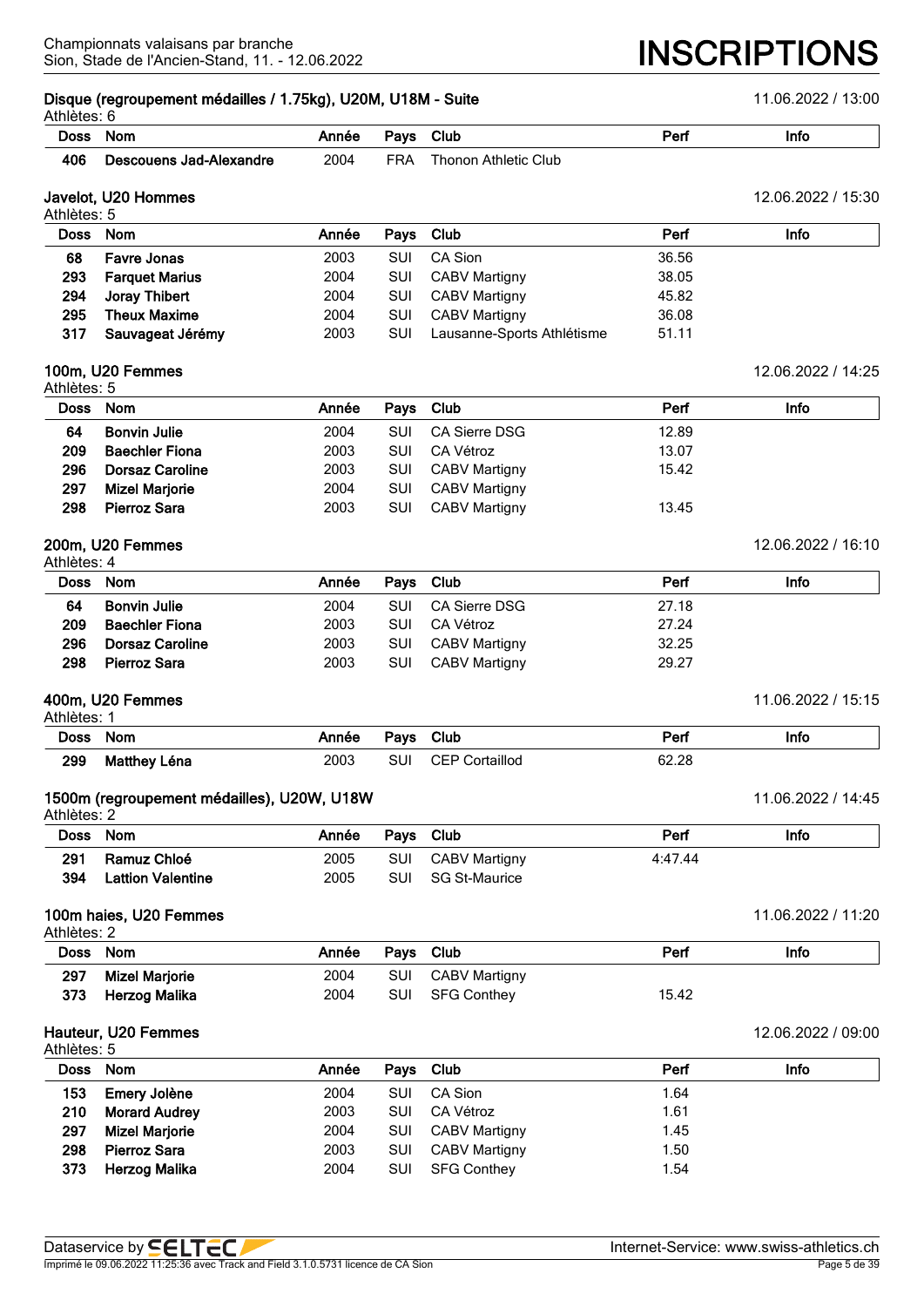|                            | Hauteur, U20 Femmes - Suite |       |            |                       |       | 12.06.2022 / 09:00 |
|----------------------------|-----------------------------|-------|------------|-----------------------|-------|--------------------|
| Athlètes: 5<br><b>Doss</b> | <b>Nom</b>                  | Année | Pays       | Club                  | Perf  | Info               |
|                            | Longueur, U20 Femmes        |       |            |                       |       | 11.06.2022 / 15:30 |
| Athlètes: 5                |                             |       |            |                       |       |                    |
| <b>Doss</b>                | <b>Nom</b>                  | Année | Pays       | Club                  | Perf  | Info               |
| 65                         | <b>Preisig Delphine</b>     | 2003  | SUI        | <b>CA Sierre DSG</b>  | 4.76  |                    |
| 296                        | <b>Dorsaz Caroline</b>      | 2003  | SUI        | <b>CABV Martigny</b>  | 4.03  |                    |
| 297                        | <b>Mizel Marjorie</b>       | 2004  | SUI        | <b>CABV Martigny</b>  | 4.97  |                    |
| 298                        | <b>Pierroz Sara</b>         | 2003  | SUI        | <b>CABV Martigny</b>  | 4.66  |                    |
| 373                        | <b>Herzog Malika</b>        | 2004  | SUI        | <b>SFG Conthey</b>    | 5.23  |                    |
|                            | Triple, U20 Femmes          |       |            |                       |       | 12.06.2022 / 14:30 |
| Athlètes: 1<br><b>Doss</b> | <b>Nom</b>                  | Année | Pays       | Club                  | Perf  | Info               |
|                            |                             |       |            |                       |       |                    |
| 65                         | <b>Preisig Delphine</b>     | 2003  | <b>SUI</b> | CA Sierre DSG         | 9.78  |                    |
| Athlètes: 3                | Poids, U20 Femmes           |       |            |                       |       | 11.06.2022 / 12:10 |
| <b>Doss</b>                | Nom                         | Année | Pays       | Club                  | Perf  | Info               |
| 297                        | <b>Mizel Marjorie</b>       | 2004  | <b>SUI</b> | <b>CABV Martigny</b>  |       |                    |
| 349                        | Wenger Céline               | 2003  | <b>SUI</b> | LV Visp               | 9.26  |                    |
| 373                        | <b>Herzog Malika</b>        | 2004  | SUI        | <b>SFG Conthey</b>    | 9.23  |                    |
| Athlètes: 4                | Javelot, U20 Femmes         |       |            |                       |       | 12.06.2022 / 11:00 |
| <b>Doss</b>                | Nom                         | Année | Pays       | Club                  | Perf  | <b>Info</b>        |
| 296                        | <b>Dorsaz Caroline</b>      | 2003  | SUI        | <b>CABV Martigny</b>  | 17.24 |                    |
| 297                        | <b>Mizel Marjorie</b>       | 2004  | SUI        | <b>CABV Martigny</b>  | 26.99 |                    |
| 298                        | <b>Pierroz Sara</b>         | 2003  | SUI        | <b>CABV Martigny</b>  | 28.08 |                    |
| 373                        | <b>Herzog Malika</b>        | 2004  | SUI        | <b>SFG Conthey</b>    | 31.18 |                    |
|                            | 100m, U18 Hommes            |       |            |                       |       | 12.06.2022 / 14:15 |
| Athlètes: 6                |                             |       |            |                       |       |                    |
| <b>Doss</b>                | Nom                         | Année | Pays       | Club                  | Perf  | Info               |
| 56                         | <b>Rudaz Maxime</b>         | 2006  | <b>SUI</b> | CA Sierre DSG         | 11.93 |                    |
| 204                        | Lugon Nathanaël             | 2006  | SUI        | CA Vétroz             | 11.75 |                    |
| 289                        | <b>Tissières Mathieu</b>    | 2006  | SUI        | <b>CABV Martigny</b>  |       |                    |
| 341                        | <b>Liniger Simon</b>        | 2005  | SUI        | <b>LLT Oberwallis</b> | 12.00 |                    |
| 347                        | <b>Vomsattel Jonas</b>      | 2006  | SUI        | LV Visp               |       |                    |
| 358                        | Vannay Raphaël              | 2005  | SUI        | SFG Collombey-Muraz   | 12.61 |                    |
| Athlètes: 7                | 200m, U18 Hommes            |       |            |                       |       | 12.06.2022 / 16:05 |
| <b>Doss</b>                | Nom                         | Année | Pays       | Club                  | Perf  | Info               |
| 56                         | <b>Rudaz Maxime</b>         | 2006  | SUI        | <b>CA Sierre DSG</b>  | 25.33 |                    |
| 204                        | Lugon Nathanaël             | 2006  | SUI        | CA Vétroz             | 24.91 |                    |
| 289                        | <b>Tissières Mathieu</b>    | 2006  | SUI        | CABV Martigny         | 24.52 |                    |
| 302                        | <b>Fournier Justin</b>      | 2005  | SUI        | CS 13 Etoiles         |       |                    |
| 341                        | <b>Liniger Simon</b>        | 2005  | SUI        | <b>LLT Oberwallis</b> | 23.97 |                    |
| 347                        | <b>Vomsattel Jonas</b>      | 2006  | SUI        | LV Visp               |       |                    |
| 358                        | Vannay Raphaël              | 2005  | SUI        | SFG Collombey-Muraz   | 25.90 |                    |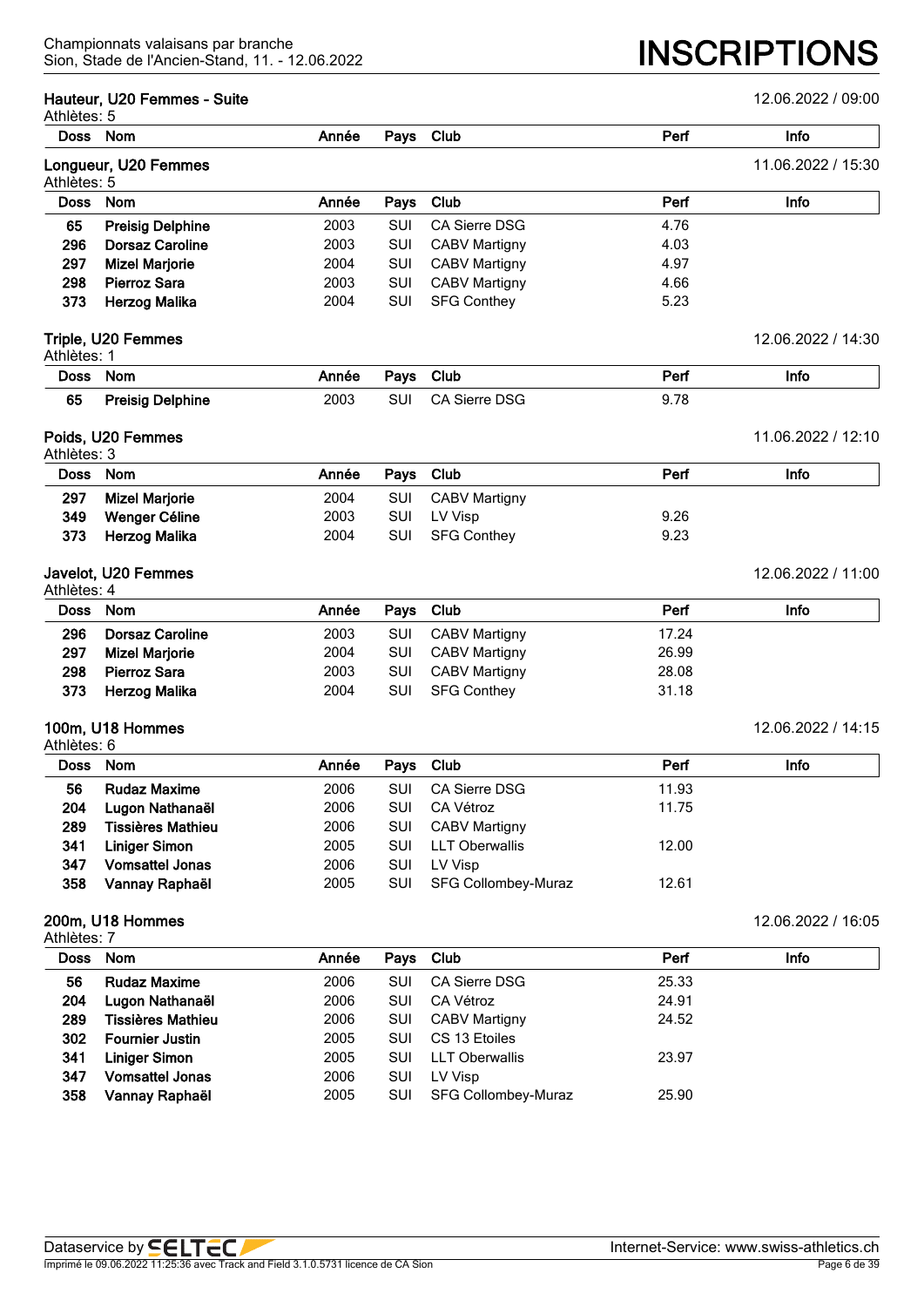|                            | 200m, U18 Hommes - Suite |       |            |                       |         | 12.06.2022 / 16:05 |
|----------------------------|--------------------------|-------|------------|-----------------------|---------|--------------------|
| Athlètes: 7                | Doss Nom                 | Année | Pays       | Club                  | Perf    | Info               |
|                            | 400m, U18 Hommes         |       |            |                       |         | 11.06.2022 / 15:15 |
| Athlètes: 4                |                          |       |            |                       |         |                    |
| <b>Doss</b>                | Nom                      | Année | Pays       | Club                  | Perf    | Info               |
| 55                         | <b>Monnet Olivier</b>    | 2006  | <b>SUI</b> | <b>CA Sierre DSG</b>  | 60.71   |                    |
| 56                         | <b>Rudaz Maxime</b>      | 2006  | SUI        | <b>CA Sierre DSG</b>  |         |                    |
| 144                        | Métry Cyril              | 2006  | SUI        | CA Sion               | 56.17   |                    |
| 341                        | <b>Liniger Simon</b>     | 2005  | SUI        | <b>LLT Oberwallis</b> | 53.51   |                    |
|                            | 1500m, U18 Hommes        |       |            |                       |         | 11.06.2022 / 14:40 |
| Athlètes: 7<br><b>Doss</b> | Nom                      | Année | Pays       | Club                  | Perf    | Info               |
| 53                         | <b>Clivaz Thomas</b>     | 2006  | SUI        | <b>CA Sierre DSG</b>  | 5:32.04 |                    |
| 54                         | <b>Jilg Vincent</b>      | 2005  | SUI        | <b>CA Sierre DSG</b>  | 4:41.90 |                    |
| 143                        | Métry Adrien             | 2006  | SUI        | CA Sion               | 4:50.02 |                    |
| 145                        | <b>Torrent Quentin</b>   | 2006  | SUI        | CA Sion               | 4:30.42 |                    |
| 287                        | <b>Maccagnan Pierre</b>  | 2006  | SUI        | <b>CABV Martigny</b>  |         |                    |
| 391                        | <b>Chablaix Arnaud</b>   | 2005  | SUI        | <b>SG St-Maurice</b>  | 4:20.21 |                    |
| 392                        | Mariéthoz Shayne Noé     | 2005  | SUI        | <b>SG St-Maurice</b>  | 4:59.32 |                    |
|                            | 110m haies, U18 Hommes   |       |            |                       |         | 11.06.2022 / 11:00 |
| Athlètes: 2                |                          |       |            |                       |         |                    |
| <b>Doss</b>                | Nom                      | Année | Pays       | Club                  | Perf    | Info               |
| 288                        | <b>Mermoud Arno</b>      | 2006  | SUI        | <b>CABV Martigny</b>  | 17.27   |                    |
| 372                        | Darbellay Théo           | 2005  | SUI        | <b>SFG Conthey</b>    | 16.38   |                    |
|                            | Hauteur, U18 Hommes      |       |            |                       |         | 12.06.2022 / 09:00 |
| Athlètes: 4                |                          |       |            |                       |         |                    |
| <b>Doss</b>                | Nom                      | Année | Pays       | Club                  | Perf    | Info               |
| 57                         | Rüeger Yann              | 2006  | SUI        | <b>CA Sierre DSG</b>  | 1.60    |                    |
| 288                        | <b>Mermoud Arno</b>      | 2006  | SUI        | <b>CABV Martigny</b>  | 1.75    |                    |
| 341                        | <b>Liniger Simon</b>     | 2005  | SUI        | <b>LLT Oberwallis</b> | 1.80    |                    |
| 372                        | Darbellay Théo           | 2005  | SUI        | <b>SFG Conthey</b>    | 1.75    |                    |
| Athlètes: 4                | Perche 2.20m, U18 Hommes |       |            |                       |         | 11.06.2022 / 12:30 |
| <b>Doss</b>                | Nom                      | Année | Pays       | Club                  | Perf    | Info               |
| 57                         | Rüeger Yann              | 2006  | SUI        | CA Sierre DSG         | 3.00    |                    |
| 301                        | <b>Dussex Samuel</b>     | 2006  | SUI        | CS 13 Etoiles         | 3.30    |                    |
| 302                        | <b>Fournier Justin</b>   | 2005  | SUI        | CS 13 Etoiles         | 5.00    |                    |
| 303                        | <b>Imsand Valentin</b>   | 2005  | SUI        | CS 13 Etoiles         | 5.10    |                    |
|                            | Longueur, U18 Hommes     |       |            |                       |         | 11.06.2022 / 12:10 |
| Athlètes: 6                |                          |       |            |                       |         |                    |
| <b>Doss</b>                | Nom                      | Année | Pays       | Club                  | Perf    | Info               |
| 55                         | <b>Monnet Olivier</b>    | 2006  | SUI        | CA Sierre DSG         | 4.38    |                    |
| 204                        | Lugon Nathanaël          | 2006  | SUI        | CA Vétroz             | 6.25    |                    |
| 288                        | <b>Mermoud Arno</b>      | 2006  | SUI        | <b>CABV Martigny</b>  | 5.62    |                    |
| 341                        | <b>Liniger Simon</b>     | 2005  | SUI        | <b>LLT Oberwallis</b> | 6.03    |                    |
| 347                        | <b>Vomsattel Jonas</b>   | 2006  | SUI        | LV Visp               | 5.62    |                    |
| 372                        | Darbellay Théo           | 2005  | SUI        | <b>SFG Conthey</b>    | 5.68    |                    |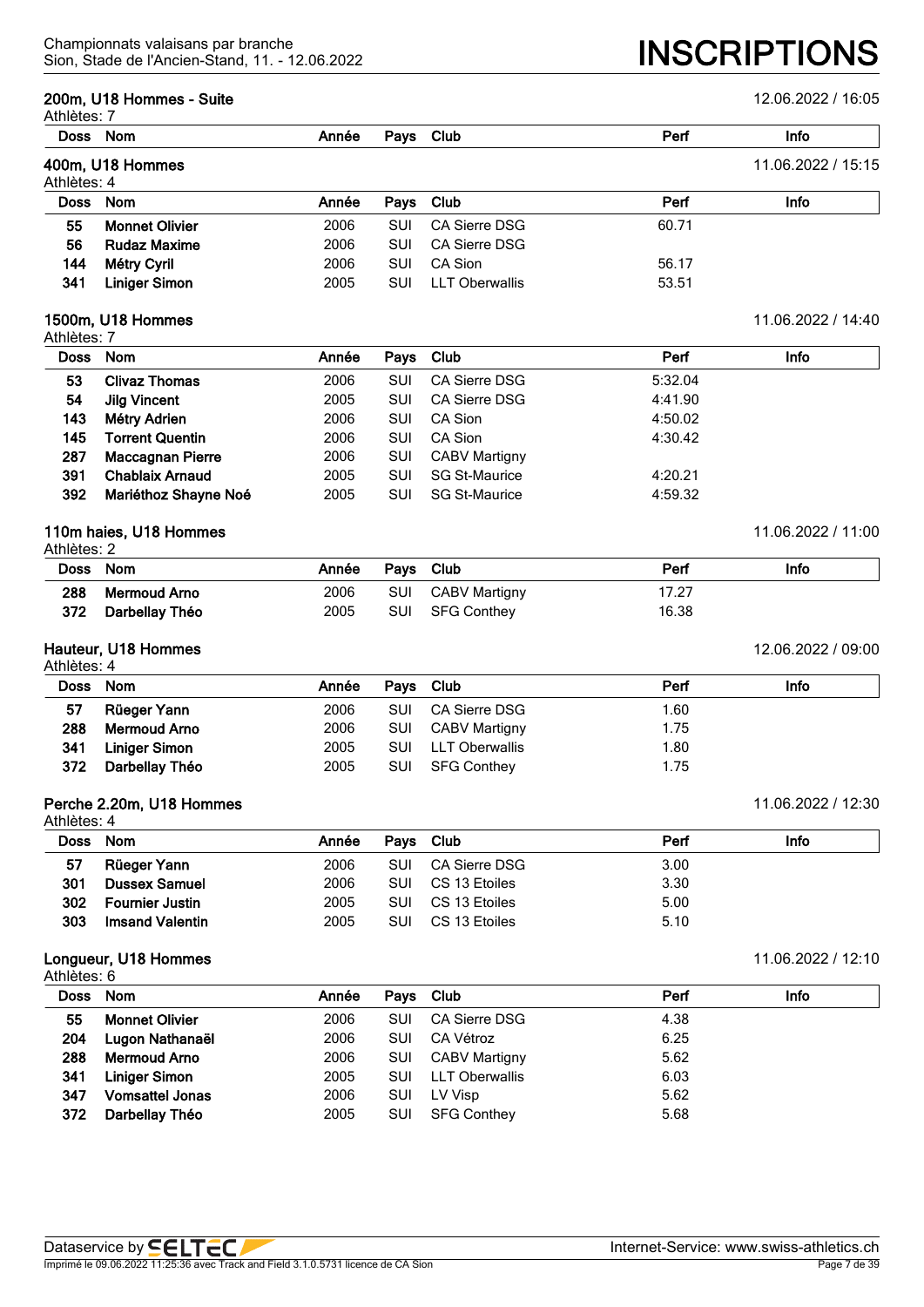#### **Longueur, U18 Hommes - Suite** 12:10

| Athlètes: 6 |                        |       |            |         |      |                    |
|-------------|------------------------|-------|------------|---------|------|--------------------|
| Doss Nom    |                        | Année | Pays Club  |         | Perf | Info               |
| Athlètes: 1 | Triple, U18 Hommes     |       |            |         |      | 12.06.2022 / 14:30 |
| Doss Nom    |                        | Année | Pays Club  |         | Perf | Info               |
| 347         | <b>Vomsattel Jonas</b> | 2006  | <b>SUI</b> | LV Visp |      |                    |

#### **Poids, U18 Hommes** 11.06.2022 / 11:20 Athlètes: 4

| Doss Nom |                       | Année | Pays Club  |                     | Perf  | Info |  |  |  |  |
|----------|-----------------------|-------|------------|---------------------|-------|------|--|--|--|--|
| 52       | <b>Bonvin Ludovic</b> | 2006  | <b>SUI</b> | CA Sierre DSG       | 10.13 |      |  |  |  |  |
| 341      | Liniger Simon         | 2005  | <b>SUI</b> | LLT Oberwallis      | 9.69  |      |  |  |  |  |
| 357      | <b>Schutz Rowan</b>   | 2005  | SUI        | SFG Collombey-Muraz | 9.74  |      |  |  |  |  |
| 372      | Darbellay Théo        | 2005  | <b>SUI</b> | <b>SFG Conthey</b>  | 9.75  |      |  |  |  |  |

#### **Javelot, U18 Hommes** 12.06.2022 / 15:30 Athlètes: 3

| Doss Nom |                       | Année | Pays Club |                     | Perf  | Info |
|----------|-----------------------|-------|-----------|---------------------|-------|------|
| 52       | <b>Bonvin Ludovic</b> | 2006  | SUI       | CA Sierre DSG       | 36.98 |      |
| 357      | <b>Schutz Rowan</b>   | 2005  | SUI       | SFG Collombey-Muraz | 39.01 |      |
| 372      | Darbellay Théo        | 2005  | SUI       | SFG Conthey         | 37.13 |      |

### **100m, U18 Femmes** 12.06.2022 / 14:30

| Athlètes: 7 |                       |       |            |                   |       |      |  |
|-------------|-----------------------|-------|------------|-------------------|-------|------|--|
|             | Doss Nom              | Année |            | Pays Club         | Perf  | Info |  |
| 148         | <b>Fauchère Line</b>  | 2005  | <b>SUI</b> | CA Sion           | 14.62 |      |  |
| 205         | <b>Abbet Mireille</b> | 2006  | SUI        | CA Vétroz         | 13.76 |      |  |
| 207         | <b>Normand Sarah</b>  | 2005  | <b>SUI</b> | CA Vétroz         | 13.02 |      |  |
| 304         | <b>Aymon Delphine</b> | 2005  | <b>SUI</b> | CS 13 Etoiles     | 13.58 |      |  |
| 305         | Borer Léna            | 2006  | <b>SUI</b> | CS 13 Etoiles     | 12.95 |      |  |
| 342         | Sarbach Alessandra    | 2006  | <b>SUI</b> | LLT Oberwallis    | 13.74 |      |  |
| 401         | <b>Bitz Saskia</b>    | 2006  | SUI        | <b>STV Gampel</b> |       |      |  |

## **200m, U18 Femmes** 12.06.2022 / 16:10

| Athlètes: 4 |                      |       |            |               |       |      |
|-------------|----------------------|-------|------------|---------------|-------|------|
| Doss Nom    |                      | Année |            | Pays Club     | Perf  | Info |
| 147         | Délétroz Aurélie     | 2005  |            | SUI CA Sion   | 28.90 |      |
| 207         | <b>Normand Sarah</b> | 2005  | <b>SUI</b> | CA Vétroz     | 26.81 |      |
| 300         | Fournier Amélie      | 2007  | <b>SUI</b> | CS 13 Etoiles | 28.56 |      |
| 305         | Borer Léna           | 2006  | <b>SUI</b> | CS 13 Etoiles | 27.38 |      |

#### **400m, U18 Femmes** 11.06.2022 / 15:15

| Athlètes: 3 |  |
|-------------|--|
|-------------|--|

| .   |                      |                 |  |                   |       |      |  |  |  |  |
|-----|----------------------|-----------------|--|-------------------|-------|------|--|--|--|--|
|     | Doss Nom             | Année Pays Club |  |                   | Perf  | Info |  |  |  |  |
|     | 147 Délétroz Aurélie | 2005            |  | SUI CA Sion       | 64.89 |      |  |  |  |  |
|     | 148 Fauchère Line    | 2005            |  | SUI CA Sion       |       |      |  |  |  |  |
| 290 | Fanti Luna           | 2005            |  | SUI CABV Martigny | 67.67 |      |  |  |  |  |

#### **800m, U18 Femmes** 12.06.2022 / 17:00

| Athlètes: 4 |                          |       |           |                      |         |      |
|-------------|--------------------------|-------|-----------|----------------------|---------|------|
| Doss Nom    |                          | Année | Pays Club |                      | Perf    | Info |
| 61          | <b>Vouilloz Amandine</b> | 2005  | SUI       | CA Sierre DSG        | 2:25.06 |      |
| 290         | Fanti Luna               | 2005  | SUI       | CABV Martigny        | 2:32.67 |      |
| 291         | Ramuz Chloé              | 2005  | SUI       | CABV Martigny        | 2:24.75 |      |
| 393         | <b>Bochatay Maëlle</b>   | 2006  | SUI       | <b>SG St-Maurice</b> | 2:33.13 |      |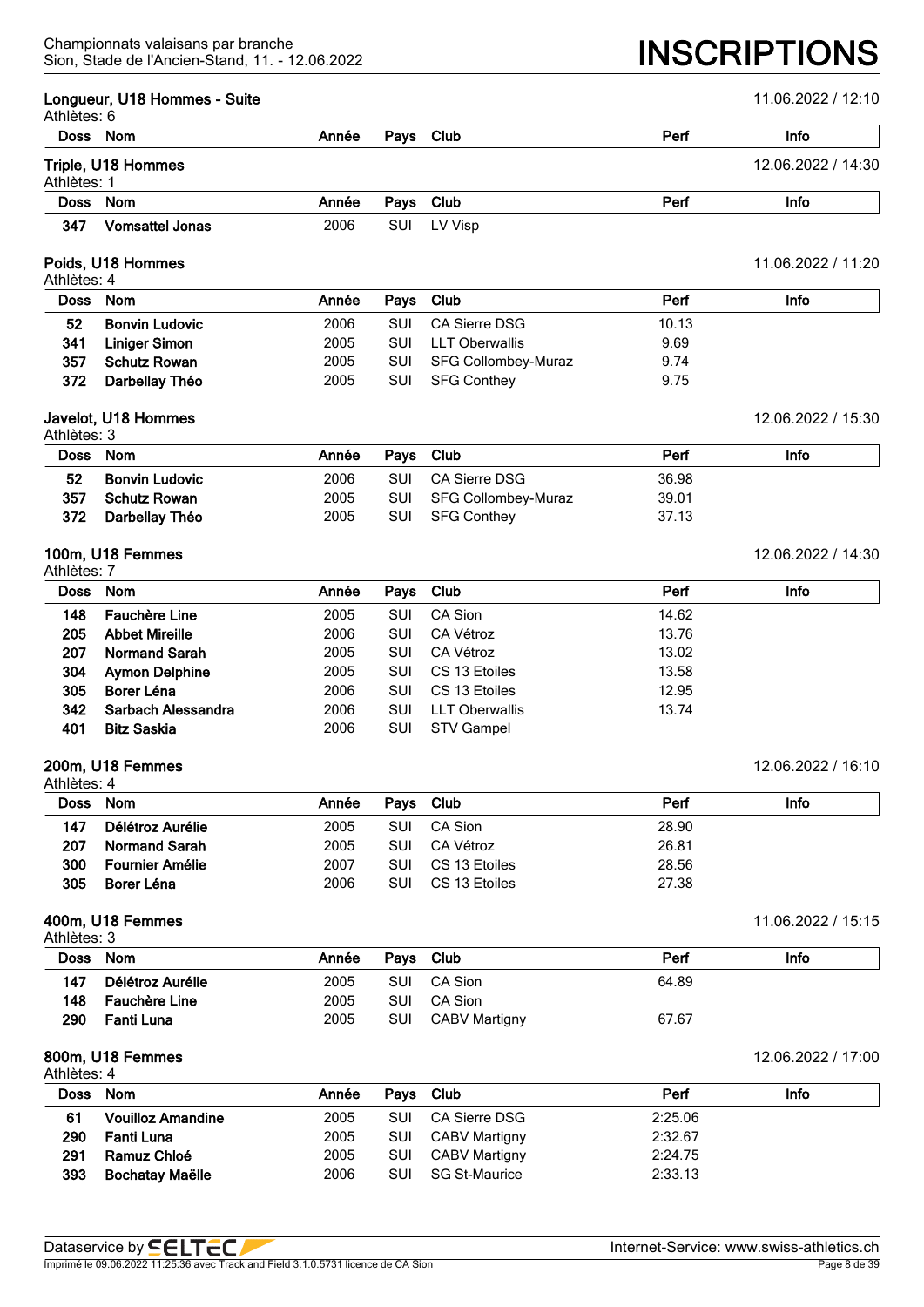| Athlètes: 4 | 800m, U18 Femmes - Suite |       |            |                       |       | 12.06.2022 / 17:00 |
|-------------|--------------------------|-------|------------|-----------------------|-------|--------------------|
|             | Doss Nom                 | Année | Pays       | Club                  | Perf  | Info               |
| Athlètes: 3 | 100m haies, U18 Femmes   |       |            |                       |       | 11.06.2022 / 11:20 |
| <b>Doss</b> | Nom                      | Année | Pays       | Club                  | Perf  | Info               |
| 58          | <b>Guntern Audrey</b>    | 2005  | SUI        | CA Sierre DSG         | 17.18 |                    |
| 205         | <b>Abbet Mireille</b>    | 2006  | SUI        | CA Vétroz             |       |                    |
| 305         | Borer Léna               | 2006  | SUI        | CS 13 Etoiles         | 15.19 |                    |
| Athlètes: 4 | Hauteur, U18 Femmes      |       |            |                       |       | 12.06.2022 / 09:00 |
| <b>Doss</b> | <b>Nom</b>               | Année | Pays       | Club                  | Perf  | Info               |
| 151         | <b>Pahud Mathilde</b>    | 2006  | SUI        | CA Sion               | 1.40  |                    |
| 205         | <b>Abbet Mireille</b>    | 2006  | SUI        | CA Vétroz             | 1.50  |                    |
| 304         | <b>Aymon Delphine</b>    | 2005  | SUI        | CS 13 Etoiles         | 1.45  |                    |
| 342         | Sarbach Alessandra       | 2006  | SUI        | <b>LLT Oberwallis</b> | 1.43  |                    |
| Athlètes: 2 | Perche 2.20m, U18 Femmes |       |            |                       |       | 11.06.2022 / 12:30 |
| <b>Doss</b> | Nom                      | Année | Pays       | Club                  | Perf  | Info               |
| 149         | <b>Favre Eloïse</b>      | 2006  | SUI        | CA Sion               | 2.10  |                    |
| 151         | <b>Pahud Mathilde</b>    | 2006  | SUI        | <b>CA Sion</b>        | 2.20  |                    |
| Athlètes: 1 | Perche 3.20m, U18 Femmes |       |            |                       |       | 11.06.2022 / 15:20 |
| <b>Doss</b> | <b>Nom</b>               | Année | Pays       | Club                  | Perf  | Info               |
| 304         | <b>Aymon Delphine</b>    | 2005  | <b>SUI</b> | CS 13 Etoiles         | 3.00  |                    |
| Athlètes: 5 | Longueur, U18 Femmes     |       |            |                       |       | 11.06.2022 / 15:30 |
| <b>Doss</b> | <b>Nom</b>               | Année | Pays       | Club                  | Perf  | Info               |
| 59          | Salamin Noélie           | 2006  | <b>SUI</b> | <b>CA Sierre DSG</b>  | 4.65  |                    |
| 152         | <b>Rey Alix</b>          | 2006  | SUI        | CA Sion               | 4.16  |                    |
| 205         | <b>Abbet Mireille</b>    | 2006  | SUI        | CA Vétroz             | 4.57  |                    |
| 207         | <b>Normand Sarah</b>     | 2005  | SUI        | CA Vétroz             | 4.68  |                    |
| 401         | <b>Bitz Saskia</b>       | 2006  | SUI        | <b>STV Gampel</b>     | 4.48  |                    |
| Athlètes: 8 | Poids, U18 Femmes        |       |            |                       |       | 11.06.2022 / 12:10 |
| <b>Doss</b> | Nom                      | Année | Pays       | Club                  | Perf  | Info               |
| 58          | <b>Guntern Audrey</b>    | 2005  | SUI        | <b>CA Sierre DSG</b>  | 11.39 |                    |
| 150         | <b>Mabillard Célia</b>   | 2006  | SUI        | CA Sion               | 9.97  |                    |
| 206         | <b>Baechler Laura</b>    | 2005  | SUI        | CA Vétroz             | 11.33 |                    |
| 292         | Solazzi Magalie Marthe   | 2005  | SUI        | <b>CABV Martigny</b>  | 9.03  |                    |
| 304         | <b>Aymon Delphine</b>    | 2005  | SUI        | CS 13 Etoiles         | 10.27 |                    |
| 306         | Dalla Palma Elise        | 2005  | SUI        | CS 13 Etoiles         | 7.85  |                    |
| 348         | <b>Wenger Svenja</b>     | 2005  | SUI        | LV Visp               | 13.08 |                    |
| 401         | <b>Bitz Saskia</b>       | 2006  | SUI        | <b>STV Gampel</b>     | 11.63 |                    |
| Athlètes: 5 | Disque, U18 Femmes       |       |            |                       |       | 11.06.2022 / 14:20 |
|             | Doss Nom                 | Année |            | Pays Club             | Perf  | <b>Info</b>        |

| Doss | Nom                    | Année | Pays Club  |               | Perf  | Info |
|------|------------------------|-------|------------|---------------|-------|------|
| 59   | Salamin Noélie         | 2006  | SUI        | CA Sierre DSG | 20.99 |      |
| 206  | <b>Baechler Laura</b>  | 2005  | SUI        | CA Vétroz     | 35.12 |      |
| 292  | Solazzi Magalie Marthe | 2005  | SUI        | CABV Martigny | 23.53 |      |
| 348  | Wenger Svenja          | 2005  | <b>SUI</b> | LV Visp       | 28.36 |      |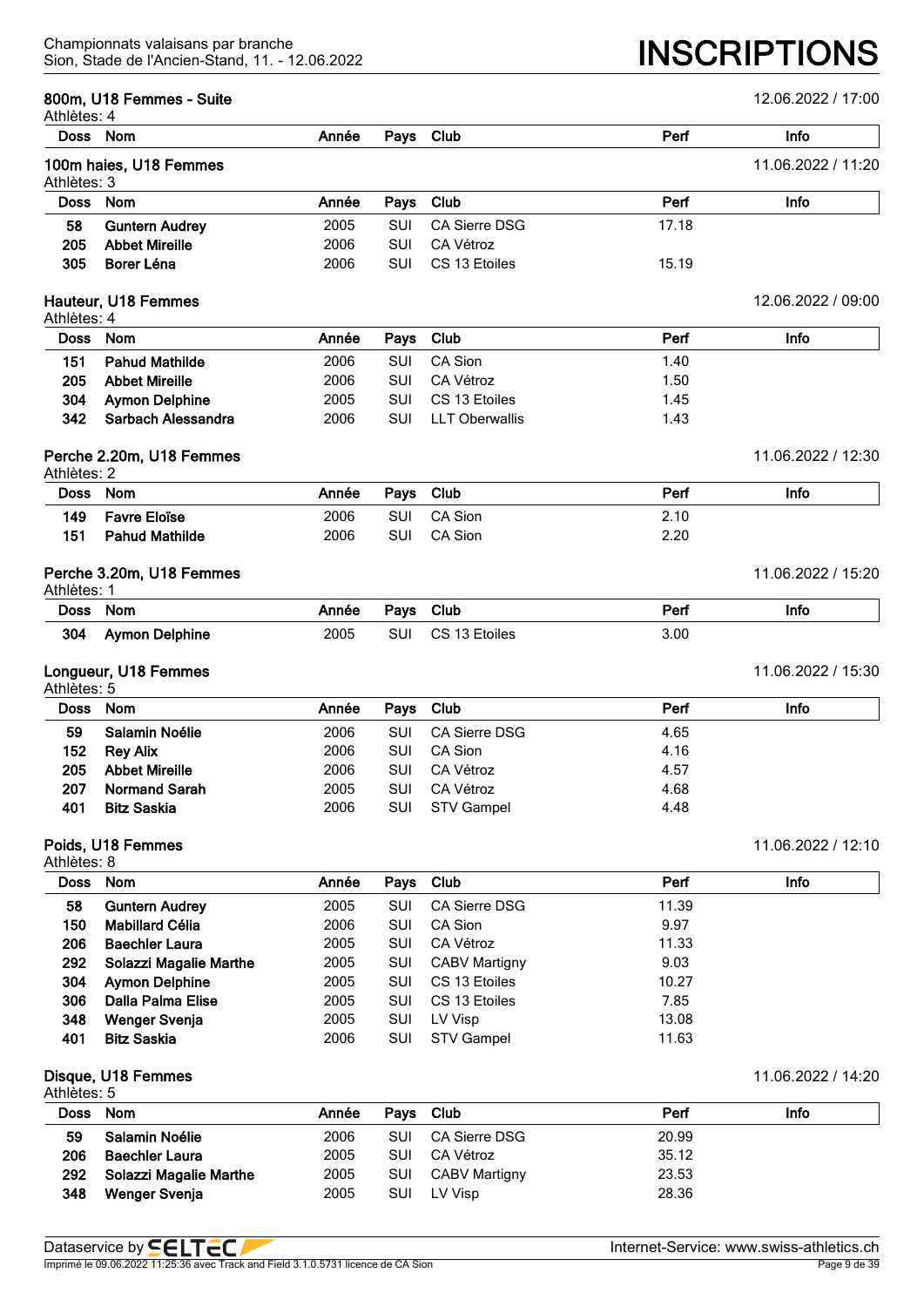#### **Disque, U18 Femmes - Suite** 11.06.2022 / 14:20

Athlètes: 5

Sion, Stade de l'Ancien-Stand, 11. - 12.06.2022 **INSCRIPTIONS**

| AUTERS. 5   |                    |       |      |                 |     |      |  |  |  |
|-------------|--------------------|-------|------|-----------------|-----|------|--|--|--|
| <b>Doss</b> | Nom                | Année | Pavs | Club            | Pen | Info |  |  |  |
| 401         | <b>Bitz Saskia</b> | 2006  | SUI  | CTVCT<br>Gampel |     |      |  |  |  |

# **Marteau, U18 Femmes** 12.06.2022 / 12:00

| Athlètes: 2 |                |       |            |           |      |      |  |  |
|-------------|----------------|-------|------------|-----------|------|------|--|--|
| Doss Nom    |                | Année | Pays Club  |           | Perf | Info |  |  |
| 206         | Baechler Laura | 2005  | <b>SUI</b> | CA Vétroz |      |      |  |  |
| 208         | Udrv Laetitia  | 2005  | SUI        | CA Vétroz |      |      |  |  |

### **Javelot, U18 Femmes** 12.06.2022 / 11:00

Athlètes: 10

| <b>Nom</b>             | Année |            |                       | Perf      | Info |
|------------------------|-------|------------|-----------------------|-----------|------|
| Salamin Noélie         | 2006  | SUI        | <b>CA Sierre DSG</b>  | 21.86     |      |
| <b>Verniquet Alice</b> | 2005  | <b>FRA</b> | CA Sierre DSG         | 34.60     |      |
| <b>Carron Anna</b>     | 2006  | SUI        | CA Sion               |           |      |
| Mabillard Célia        | 2006  | SUI        | CA Sion               | 22.82     |      |
| <b>Rey Alix</b>        | 2006  | SUI        | CA Sion               | 20.03     |      |
| <b>Abbet Mireille</b>  | 2006  | SUI        | CA Vétroz             | 30.16     |      |
| Solazzi Magalie Marthe | 2005  | SUI        | <b>CABV Martigny</b>  | 28.97     |      |
| Sarbach Alessandra     | 2006  | SUI        | <b>LLT Oberwallis</b> | 34.14     |      |
| Wenger Svenja          | 2005  | SUI        | LV Visp               | 41.16     |      |
| <b>Bitz Saskia</b>     | 2006  | SUI        | STV Gampel            |           |      |
|                        |       |            |                       | Pays Club |      |

#### **80m, U16 Hommes** 12.06.2022 / 11:10 Athlètes: 15

| <b>Doss</b> | <b>Nom</b>                | Année | Pays       | Club                     | Perf  | <b>Info</b> |
|-------------|---------------------------|-------|------------|--------------------------|-------|-------------|
| 38          | <b>Monnet Paul</b>        | 2008  | SUI        | <b>CA Sierre DSG</b>     | 11.85 |             |
| 39          | <b>Rey Bastien</b>        | 2008  | SUI        | <b>CA Sierre DSG</b>     | 10.57 |             |
| 126         | Evéquoz Martin            | 2007  | SUI        | CA Sion                  | 9.62  |             |
| 127         | <b>Franzetti Simon</b>    | 2008  | SUI        | CA Sion                  | 10.90 |             |
| 195         | <b>Carrupt Nathan</b>     | 2008  | SUI        | CA Vétroz                | 10.99 |             |
| 196         | <b>Cavalera Thibault</b>  | 2007  | SUI        | CA Vétroz                | 11.50 |             |
| 197         | Ducrey Jonathan           | 2007  | SUI        | CA Vétroz                | 11.69 |             |
| 198         | <b>Erard Reno</b>         | 2008  | SUI        | CA Vétroz                | 10.68 |             |
| 218         | Machado Figueiredo Rafael | 2007  | <b>POR</b> | <b>CA Vouvry</b>         | 10.09 |             |
| 274         | <b>Genoud Mathias</b>     | 2008  | SUI        | <b>CABV Martigny</b>     | 11.46 |             |
| 276         | <b>Robert Gaspard</b>     | 2008  | SUI        | <b>CABV Martigny</b>     |       |             |
| 332         | Kalbermatter Elia         | 2007  | SUI        | <b>LLT Oberwallis</b>    | 10.02 |             |
| 353         | Berra Loan                | 2008  | SUI        | SFG Collombey-Muraz      | 10.36 |             |
| 354         | <b>Mairet Thibaud</b>     | 2008  | SUI        | SFG Collombey-Muraz      | 10.40 |             |
| 418         | <b>Pino Titien</b>        | 2007  | <b>FRA</b> | T-R-T Athlétisme Monthey | 11.02 |             |

### **600m, U16 Hommes** 12.06.2022 / 15:40

| <b>Doss</b> | <b>Nom</b>                | Année | Pays       | Club                          | Perf    | Info |
|-------------|---------------------------|-------|------------|-------------------------------|---------|------|
|             | <b>Vannay Mathis</b>      | 2007  | <b>SUI</b> | Académie Trail Running Valais | 1:40.16 |      |
| 38          | <b>Monnet Paul</b>        | 2008  | SUI        | CA Sierre DSG                 | 1:50.78 |      |
| 39          | <b>Rey Bastien</b>        | 2008  | SUI        | CA Sierre DSG                 | 1:42.52 |      |
| 41          | <b>Terrier Ryan</b>       | 2008  | SUI        | CA Sierre DSG                 |         |      |
| 127         | <b>Franzetti Simon</b>    | 2008  | <b>SUI</b> | CA Sion                       | 1:45.96 |      |
| 128         | Silvestri Rafael          | 2007  | <b>SUI</b> | CA Sion                       | 1:35.17 |      |
| 195         | <b>Carrupt Nathan</b>     | 2008  | <b>SUI</b> | CA Vétroz                     |         |      |
| 218         | Machado Figueiredo Rafael | 2007  | <b>POR</b> | <b>CA Vouvry</b>              |         |      |
| 275         | Ramuz Clément             | 2007  | SUI        | <b>CABV Martigny</b>          | 1:35.00 |      |
| 315         | Délétroz Marc             | 2008  | SUI        | ES Ayent Anzère               | 1:53.02 |      |
| 332         | Kalbermatter Elia         | 2007  | SUI        | <b>LLT Oberwallis</b>         | 1:48.55 |      |
|             |                           |       |            |                               |         |      |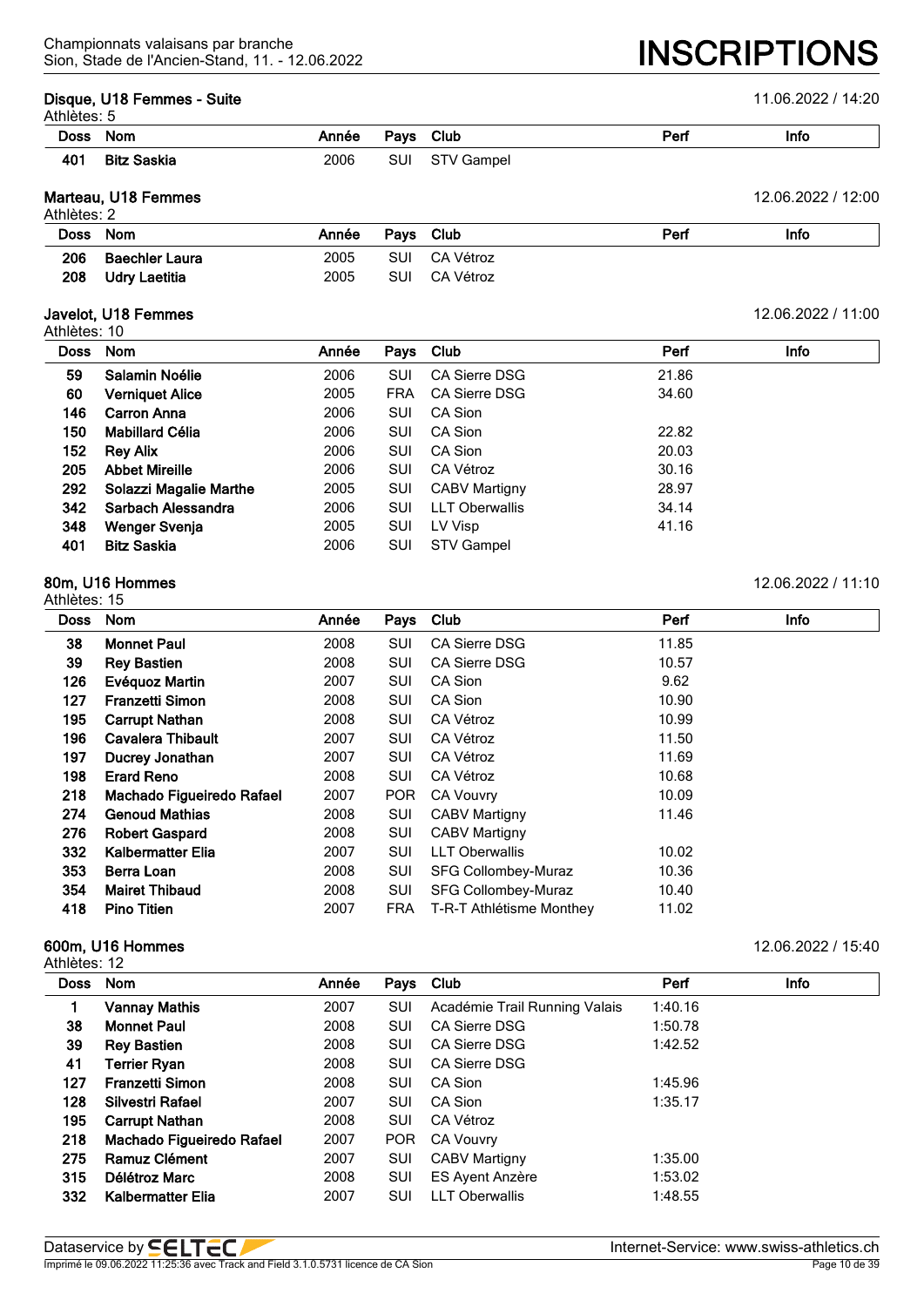#### **600m, U16 Hommes - Suite** 12.06.2022 / 15:40

 $A + b \Delta$ 

Sion, Stade de l'Ancien-Stand, 11. - 12.06.2022 **INSCRIPTIONS**

| Athletes:   |                        |       |      |              |         |      |  |  |  |  |
|-------------|------------------------|-------|------|--------------|---------|------|--|--|--|--|
| <b>Doss</b> | Nom                    | Année | Pays | <b>Club</b>  | Perf    | Info |  |  |  |  |
| 333         | <b>Ruffener Samuel</b> | 2007  | SUI  | T Oberwallis | 1:31.84 |      |  |  |  |  |

#### **2000m, U16 Hommes** 11.06.2022 / 14:00  $A + b + \lambda + \lambda + \lambda$

| Doss Nom |                      | Année | Pays Club  |               | Perf    | Info |
|----------|----------------------|-------|------------|---------------|---------|------|
| 128      | Silvestri Rafael     | 2007  | <b>SUI</b> | CA Sion       | 6:59.38 |      |
| 217      | <b>Chatagny Luca</b> | 2008  | SUI        | CA Vouvry     |         |      |
| 275      | Ramuz Clément        | 2007  | <b>SUI</b> | CABV Martigny | 6:50.18 |      |
| 386      | <b>Reuse Jules</b>   | 2008  | <b>SUI</b> | SG St-Maurice | 7:23.36 |      |

#### **100m haies, U16 Hommes** 11.06.2022 / 11:10 Athlètes: 7

| Doss | <b>Nom</b>             | Année | Pays Club |                       | Perf  | Info |  |
|------|------------------------|-------|-----------|-----------------------|-------|------|--|
| 125  | Courtine Léo           | 2008  | SUI       | CA Sion               | 17.32 |      |  |
| 126  | Evéguoz Martin         | 2007  | SUI       | CA Sion               | 16.67 |      |  |
| 127  | <b>Franzetti Simon</b> | 2008  | SUI       | CA Sion               | 17.03 |      |  |
| 129  | Zanini Matteo          | 2008  | SUI       | CA Sion               | 17.43 |      |  |
| 198  | <b>Erard Reno</b>      | 2008  | SUI       | CA Vétroz             | 17.80 |      |  |
| 332  | Kalbermatter Elia      | 2007  | SUI       | <b>LLT Oberwallis</b> | 16.31 |      |  |
| 334  | Zimmermann Elia        | 2008  | SUI       | <b>LLT Oberwallis</b> | 18.06 |      |  |
|      |                        |       |           |                       |       |      |  |

## **Hauteur, U16 Hommes** 11.06.2022 / 12:20

| Athlètes: 13 |                        |       |            |                        |      |      |
|--------------|------------------------|-------|------------|------------------------|------|------|
| <b>Doss</b>  | <b>Nom</b>             | Année | Pays       | Club                   | Perf | Info |
| 39           | <b>Rey Bastien</b>     | 2008  | SUI        | <b>CA Sierre DSG</b>   | 1.51 |      |
| 40           | Rüeger Noah            | 2008  | SUI        | <b>CA Sierre DSG</b>   | 1.35 |      |
| 41           | <b>Terrier Ryan</b>    | 2008  | SUI        | <b>CA Sierre DSG</b>   | 1.48 |      |
| 125          | Courtine Léo           | 2008  | SUI        | CA Sion                | 1.74 |      |
| 126          | Evéquoz Martin         | 2007  | SUI        | CA Sion                | 1.48 |      |
| 127          | <b>Franzetti Simon</b> | 2008  | SUI        | CA Sion                | 1.63 |      |
| 128          | Silvestri Rafael       | 2007  | <b>SUI</b> | CA Sion                | 1.60 |      |
| 129          | <b>Zanini Matteo</b>   | 2008  | SUI        | CA Sion                | 1.53 |      |
| 198          | <b>Erard Reno</b>      | 2008  | SUI        | CA Vétroz              | 1.45 |      |
| 274          | <b>Genoud Mathias</b>  | 2008  | SUI        | <b>CABV Martigny</b>   | 1.60 |      |
| 315          | Délétroz Marc          | 2008  | SUI        | <b>ES Ayent Anzère</b> | 1.25 |      |
| 332          | Kalbermatter Elia      | 2007  | SUI        | <b>LLT Oberwallis</b>  | 1.60 |      |
| 334          | Zimmermann Elia        | 2008  | <b>SUI</b> | <b>LLT Oberwallis</b>  | 1.45 |      |

#### **Perche 2.20m, U16 Hommes** 11.06.2022 / 12:30

| Athlètes:   |             |       |             |               |      |      |
|-------------|-------------|-------|-------------|---------------|------|------|
| <b>Doss</b> | Nom         | Année | <b>Pavs</b> | Club          | Per  | Info |
| 40          | Rüeger Noah | 2008  | <b>SUI</b>  | CA Sierre DSG | 2.00 |      |

# **Longueur, U16 Hommes** 11.06.2022 / 14:30

| Athlètes: 12 |                        |       |     |                        |      |             |  |
|--------------|------------------------|-------|-----|------------------------|------|-------------|--|
| <b>Doss</b>  | <b>Nom</b>             | Année |     | Pays Club              | Perf | <b>Info</b> |  |
| 39           | <b>Rey Bastien</b>     | 2008  | SUI | <b>CA Sierre DSG</b>   | 5.25 |             |  |
| 125          | Courtine Léo           | 2008  | SUI | CA Sion                | 4.77 |             |  |
| 126          | Evéquoz Martin         | 2007  | SUI | CA Sion                | 5.64 |             |  |
| 127          | <b>Franzetti Simon</b> | 2008  | SUI | CA Sion                | 4.71 |             |  |
| 129          | Zanini Matteo          | 2008  | SUI | CA Sion                | 4.64 |             |  |
| 195          | <b>Carrupt Nathan</b>  | 2008  | SUI | CA Vétroz              | 5.08 |             |  |
| 274          | <b>Genoud Mathias</b>  | 2008  | SUI | <b>CABV Martigny</b>   | 4.66 |             |  |
| 276          | <b>Robert Gaspard</b>  | 2008  | SUI | <b>CABV Martigny</b>   | 4.36 |             |  |
| 315          | Délétroz Marc          | 2008  | SUI | <b>ES Ayent Anzère</b> | 4.11 |             |  |
|              |                        |       |     |                        |      |             |  |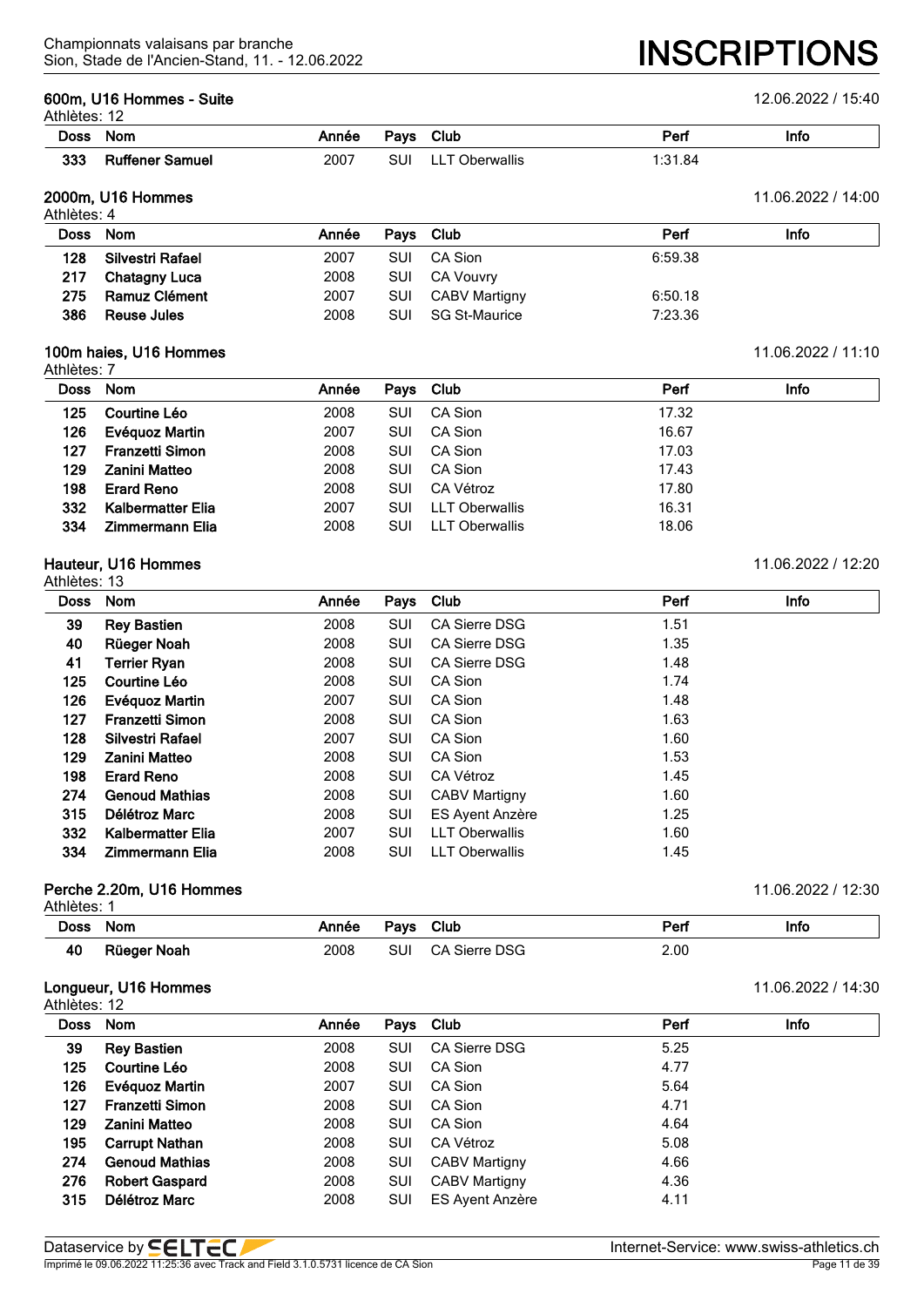# **Longueur, U16 Hommes - Suite** 11.06.2022 / 14:30

#### Athlètes: 12

Sion, Stade de l'Ancien-Stand, 11. - 12.06.2022 **INSCRIPTIONS**

|     | Doss Nom              | Année | Pavs Club  |                     | Perf | Info |
|-----|-----------------------|-------|------------|---------------------|------|------|
| 332 | Kalbermatter Elia     | 2007  | <b>SUI</b> | LLT Oberwallis      | 5.64 |      |
| 334 | Zimmermann Elia       | 2008  | <b>SUI</b> | LLT Oberwallis      | 5.03 |      |
| 354 | <b>Mairet Thibaud</b> | 2008  | SUI        | SFG Collombey-Muraz | 5.09 |      |

# **Poids, U16 Hommes** 12.06.2022 / 13:15

Athlètes: 13

| <b>Doss</b> | <b>Nom</b>                | Année | <b>Pays</b> | Club                       | Perf  | Info |
|-------------|---------------------------|-------|-------------|----------------------------|-------|------|
| 41          | <b>Terrier Ryan</b>       | 2008  | SUI         | CA Sierre DSG              | 7.41  |      |
| 126         | Evéquoz Martin            | 2007  | SUI         | CA Sion                    | 10.20 |      |
| 127         | <b>Franzetti Simon</b>    | 2008  | SUI         | CA Sion                    | 8.64  |      |
| 128         | Silvestri Rafael          | 2007  | SUI         | CA Sion                    | 10.70 |      |
| 195         | <b>Carrupt Nathan</b>     | 2008  | SUI         | CA Vétroz                  | 10.51 |      |
| 196         | <b>Cavalera Thibault</b>  | 2007  | SUI         | CA Vétroz                  | 8.27  |      |
| 197         | Ducrey Jonathan           | 2007  | SUI         | CA Vétroz                  | 8.92  |      |
| 198         | <b>Erard Reno</b>         | 2008  | SUI         | CA Vétroz                  | 10.82 |      |
| 218         | Machado Figueiredo Rafael | 2007  | <b>POR</b>  | <b>CA Vouvry</b>           | 8.04  |      |
| 274         | <b>Genoud Mathias</b>     | 2008  | SUI         | <b>CABV Martigny</b>       | 7.10  |      |
| 276         | <b>Robert Gaspard</b>     | 2008  | SUI         | <b>CABV Martigny</b>       | 9.77  |      |
| 332         | <b>Kalbermatter Elia</b>  | 2007  | SUI         | <b>LLT Oberwallis</b>      | 8.85  |      |
| 353         | Berra Loan                | 2008  | SUI         | <b>SFG Collombey-Muraz</b> | 9.71  |      |

#### **Disque, U16 Hommes** 12.06.2022 / 09:50

| Athlètes: 9 |                          |       |           |                       |       |      |  |
|-------------|--------------------------|-------|-----------|-----------------------|-------|------|--|
| <b>Doss</b> | Nom                      | Année | Pays Club |                       | Perf  | Info |  |
| 39          | <b>Rey Bastien</b>       | 2008  | SUI       | CA Sierre DSG         | 25.70 |      |  |
| 41          | Terrier Ryan             | 2008  | SUI       | CA Sierre DSG         | 23.48 |      |  |
| 127         | <b>Franzetti Simon</b>   | 2008  | SUI       | CA Sion               | 19.19 |      |  |
| 196         | <b>Cavalera Thibault</b> | 2007  | SUI       | CA Vétroz             | 25.23 |      |  |
| 197         | Ducrey Jonathan          | 2007  | SUI       | CA Vétroz             | 27.76 |      |  |
| 198         | <b>Erard Reno</b>        | 2008  | SUI       | CA Vétroz             | 29.90 |      |  |
| 274         | <b>Genoud Mathias</b>    | 2008  | SUI       | <b>CABV Martigny</b>  |       |      |  |
| 276         | <b>Robert Gaspard</b>    | 2008  | SUI       | <b>CABV Martigny</b>  |       |      |  |
| 332         | Kalbermatter Elia        | 2007  | SUI       | <b>LLT Oberwallis</b> | 33.42 |      |  |

#### **Marteau, U16 Hommes** 12.06.2022 / 12:00

| Athlètes: 3 |                        |       |            |           |      |      |  |
|-------------|------------------------|-------|------------|-----------|------|------|--|
| Doss Nom    |                        | Année | Pays Club  |           | Perf | Info |  |
| 195         | <b>Carrupt Nathan</b>  | 2008  | <b>SUI</b> | CA Vétroz |      |      |  |
| 196         | Cavalera Thibault      | 2007  | <b>SUI</b> | CA Vétroz |      |      |  |
| 197         | <b>Ducrey Jonathan</b> | 2007  | <b>SUI</b> | CA Vétroz |      |      |  |

## **Javelot, U16 Hommes**

|  | 11.06.2022 / 13:50 |  |
|--|--------------------|--|
|--|--------------------|--|

| <b>Doss</b> | <b>Nom</b>               | Année | Pavs | Club                 | Perf  | Info |
|-------------|--------------------------|-------|------|----------------------|-------|------|
| 39          | <b>Rey Bastien</b>       | 2008  | SUI  | <b>CA Sierre DSG</b> |       |      |
| 40          | Rüeger Noah              | 2008  | SUI  | <b>CA Sierre DSG</b> |       |      |
| 41          | <b>Terrier Ryan</b>      | 2008  | SUI  | CA Sierre DSG        | 26.44 |      |
| 125         | Courtine Léo             | 2008  | SUI  | CA Sion              | 33.19 |      |
| 126         | Evéguoz Martin           | 2007  | SUI  | CA Sion              |       |      |
| 128         | Silvestri Rafael         | 2007  | SUI  | CA Sion              | 25.42 |      |
| 129         | Zanini Matteo            | 2008  | SUI  | CA Sion              | 24.83 |      |
| 195         | <b>Carrupt Nathan</b>    | 2008  | SUI  | CA Vétroz            |       |      |
| 196         | <b>Cavalera Thibault</b> | 2007  | SUI  | CA Vétroz            | 22.97 |      |
| 197         | Ducrey Jonathan          | 2007  | SUI  | CA Vétroz            | 24.23 |      |
| 198         | <b>Erard Reno</b>        | 2008  | SUI  | CA Vétroz            | 34.41 |      |
|             |                          |       |      |                      |       |      |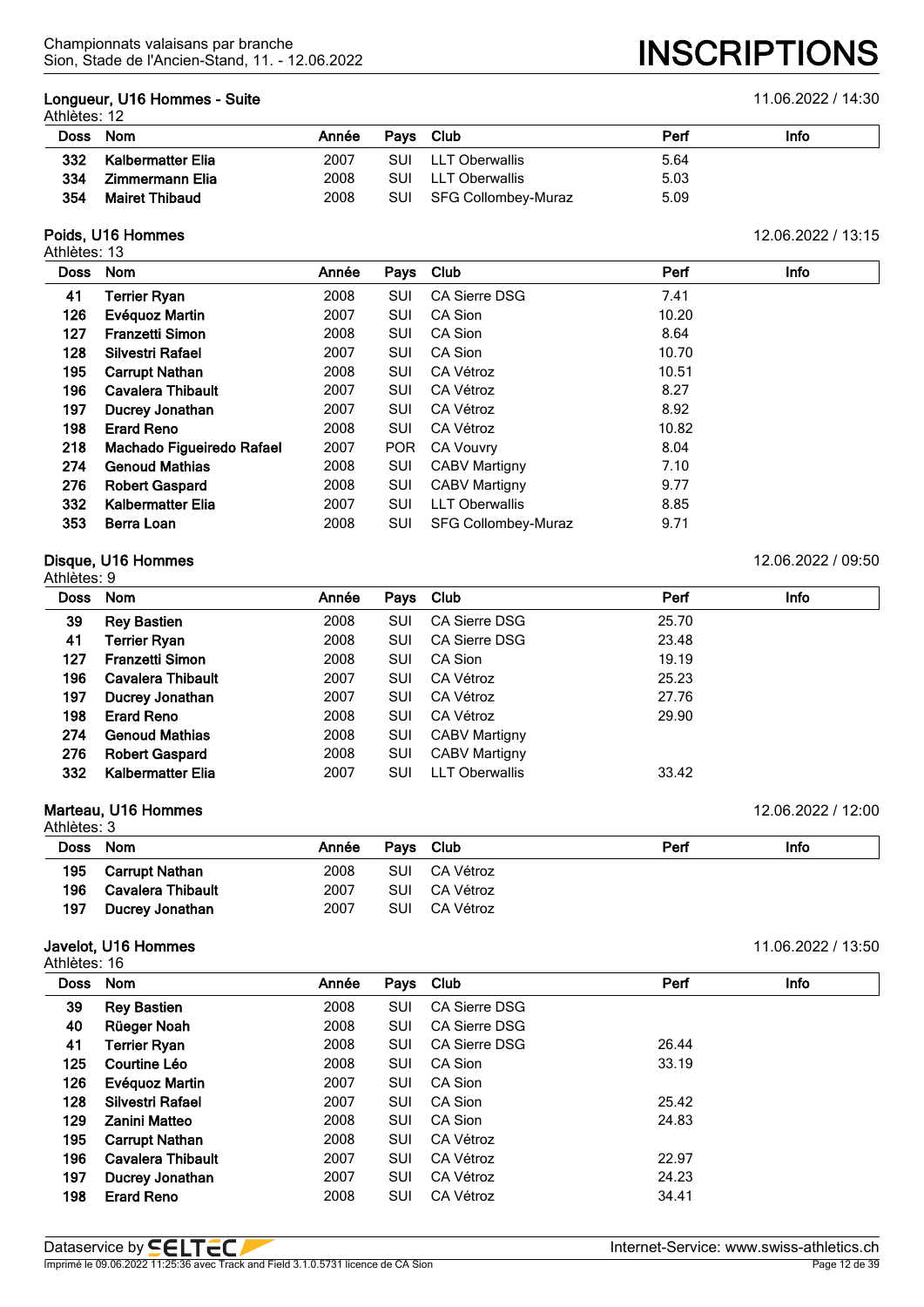## **Javelot, U16 Hommes - Suite** 11.06.2022 / 13:50

Athlètes: 16

| Doss | Nom                    | Année | Pays Club  |                       | Perf  | Info |  |  |  |
|------|------------------------|-------|------------|-----------------------|-------|------|--|--|--|
| 199  | <b>Héritier Maxime</b> | 2007  | <b>SUI</b> | CA Vétroz             | 22.48 |      |  |  |  |
| 274  | <b>Genoud Mathias</b>  | 2008  | <b>SUI</b> | CABV Martigny         |       |      |  |  |  |
| 276  | <b>Robert Gaspard</b>  | 2008  | SUI        | CABV Martigny         | 30.54 |      |  |  |  |
| 332  | Kalbermatter Elia      | 2007  | SUI        | <b>LLT Oberwallis</b> | 33.33 |      |  |  |  |
| 334  | Zimmermann Elia        | 2008  | <b>SUI</b> | LLT Oberwallis        |       |      |  |  |  |

#### **80m, U16 Femmes** 12.06.2022 / 10:40

Athlètes: 29

| u ບບ. ∠ບ    |                             |       |            |                       |       |      |
|-------------|-----------------------------|-------|------------|-----------------------|-------|------|
| <b>Doss</b> | <b>Nom</b>                  | Année | Pays       | Club                  | Perf  | Info |
| 42          | <b>Barras Lucile</b>        | 2008  | <b>SUI</b> | CA Sierre DSG         | 12.15 |      |
| 46          | Maire Alizée                | 2007  | SUI        | CA Sierre DSG         | 10.85 |      |
| 47          | <b>Pellissier Camille</b>   | 2007  | <b>SUI</b> | CA Sierre DSG         | 10.93 |      |
| 48          | <b>Perruchoud Jade</b>      | 2008  | SUI        | <b>CA Sierre DSG</b>  | 11.28 |      |
| 49          | <b>Petitjean Marine</b>     | 2008  | <b>SUI</b> | CA Sierre DSG         | 11.46 |      |
| 51          | Wicki Jeanne-Marie          | 2007  | SUI        | CA Sierre DSG         | 10.99 |      |
| 131         | De Palma Audrey             | 2007  | <b>SUI</b> | CA Sion               | 10.77 |      |
| 132         | Debons Célia                | 2008  | <b>SUI</b> | CA Sion               | 11.50 |      |
| 133         | <b>Fellay Julie</b>         | 2007  | SUI        | CA Sion               | 11.92 |      |
| 134         | <b>Jordan Charlotte</b>     | 2008  | SUI        | CA Sion               |       |      |
| 136         | <b>Morard Pauline</b>       | 2007  | <b>SUI</b> | CA Sion               | 11.65 |      |
| 137         | <b>Mottier Elise</b>        | 2007  | <b>SUI</b> | CA Sion               | 11.48 |      |
| 141         | von Roten Charlotte         | 2007  | SUI        | CA Sion               |       |      |
| 142         | <b>Zanella Sveva</b>        | 2008  | <b>SUI</b> | CA Sion               | 11.17 |      |
| 202         | <b>Fournier Laura</b>       | 2008  | SUI        | CA Vétroz             | 11.35 |      |
| 203         | <b>Normand Rachel</b>       | 2007  | <b>SUI</b> | CA Vétroz             | 11.13 |      |
| 278         | <b>Besson Lilou</b>         | 2007  | SUI        | <b>CABV Martigny</b>  |       |      |
| 279         | <b>Blanchet Apolline</b>    | 2008  | SUI        | <b>CABV Martigny</b>  |       |      |
| 280         | <b>Bruchez Marie-Louisa</b> | 2007  | <b>SUI</b> | <b>CABV Martigny</b>  | 11.83 |      |
| 281         | <b>Fanti Laly</b>           | 2008  | SUI        | <b>CABV Martigny</b>  | 11.69 |      |
| 283         | Moret Célia                 | 2008  | <b>SUI</b> | <b>CABV Martigny</b>  | 12.84 |      |
| 284         | <b>Pierroz Lily</b>         | 2008  | SUI        | <b>CABV Martigny</b>  | 11.72 |      |
| 285         | <b>Rouiller Elfy</b>        | 2007  | SUI        | <b>CABV Martigny</b>  | 11.81 |      |
| 286         | Saillen Amélie              | 2008  | <b>SUI</b> | <b>CABV Martigny</b>  | 11.53 |      |
| 300         | <b>Fournier Amélie</b>      | 2007  | <b>SUI</b> | CS 13 Etoiles         | 10.91 |      |
| 316         | <b>Hermann Saskia</b>       | 2008  | SUI        | ES Ayent Anzère       | 12.47 |      |
| 336         | Jordan Lara                 | 2008  | SUI        | <b>LLT Oberwallis</b> | 11.58 |      |
| 337         | <b>Kreuzer Vivienne</b>     | 2008  | <b>SUI</b> | <b>LLT Oberwallis</b> | 11.48 |      |
| 339         | Squaratti Melanie           | 2008  | SUI        | <b>LLT Oberwallis</b> | 11.35 |      |

#### **600m, U16 Femmes** 12.06.2022 / 15:35

| <b>Doss</b> | <b>Nom</b>            | Année | Pays       | Club                   | Perf    | Info |
|-------------|-----------------------|-------|------------|------------------------|---------|------|
| 44          | Favre Léana           | 2008  | SUI        | <b>CA Sierre DSG</b>   | 1:57.11 |      |
| 50          | <b>Savioz Dorine</b>  | 2007  | SUI        | CA Sierre DSG          | 1:45.75 |      |
| 51          | Wicki Jeanne-Marie    | 2007  | SUI        | CA Sierre DSG          | 1:45.09 |      |
| 132         | Debons Célia          | 2008  | SUI        | CA Sion                | 1:52.90 |      |
| 133         | <b>Fellay Julie</b>   | 2007  | SUI        | CA Sion                | 2:05.14 |      |
| 135         | Métral Marion         | 2008  | SUI        | CA Sion                | 2:00.75 |      |
| 142         | Zanella Sveva         | 2008  | <b>SUI</b> | CA Sion                | 1:47.74 |      |
| 202         | <b>Fournier Laura</b> | 2008  | SUI        | CA Vétroz              | 2:00.88 |      |
| 281         | <b>Fanti Laly</b>     | 2008  | SUI        | <b>CABV Martigny</b>   | 1:55.54 |      |
| 282         | <b>Guillou Yuna</b>   | 2008  | SUI        | <b>CABV Martigny</b>   | 1:56.71 |      |
| 284         | <b>Pierroz Lily</b>   | 2008  | SUI        | <b>CABV Martigny</b>   | 1:55.58 |      |
| 286         | Saillen Amélie        | 2008  | SUI        | <b>CABV Martigny</b>   | 1:51.61 |      |
| 316         | Hermann Saskia        | 2008  | SUI        | <b>ES Ayent Anzère</b> | 2:15.30 |      |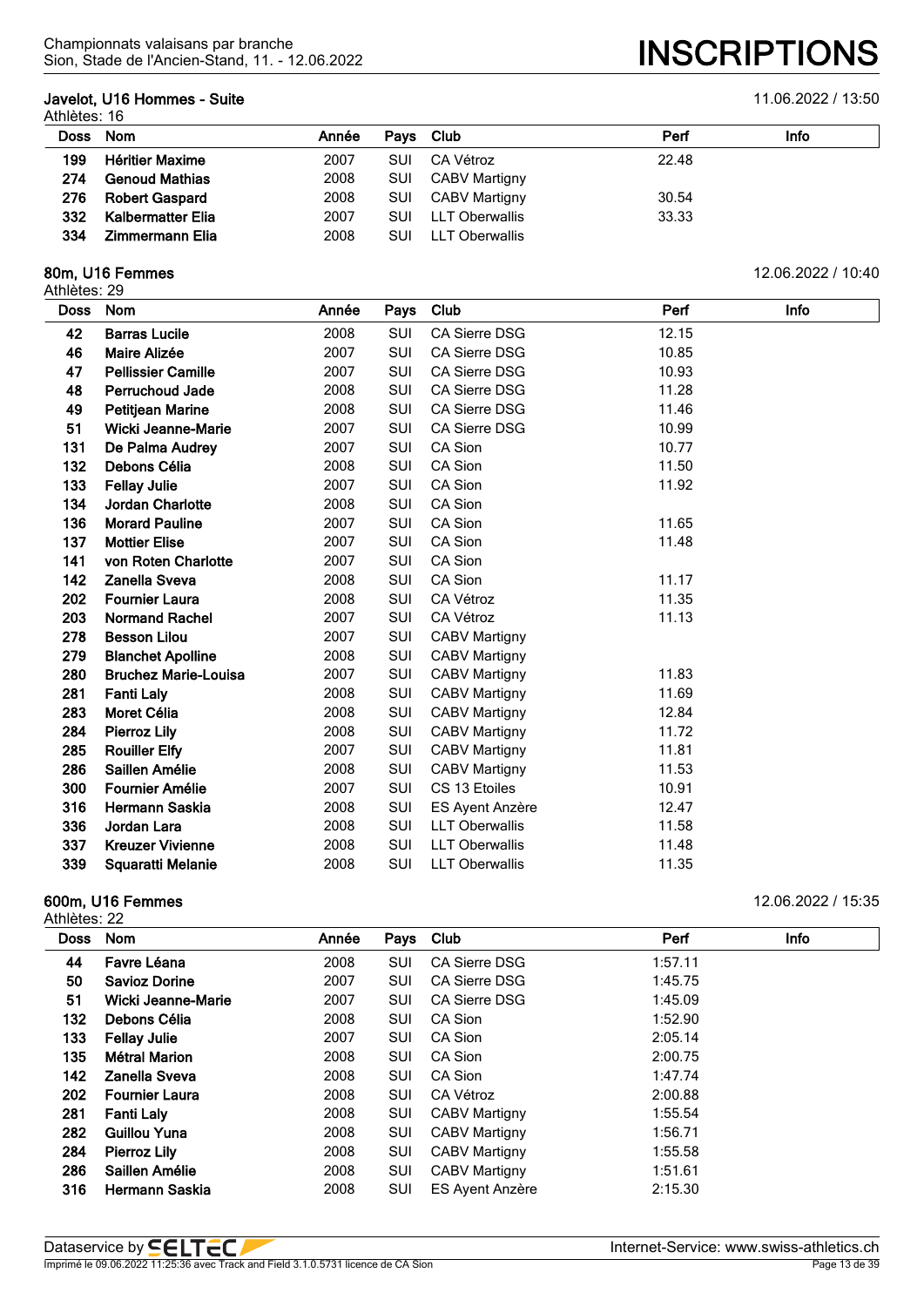#### **600m, U16 Femmes - Suite** 12.06.2022 / 15:35

Athlètes: 22

| Doss | <b>Nom</b>                | Année | Pays Club  |                       | Perf    | Info |
|------|---------------------------|-------|------------|-----------------------|---------|------|
| 336  | Jordan Lara               | 2008  | SUI        | LLT Oberwallis        |         |      |
| 337  | <b>Kreuzer Vivienne</b>   | 2008  | SUI        | <b>LLT Oberwallis</b> |         |      |
| 338  | <b>Riedel Fabienne</b>    | 2008  | <b>GER</b> | LLT Oberwallis        | 2:04.39 |      |
| 340  | <b>Summermatter Enya</b>  | 2007  | SUI        | LLT Oberwallis        | 1:44.11 |      |
| 346  | <b>Ritler Nele Sophia</b> | 2007  | SUI        | LV Visp               | 1:41.73 |      |
| 387  | <b>Allet Mathilde</b>     | 2008  | SUI        | <b>SG St-Maurice</b>  | 1:59.99 |      |
| 389  | Mariéthoz Noriah          | 2007  | SUI        | <b>SG St-Maurice</b>  | 1:56.61 |      |
| 390  | <b>Studach Sarah</b>      | 2007  | SUI        | <b>SG St-Maurice</b>  | 1:40.47 |      |
| 399  | Kachniarz Julia           | 2009  | <b>SUI</b> | <b>STV Gampel</b>     |         |      |

## **2000m, U16 Femmes** 11.06.2022 / 14:10

| Athlètes: 9 |                           |       |            |                       |         |      |
|-------------|---------------------------|-------|------------|-----------------------|---------|------|
| Doss Nom    |                           | Année | Pays       | Club                  | Perf    | Info |
| 43          | <b>Bonvin Clémentine</b>  | 2007  | SUI        | CA Sierre DSG         |         |      |
| 45          | <b>Favre Naella</b>       | 2007  | <b>SUI</b> | CA Sierre DSG         | 7:54.41 |      |
| 135         | <b>Métral Marion</b>      | 2008  | <b>SUI</b> | CA Sion               | 7:42.79 |      |
| 140         | <b>Vogel Alix</b>         | 2007  | <b>SUI</b> | CA Sion               |         |      |
| 281         | <b>Fanti Laly</b>         | 2008  | <b>SUI</b> | <b>CABV Martigny</b>  | 7:53.24 |      |
| 340         | <b>Summermatter Enya</b>  | 2007  | <b>SUI</b> | <b>LLT Oberwallis</b> | 7:36.14 |      |
| 346         | <b>Ritler Nele Sophia</b> | 2007  | <b>SUI</b> | LV Visp               | 7:14.94 |      |
| 389         | Mariéthoz Noriah          | 2007  | <b>SUI</b> | <b>SG St-Maurice</b>  | 7:53.43 |      |
| 390         | <b>Studach Sarah</b>      | 2007  | SUI        | <b>SG St-Maurice</b>  | 7:07.30 |      |

#### **80m haies, U16 Femmes** 11.06.2022 / 11:40

| Athlètes: 19 |                          |       |      |                       |       |             |  |
|--------------|--------------------------|-------|------|-----------------------|-------|-------------|--|
| <b>Doss</b>  | <b>Nom</b>               | Année | Pays | Club                  | Perf  | <b>Info</b> |  |
| 50           | <b>Savioz Dorine</b>     | 2007  | SUI  | <b>CA Sierre DSG</b>  | 14.85 |             |  |
| 132          | Debons Célia             | 2008  | SUI  | CA Sion               | 15.04 |             |  |
| 133          | <b>Fellay Julie</b>      | 2007  | SUI  | CA Sion               |       |             |  |
| 137          | <b>Mottier Elise</b>     | 2007  | SUI  | CA Sion               | 15.13 |             |  |
| 138          | <b>Ryser Coline</b>      | 2007  | SUI  | CA Sion               | 17.45 |             |  |
| 142          | Zanella Sveva            | 2008  | SUI  | CA Sion               | 13.69 |             |  |
| 201          | <b>Bachmann Julie</b>    | 2008  | SUI  | CA Vétroz             |       |             |  |
| 203          | <b>Normand Rachel</b>    | 2007  | SUI  | CA Vétroz             | 14.42 |             |  |
| 279          | <b>Blanchet Apolline</b> | 2008  | SUI  | <b>CABV Martigny</b>  | 16.78 |             |  |
| 283          | Moret Célia              | 2008  | SUI  | <b>CABV Martigny</b>  | 15.80 |             |  |
| 284          | <b>Pierroz Lily</b>      | 2008  | SUI  | <b>CABV Martigny</b>  | 15.69 |             |  |
| 285          | <b>Rouiller Elfy</b>     | 2007  | SUI  | <b>CABV Martigny</b>  | 14.80 |             |  |
| 286          | Saillen Amélie           | 2008  | SUI  | <b>CABV Martigny</b>  | 15.49 |             |  |
| 300          | <b>Fournier Amélie</b>   | 2007  | SUI  | CS 13 Etoiles         | 13.53 |             |  |
| 336          | Jordan Lara              | 2008  | SUI  | <b>LLT Oberwallis</b> | 15.17 |             |  |
| 337          | <b>Kreuzer Vivienne</b>  | 2008  | SUI  | <b>LLT Oberwallis</b> | 14.36 |             |  |
| 339          | Squaratti Melanie        | 2008  | SUI  | <b>LLT Oberwallis</b> | 14.41 |             |  |
| 345          | Amacker Lena             | 2007  | SUI  | LV Visp               |       |             |  |
| 431          | Salzmann Hanna           | 2007  | SUI  | <b>TV Naters</b>      | 17.41 |             |  |
|              |                          |       |      |                       |       |             |  |

#### **Hauteur, U16 Femmes** 11.06.2022 / 11:00

| Athlètes: 25 |                           |       |            |               |      |      |
|--------------|---------------------------|-------|------------|---------------|------|------|
| Doss Nom     |                           | Année |            | Pays Club     | Perf | Info |
| 43           | <b>Bonvin Clémentine</b>  | 2007  | SUI        | CA Sierre DSG | 1.38 |      |
| 47           | <b>Pellissier Camille</b> | 2007  | SUI        | CA Sierre DSG | 1.40 |      |
| 130          | <b>Aubry Elyne</b>        | 2007  | SUI        | CA Sion       | 1.45 |      |
| 131          | De Palma Audrey           | 2007  | SUI        | CA Sion       | 1.38 |      |
| 132          | Debons Célia              | 2008  | SUI        | CA Sion       | 1.45 |      |
| 135          | <b>Métral Marion</b>      | 2008  | <b>SUI</b> | CA Sion       | 1.35 |      |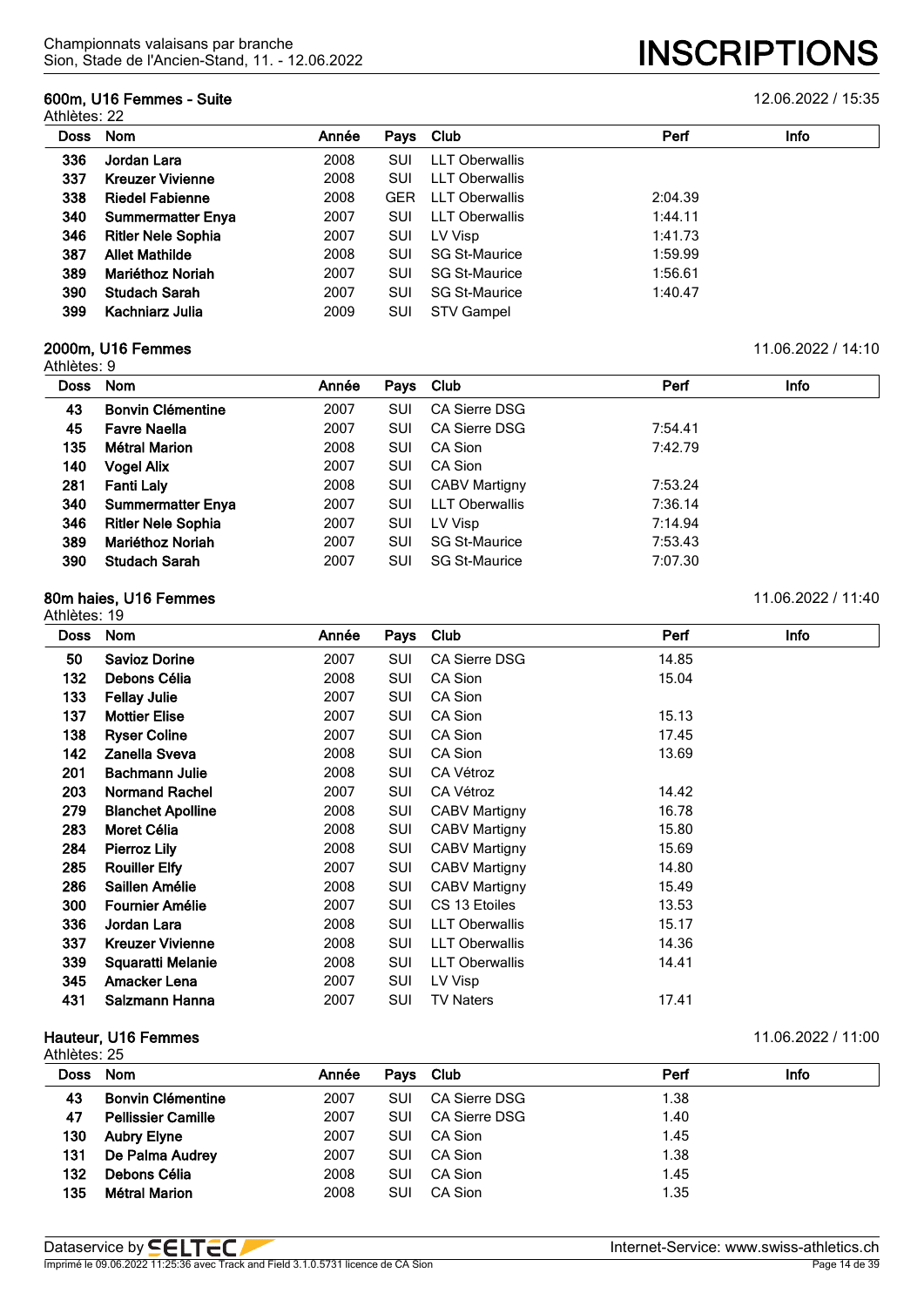## **Hauteur, U16 Femmes - Suite** 11.06.2022 / 11:00

| Athlètes: 25 | Hauteur, U16 Femmes - Suite |       |            |                       |      | 11.06.2022 / 11:00 |
|--------------|-----------------------------|-------|------------|-----------------------|------|--------------------|
| <b>Doss</b>  | Nom                         | Année | Pays       | Club                  | Perf | <b>Info</b>        |
| 136          | <b>Morard Pauline</b>       | 2007  | SUI        | CA Sion               | 1.30 |                    |
| 138          | <b>Ryser Coline</b>         | 2007  | SUI        | CA Sion               | 1.45 |                    |
| 142          | Zanella Sveva               | 2008  | SUI        | CA Sion               | 1.57 |                    |
| 200          | <b>Abbet Laura</b>          | 2007  | SUI        | CA Vétroz             | 1.25 |                    |
| 201          | <b>Bachmann Julie</b>       | 2008  | SUI        | CA Vétroz             | 1.30 |                    |
| 202          | <b>Fournier Laura</b>       | 2008  | SUI        | CA Vétroz             | 1.30 |                    |
| 203          | <b>Normand Rachel</b>       | 2007  | SUI        | CA Vétroz             | 1.45 |                    |
| 277          | Alves Sucena Melo Jolenne   | 2008  | SUI        | <b>CABV Martigny</b>  | 1.15 |                    |
| 279          | <b>Blanchet Apolline</b>    | 2008  | SUI        | <b>CABV Martigny</b>  | 1.40 |                    |
| 280          | <b>Bruchez Marie-Louisa</b> | 2007  | SUI        | <b>CABV Martigny</b>  | 1.35 |                    |
| 282          | <b>Guillou Yuna</b>         | 2008  | SUI        | <b>CABV Martigny</b>  | 1.30 |                    |
| 283          | Moret Célia                 | 2008  | SUI        | <b>CABV Martigny</b>  | 1.30 |                    |
| 284          | <b>Pierroz Lily</b>         | 2008  | SUI        | <b>CABV Martigny</b>  | 1.41 |                    |
| 285          | <b>Rouiller Elfy</b>        | 2007  | SUI        | <b>CABV Martigny</b>  | 1.48 |                    |
| 286          | Saillen Amélie              | 2008  | SUI        | <b>CABV Martigny</b>  | 1.35 |                    |
| 335          | Hermann Leonie              | 2008  | <b>SUI</b> | <b>LLT Oberwallis</b> | 1.41 |                    |
| 337          | <b>Kreuzer Vivienne</b>     | 2008  | SUI        | <b>LLT Oberwallis</b> | 1.51 |                    |
| 339          | Squaratti Melanie           | 2008  | SUI        | <b>LLT Oberwallis</b> | 1.56 |                    |
| 345          | Amacker Lena                | 2007  | SUI        | LV Visp               | 1.40 |                    |

# **Longueur, U16 Femmes** 11.06.2022 / 15:30

| <b>Doss</b> | Nom                         | Année | Pays       | Club                  | Perf | Info |
|-------------|-----------------------------|-------|------------|-----------------------|------|------|
| 45          | <b>Favre Naella</b>         | 2007  | <b>SUI</b> | CA Sierre DSG         | 4.38 |      |
| 47          | <b>Pellissier Camille</b>   | 2007  | <b>SUI</b> | <b>CA Sierre DSG</b>  | 4.46 |      |
| 50          | <b>Savioz Dorine</b>        | 2007  | SUI        | <b>CA Sierre DSG</b>  | 4.67 |      |
| 130         | <b>Aubry Elyne</b>          | 2007  | <b>SUI</b> | CA Sion               | 4.53 |      |
| 131         | De Palma Audrey             | 2007  | <b>SUI</b> | CA Sion               | 4.71 |      |
| 132         | Debons Célia                | 2008  | SUI        | CA Sion               | 4.18 |      |
| 133         | <b>Fellay Julie</b>         | 2007  | SUI        | CA Sion               | 4.00 |      |
| 135         | <b>Métral Marion</b>        | 2008  | SUI        | CA Sion               | 3.80 |      |
| 137         | <b>Mottier Elise</b>        | 2007  | <b>SUI</b> | CA Sion               | 4.30 |      |
| 138         | <b>Ryser Coline</b>         | 2007  | SUI        | CA Sion               | 4.25 |      |
| 139         | <b>Schumacher Marie</b>     | 2008  | <b>SUI</b> | CA Sion               | 3.47 |      |
| 141         | von Roten Charlotte         | 2007  | SUI        | CA Sion               |      |      |
| 142         | Zanella Sveva               | 2008  | SUI        | CA Sion               | 5.00 |      |
| 200         | <b>Abbet Laura</b>          | 2007  | SUI        | CA Vétroz             | 3.73 |      |
| 201         | <b>Bachmann Julie</b>       | 2008  | <b>SUI</b> | <b>CA Vétroz</b>      | 4.07 |      |
| 202         | <b>Fournier Laura</b>       | 2008  | SUI        | CA Vétroz             | 4.12 |      |
| 203         | <b>Normand Rachel</b>       | 2007  | SUI        | CA Vétroz             | 4.41 |      |
| 279         | <b>Blanchet Apolline</b>    | 2008  | <b>SUI</b> | <b>CABV Martigny</b>  | 4.05 |      |
| 280         | <b>Bruchez Marie-Louisa</b> | 2007  | SUI        | <b>CABV Martigny</b>  | 4.30 |      |
| 281         | <b>Fanti Laly</b>           | 2008  | SUI        | <b>CABV Martigny</b>  | 3.82 |      |
| 282         | <b>Guillou Yuna</b>         | 2008  | SUI        | <b>CABV Martigny</b>  | 3.63 |      |
| 283         | Moret Célia                 | 2008  | SUI        | <b>CABV Martigny</b>  | 3.72 |      |
| 284         | <b>Pierroz Lily</b>         | 2008  | SUI        | <b>CABV Martigny</b>  | 3.72 |      |
| 285         | <b>Rouiller Elfy</b>        | 2007  | SUI        | <b>CABV Martigny</b>  | 4.60 |      |
| 286         | Saillen Amélie              | 2008  | <b>SUI</b> | <b>CABV Martigny</b>  | 4.18 |      |
| 335         | <b>Hermann Leonie</b>       | 2008  | SUI        | <b>LLT Oberwallis</b> | 3.66 |      |
| 336         | Jordan Lara                 | 2008  | SUI        | <b>LLT Oberwallis</b> | 4.16 |      |
| 337         | <b>Kreuzer Vivienne</b>     | 2008  | <b>SUI</b> | <b>LLT Oberwallis</b> | 4.76 |      |
| 339         | Squaratti Melanie           | 2008  | SUI        | <b>LLT Oberwallis</b> | 4.68 |      |
| 345         | Amacker Lena                | 2007  | SUI        | LV Visp               | 4.61 |      |
| 388         | Jordan Laura                | 2008  | <b>SUI</b> | <b>SG St-Maurice</b>  | 3.96 |      |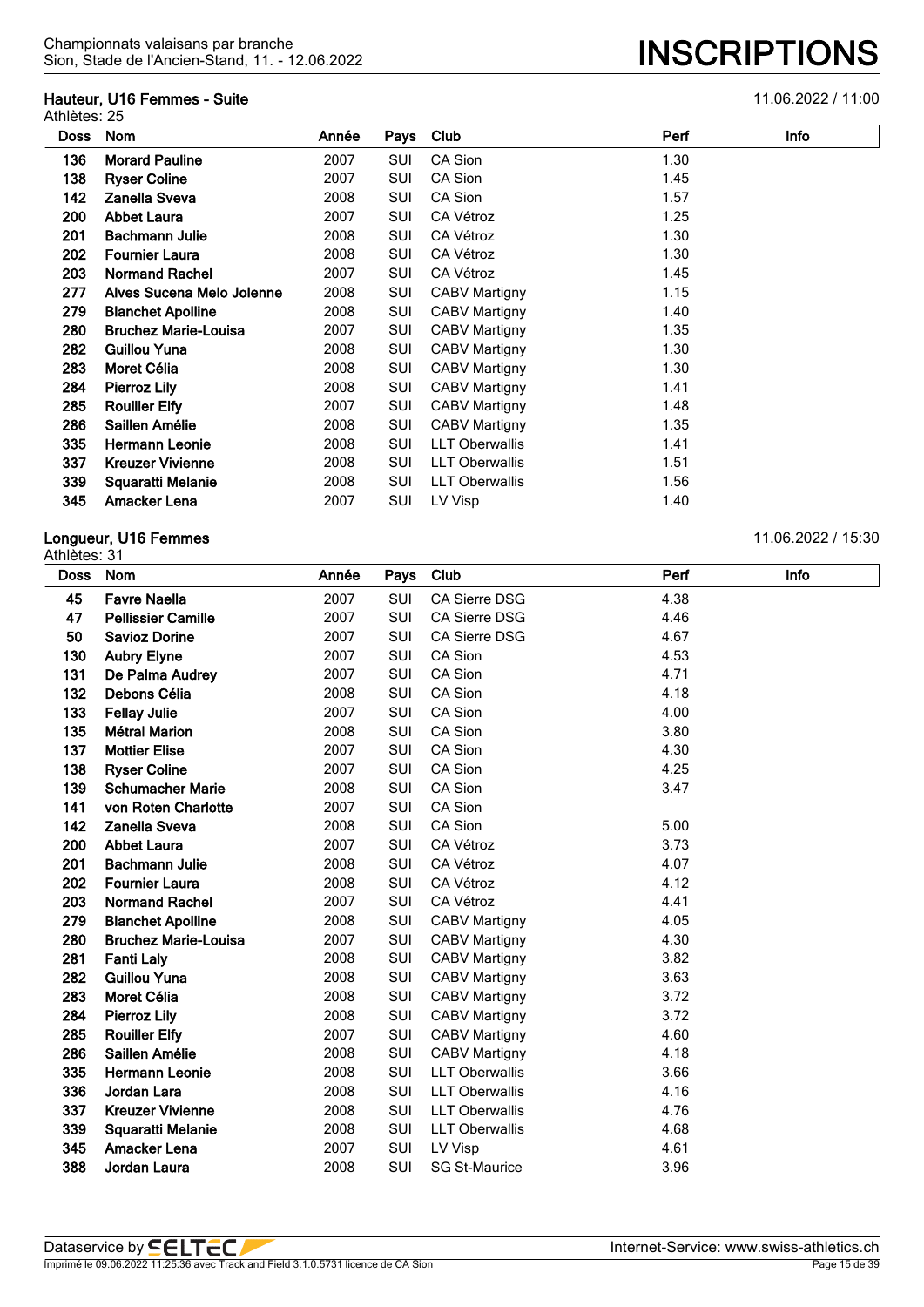#### **Longueur, U16 Femmes - Suite** 11.06.2022 / 15:30

| Athlètes: 31 |                             |       |            |                       |       |                    |
|--------------|-----------------------------|-------|------------|-----------------------|-------|--------------------|
| <b>Doss</b>  | Nom                         | Année | Pays       | Club                  | Perf  | Info               |
| Athlètes: 29 | Poids, U16 Femmes           |       |            |                       |       | 11.06.2022 / 13:10 |
| <b>Doss</b>  | Nom                         | Année | Pays       | Club                  | Perf  | Info               |
| 50           | <b>Savioz Dorine</b>        | 2007  | <b>SUI</b> | <b>CA Sierre DSG</b>  | 8.18  |                    |
| 130          | <b>Aubry Elyne</b>          | 2007  | SUI        | CA Sion               | 4.40  |                    |
| 131          | De Palma Audrey             | 2007  | SUI        | CA Sion               | 7.35  |                    |
| 132          | Debons Célia                | 2008  | SUI        | CA Sion               | 7.05  |                    |
| 136          | <b>Morard Pauline</b>       | 2007  | SUI        | CA Sion               | 9.34  |                    |
| 138          | <b>Ryser Coline</b>         | 2007  | SUI        | CA Sion               | 7.89  |                    |
| 139          | <b>Schumacher Marie</b>     | 2008  | SUI        | CA Sion               | 4.91  |                    |
| 141          | von Roten Charlotte         | 2007  | SUI        | CA Sion               | 6.92  |                    |
| 200          | <b>Abbet Laura</b>          | 2007  | SUI        | CA Vétroz             | 10.39 |                    |
| 201          | <b>Bachmann Julie</b>       | 2008  | SUI        | CA Vétroz             | 5.43  |                    |
| 202          | <b>Fournier Laura</b>       | 2008  | SUI        | CA Vétroz             | 6.39  |                    |
| 277          | Alves Sucena Melo Jolenne   | 2008  | SUI        | <b>CABV Martigny</b>  | 6.87  |                    |
| 279          | <b>Blanchet Apolline</b>    | 2008  | SUI        | <b>CABV Martigny</b>  | 7.40  |                    |
| 280          | <b>Bruchez Marie-Louisa</b> | 2007  | SUI        | <b>CABV Martigny</b>  | 8.28  |                    |
| 281          | <b>Fanti Laly</b>           | 2008  | SUI        | <b>CABV Martigny</b>  | 6.87  |                    |
| 282          | <b>Guillou Yuna</b>         | 2008  | SUI        | <b>CABV Martigny</b>  | 5.46  |                    |
| 283          | Moret Célia                 | 2008  | SUI        | <b>CABV Martigny</b>  | 7.39  |                    |
| 284          | <b>Pierroz Lily</b>         | 2008  | SUI        | <b>CABV Martigny</b>  | 6.19  |                    |
| 285          | <b>Rouiller Elfy</b>        | 2007  | SUI        | <b>CABV Martigny</b>  | 8.49  |                    |
| 335          | <b>Hermann Leonie</b>       | 2008  | SUI        | <b>LLT Oberwallis</b> | 4.89  |                    |
| 336          | Jordan Lara                 | 2008  | SUI        | <b>LLT Oberwallis</b> | 7.45  |                    |
| 337          | <b>Kreuzer Vivienne</b>     | 2008  | SUI        | <b>LLT Oberwallis</b> | 8.18  |                    |
| 338          | <b>Riedel Fabienne</b>      | 2008  | <b>GER</b> | <b>LLT Oberwallis</b> | 8.14  |                    |
| 339          | Squaratti Melanie           | 2008  | SUI        | <b>LLT Oberwallis</b> | 8.71  |                    |
| 345          | <b>Amacker Lena</b>         | 2007  | SUI        | LV Visp               | 7.80  |                    |
| 355          | <b>Boulahssan Louise</b>    | 2008  | <b>FRA</b> | SFG Collombey-Muraz   | 5.23  |                    |
| 356          | <b>Fellay Kali</b>          | 2007  | SUI        | SFG Collombey-Muraz   | 9.60  |                    |
| 388          | Jordan Laura                | 2008  | SUI        | <b>SG St-Maurice</b>  | 6.58  |                    |
| 431          | Salzmann Hanna              | 2007  | SUI        | <b>TV Naters</b>      | 7.16  |                    |
|              |                             |       |            |                       |       |                    |

#### **Disque, U16 Femmes** 11.06.2022 / 14:50

Athlètes: 24 **Doss Nom Année Pays Club Perf Info Fellay Julie** 2007 SUI CA Sion 12.87 **136 Morard Pauline** 2007 SUI CA Sion 2007 17.86 **138 Ryser Coline** 2007 SUI CA Sion 16.31 **Schumacher Marie** 2008 SUI CA Sion 12.27 **von Roten Charlotte** 2007 SUI CA Sion **Abbet Laura** 2007 SUI CA Vétroz 21.28 **Fournier Laura** 2008 SUI CA Vétroz 17.77 **Normand Rachel** 2007 SUI CA Vétroz 23.56 **Blanchet Apolline** 2008 SUI CABV Martigny 20.69 **Bruchez Marie-Louisa** 2007 SUI CABV Martigny 19.53 **Fanti Laly** 2008 SUI CABV Martigny 18.25 **Guillou Yuna** 2008 SUI CABV Martigny 14.40 **Moret Célia** 2008 SUI CABV Martigny 19.23 **Pierroz Lily** 2008 SUI CABV Martigny 16.50 **285 Rouiller Elfv** 2007 SUI CABV Martigny 2053 **Saillen Amélie** 2008 SUI CABV Martigny 16.05 **Hermann Leonie** 2008 SUI LLT Oberwallis **Jordan Lara** 2008 SUI LLT Oberwallis 16.46 **337 Kreuzer Vivienne** 13.97 **COOS** SUI LLT Oberwallis 13.97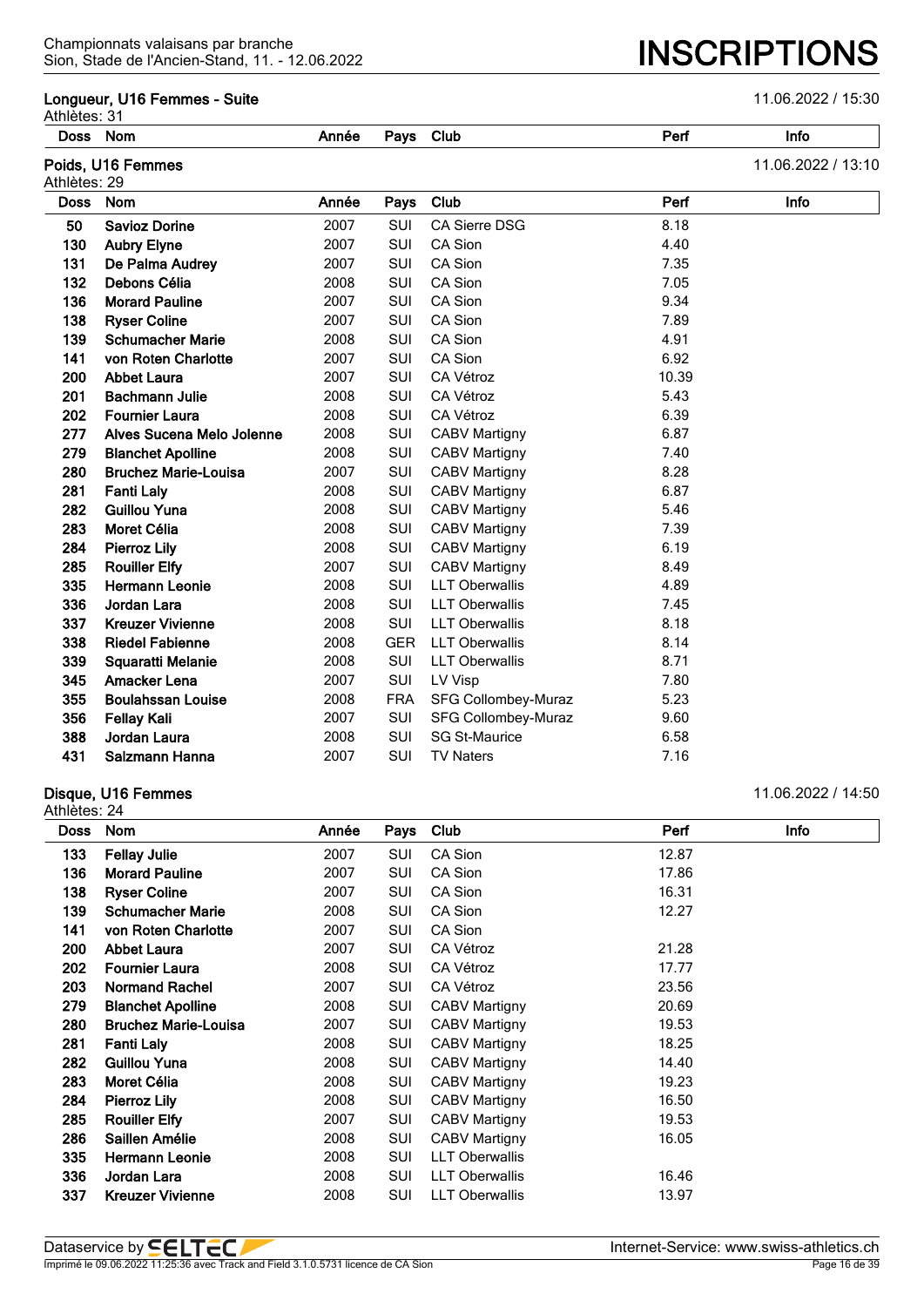## **Disque, U16 Femmes - Suite** 11.06.2022 / 14:50

Athlètes: 24

| Doss Nom |                          | Année | Pays Club  |                           | Perf  | Info |
|----------|--------------------------|-------|------------|---------------------------|-------|------|
| 338      | <b>Riedel Fabienne</b>   | 2008  |            | <b>GER</b> LLT Oberwallis | 23.21 |      |
| 339      | Squaratti Melanie        | 2008  | SUI.       | LLT Oberwallis            | 23.89 |      |
| 355      | <b>Boulahssan Louise</b> | 2008  |            | FRA SFG Collombey-Muraz   |       |      |
| 356      | Fellay Kali              | 2007  | SUI        | SFG Collombey-Muraz       | 25.93 |      |
| 431      | Salzmann Hanna           | 2007  | <b>SUI</b> | <b>TV Naters</b>          | 16.40 |      |

#### **Javelot, U16 Femmes** 12.06.2022 / 11:40

Athlètes: 26

| <b>Doss</b> | <b>Nom</b>                  | Année | Pays       | Club                       | Perf  | Info |
|-------------|-----------------------------|-------|------------|----------------------------|-------|------|
| 44          | Favre Léana                 | 2008  | SUI        | <b>CA Sierre DSG</b>       | 18.90 |      |
| 132         | Debons Célia                | 2008  | <b>SUI</b> | CA Sion                    | 18.39 |      |
| 133         | <b>Fellay Julie</b>         | 2007  | <b>SUI</b> | CA Sion                    |       |      |
| 134         | <b>Jordan Charlotte</b>     | 2008  | <b>SUI</b> | CA Sion                    | 23.85 |      |
| 136         | <b>Morard Pauline</b>       | 2007  | <b>SUI</b> | CA Sion                    | 25.82 |      |
| 137         | <b>Mottier Elise</b>        | 2007  | <b>SUI</b> | CA Sion                    | 25.67 |      |
| 141         | von Roten Charlotte         | 2007  | <b>SUI</b> | CA Sion                    | 16.24 |      |
| 142         | Zanella Sveva               | 2008  | <b>SUI</b> | CA Sion                    | 20.01 |      |
| 200         | <b>Abbet Laura</b>          | 2007  | <b>SUI</b> | CA Vétroz                  | 26.22 |      |
| 202         | <b>Fournier Laura</b>       | 2008  | <b>SUI</b> | CA Vétroz                  | 17.20 |      |
| 203         | <b>Normand Rachel</b>       | 2007  | <b>SUI</b> | CA Vétroz                  | 19.07 |      |
| 279         | <b>Blanchet Apolline</b>    | 2008  | SUI        | <b>CABV Martigny</b>       | 23.40 |      |
| 280         | <b>Bruchez Marie-Louisa</b> | 2007  | SUI        | <b>CABV Martigny</b>       | 16.21 |      |
| 281         | <b>Fanti Laly</b>           | 2008  | <b>SUI</b> | <b>CABV Martigny</b>       | 15.92 |      |
| 283         | Moret Célia                 | 2008  | SUI        | <b>CABV Martigny</b>       | 20.60 |      |
| 284         | <b>Pierroz Lily</b>         | 2008  | <b>SUI</b> | <b>CABV Martigny</b>       | 20.29 |      |
| 285         | <b>Rouiller Elfy</b>        | 2007  | <b>SUI</b> | <b>CABV Martigny</b>       | 26.23 |      |
| 286         | Saillen Amélie              | 2008  | SUI        | <b>CABV Martigny</b>       | 13.63 |      |
| 316         | <b>Hermann Saskia</b>       | 2008  | SUI        | ES Ayent Anzère            |       |      |
| 336         | Jordan Lara                 | 2008  | <b>SUI</b> | <b>LLT Oberwallis</b>      | 21.61 |      |
| 337         | <b>Kreuzer Vivienne</b>     | 2008  | <b>SUI</b> | <b>LLT Oberwallis</b>      | 21.55 |      |
| 338         | <b>Riedel Fabienne</b>      | 2008  | <b>GER</b> | <b>LLT Oberwallis</b>      | 25.12 |      |
| 339         | Squaratti Melanie           | 2008  | <b>SUI</b> | <b>LLT Oberwallis</b>      | 19.50 |      |
| 345         | Amacker Lena                | 2007  | <b>SUI</b> | LV Visp                    | 24.97 |      |
| 355         | <b>Boulahssan Louise</b>    | 2008  | <b>FRA</b> | <b>SFG Collombey-Muraz</b> | 12.43 |      |
| 356         | Fellay Kali                 | 2007  | SUI        | SFG Collombey-Muraz        | 35.87 |      |

Athlètes: 25

**60m, U14 Hommes** 12.06.2022 / 09:50

| <b>Doss</b> | Nom                     | Année | Pays | Club                   | Perf  | Info |
|-------------|-------------------------|-------|------|------------------------|-------|------|
| 29          | <b>Anselin Axel</b>     | 2010  | SUI  | <b>CA Sierre DSG</b>   | 9.51  |      |
| 30          | <b>Balmer Lucien</b>    | 2010  | SUI  | <b>CA Sierre DSG</b>   | 9.09  |      |
| 32          | <b>Besson Guillaume</b> | 2010  | SUI  | <b>CA Sierre DSG</b>   | 10.94 |      |
| 35          | <b>Vallotton Samuel</b> | 2009  | SUI  | <b>CA Sierre DSG</b>   | 9.30  |      |
| 113         | Dessimoz Evan           | 2009  | SUI  | CA Sion                | 9.50  |      |
| 114         | Savioz Benjamin         | 2009  | SUI  | CA Sion                | 8.63  |      |
| 179         | <b>Akkus Hayden</b>     | 2010  | SUI  | CA Vétroz              | 8.47  |      |
| 180         | Carrillo Isaac          | 2010  | SUI  | CA Vétroz              | 9.23  |      |
| 182         | <b>Minnig Nolan</b>     | 2010  | SUI  | CA Vétroz              | 9.73  |      |
| 251         | <b>Copt Dany</b>        | 2009  | SUI  | CABV Martigny          | 9.70  |      |
| 252         | Perraudin Kylian        | 2009  | SUI  | CABV Martigny          | 9.12  |      |
| 253         | <b>Saillen Louis</b>    | 2010  | SUI  | CABV Martigny          | 8.88  |      |
| 254         | Saillen Timéo           | 2010  | SUI  | CABV Martigny          | 9.70  |      |
| 255         | Solazzi Alessio         | 2009  | SUI  | CABV Martigny          | 8.67  |      |
| 256         | <b>Venker Nathan</b>    | 2009  | SUI  | <b>CABV Martigny</b>   | 10.61 |      |
| 313         | <b>Valente Nolan</b>    | 2009  | SUI  | <b>ES Ayent Anzère</b> | 9.64  |      |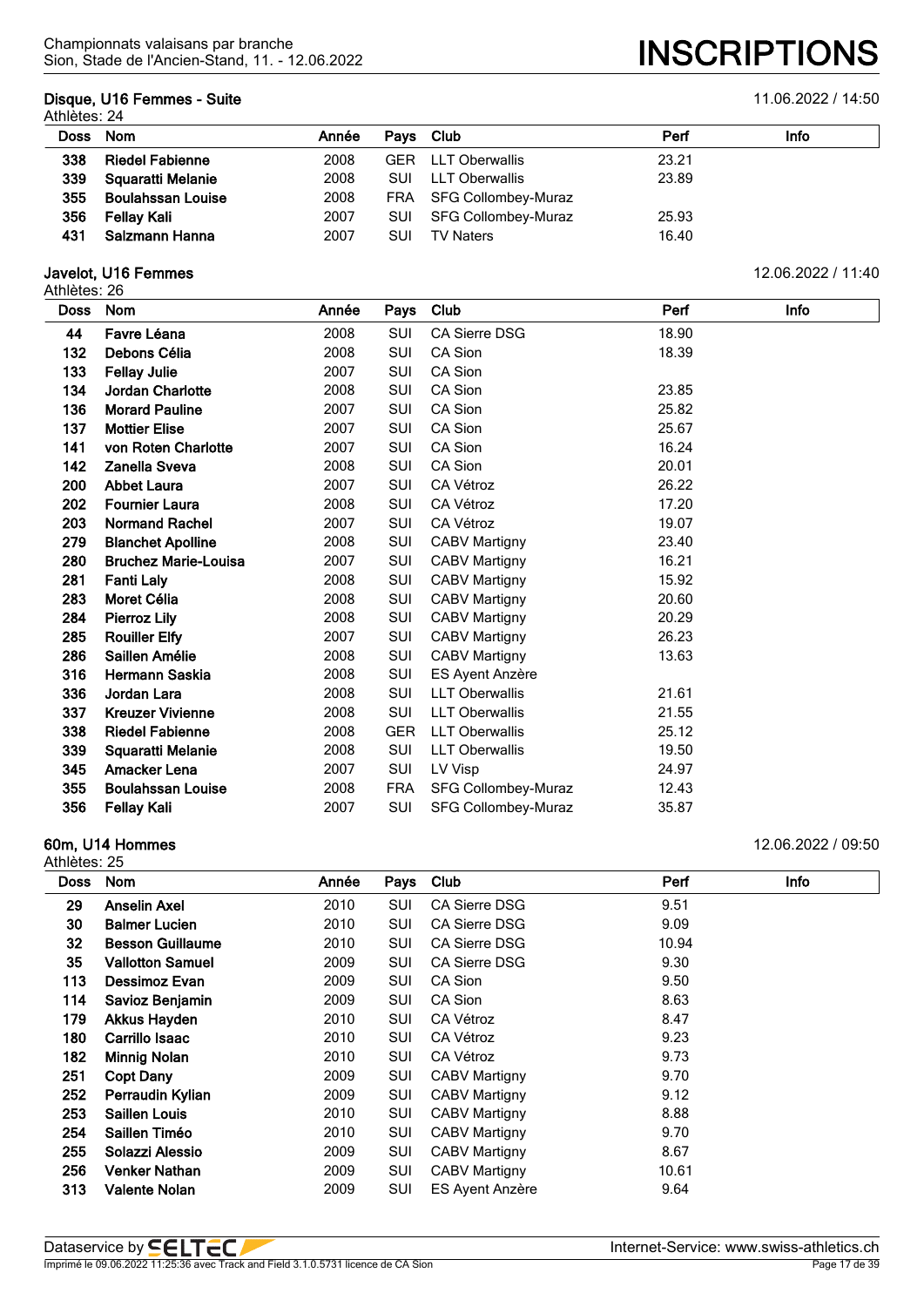## **60m, U14 Hommes - Suite** 12.06.2022 / 09:50

Athlètes: 25

| Doss | <b>Nom</b>                      | Année | Pays       | Club                     | Perf | Info |
|------|---------------------------------|-------|------------|--------------------------|------|------|
| 325  | Giulio Pineiro Dorian Alexander | 2009  |            | <b>LLT Oberwallis</b>    | 8.25 |      |
| 327  | <b>Pistorius Flynn</b>          | 2009  | <b>SUI</b> | <b>LLT Oberwallis</b>    | 8.78 |      |
| 328  | Sarbach Gianluca                | 2009  | SUI        | LLT Oberwallis           | 8.85 |      |
| 368  | <b>Antille Kilian</b>           | 2010  | SUI        | <b>SFG Conthey</b>       | 9.59 |      |
| 383  | <b>Fellay Maxence</b>           | 2010  | SUI        | <b>SG St-Maurice</b>     | 9.99 |      |
| 414  | <b>Felli Corentin</b>           | 2009  | <b>SUI</b> | T-R-T Athlétisme Monthey | 9.04 |      |
| 415  | Frémont Flavio                  | 2010  | <b>SUI</b> | T-R-T Athlétisme Monthey | 9.79 |      |
| 416  | Lokaj Loris                     | 2009  | <b>SUI</b> | T-R-T Athlétisme Monthey | 9.72 |      |
| 427  | Eyer Levin                      | 2009  | SUI        | <b>TV Naters</b>         | 9.18 |      |

#### **600m, U14 Hommes** 12.06.2022 / 15:50

| Athlètes: 18 |                         |       |      |                          |         |             |
|--------------|-------------------------|-------|------|--------------------------|---------|-------------|
| <b>Doss</b>  | <b>Nom</b>              | Année | Pays | Club                     | Perf    | <b>Info</b> |
| 30           | <b>Balmer Lucien</b>    | 2010  | SUI  | <b>CA Sierre DSG</b>     |         |             |
| 32           | <b>Besson Guillaume</b> | 2010  | SUI  | <b>CA Sierre DSG</b>     |         |             |
| 35           | <b>Vallotton Samuel</b> | 2009  | SUI  | <b>CA Sierre DSG</b>     |         |             |
| 113          | Dessimoz Evan           | 2009  | SUI  | CA Sion                  |         |             |
| 114          | Savioz Benjamin         | 2009  | SUI  | CA Sion                  |         |             |
| 179          | Akkus Hayden            | 2010  | SUI  | CA Vétroz                |         |             |
| 180          | Carrillo Isaac          | 2010  | SUI  | CA Vétroz                |         |             |
| 251          | <b>Copt Dany</b>        | 2009  | SUI  | <b>CABV Martigny</b>     |         |             |
| 252          | Perraudin Kylian        | 2009  | SUI  | <b>CABV Martigny</b>     |         |             |
| 253          | <b>Saillen Louis</b>    | 2010  | SUI  | CABV Martigny            | 2:36.65 |             |
| 255          | Solazzi Alessio         | 2009  | SUI  | <b>CABV Martigny</b>     | 2:10.73 |             |
| 256          | <b>Venker Nathan</b>    | 2009  | SUI  | <b>CABV Martigny</b>     |         |             |
| 327          | <b>Pistorius Flynn</b>  | 2009  | SUI  | <b>LLT Oberwallis</b>    |         |             |
| 328          | Sarbach Gianluca        | 2009  | SUI  | <b>LLT Oberwallis</b>    | 2:04.05 |             |
| 368          | <b>Antille Kilian</b>   | 2010  | SUI  | <b>SFG Conthey</b>       | 2:18.14 |             |
| 383          | <b>Fellay Maxence</b>   | 2010  | SUI  | <b>SG St-Maurice</b>     |         |             |
| 416          | Lokaj Loris             | 2009  | SUI  | T-R-T Athlétisme Monthey |         |             |
| 427          | Eyer Levin              | 2009  | SUI  | <b>TV Naters</b>         |         |             |

#### **2000m, U14 Hommes** 11.06.2022 / 14:00 Athlètes: 4

| Nom                  | Année |     |                         | Perf                                               | Info |
|----------------------|-------|-----|-------------------------|----------------------------------------------------|------|
| Meyer Zacharie       | 2010  | SUI | Athlétisme Viseu-Genève |                                                    |      |
| <b>Florey Alexis</b> | 2010  | SUI |                         |                                                    |      |
| Dessimoz Evan        | 2009  | SUI | CA Sion                 |                                                    |      |
| Saillen Timéo        | 2010  | SUI |                         |                                                    |      |
|                      |       |     |                         | Pays Club<br>CA Sierre DSG<br><b>CABV Martigny</b> |      |

# **80m haies, U14 Hommes** 11.06.2022 / 12:00

| Athlètes: 17 |  |  |
|--------------|--|--|
|--------------|--|--|

| u 11 v v v v . 11 |                                 |       |            |                       |       |             |
|-------------------|---------------------------------|-------|------------|-----------------------|-------|-------------|
| <b>Doss</b>       | <b>Nom</b>                      | Année | Pays Club  |                       | Perf  | <b>Info</b> |
| 29                | <b>Anselin Axel</b>             | 2010  | SUI        | CA Sierre DSG         |       |             |
| 30                | <b>Balmer Lucien</b>            | 2010  | SUI        | CA Sierre DSG         |       |             |
| 34                | <b>Guntern Alexandre</b>        | 2010  | SUI        | CA Sierre DSG         | 15.25 |             |
| 113               | Dessimoz Evan                   | 2009  | SUI        | CA Sion               |       |             |
| 114               | Savioz Benjamin                 | 2009  | SUI        | CA Sion               | 15.55 |             |
| 179               | <b>Akkus Hayden</b>             | 2010  | SUI        | CA Vétroz             | 15.39 |             |
| 181               | Lugon Ethan                     | 2009  | SUI        | CA Vétroz             |       |             |
| 252               | Perraudin Kylian                | 2009  | SUI        | <b>CABV Martigny</b>  | 17.09 |             |
| 253               | <b>Saillen Louis</b>            | 2010  | SUI        | <b>CABV Martigny</b>  | 16.02 |             |
| 255               | Solazzi Alessio                 | 2009  | SUI        | <b>CABV Martigny</b>  |       |             |
| 256               | <b>Venker Nathan</b>            | 2009  | <b>SUI</b> | <b>CABV Martigny</b>  | 20.26 |             |
| 325               | Giulio Pineiro Dorian Alexander | 2009  |            | <b>LLT Oberwallis</b> | 14.42 |             |
|                   |                                 |       |            |                       |       |             |

| Dataservice by <b>!</b>                                                                    | Internet-Service:<br>: www.swiss-athletics.ch |
|--------------------------------------------------------------------------------------------|-----------------------------------------------|
| Imprimé le 09.06.2022 11:25:36 avec Track and Field 3.1.0.5731 lic<br>I licence de CA Sion | Page                                          |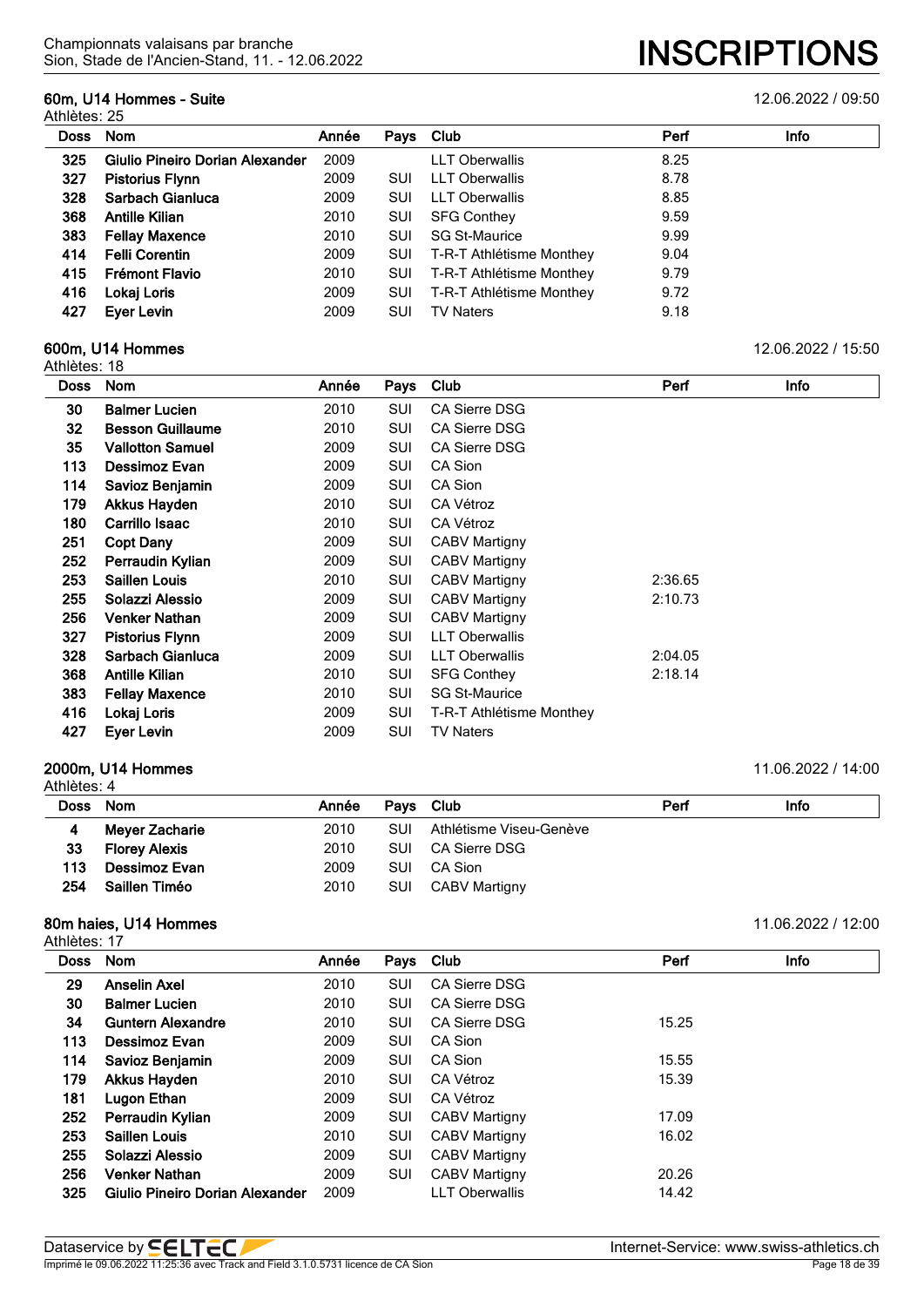# **80m haies, U14 Hommes - Suite** 11.06.2022 / 12:00

Athlètes: 17

| <b>Doss</b> | Nom                       | Année | Pays Club |                      | Perf  | Info |
|-------------|---------------------------|-------|-----------|----------------------|-------|------|
| 326         | <b>Pfeifer Jan Andrea</b> | 2010  | SUI       | LLT Oberwallis       | 18.09 |      |
| 327         | <b>Pistorius Flynn</b>    | 2009  | SUI       | LLT Oberwallis       | 14.86 |      |
| 369         | <b>Darbellay Maxence</b>  | 2010  | SUI       | SFG Conthey          | 15.66 |      |
| 384         | <b>Schneider Alexis</b>   | 2010  | SUI       | <b>SG St-Maurice</b> | 15.30 |      |
| 427         | Eyer Levin                | 2009  | SUI       | <b>TV Naters</b>     |       |      |

#### **Hauteur, U14 Hommes** 11.06.2022 / 15:10

Athlètes: 17

| แแចเចอ. เท  |                                 |       |      |                        |      |      |
|-------------|---------------------------------|-------|------|------------------------|------|------|
| <b>Doss</b> | <b>Nom</b>                      | Année | Pays | Club                   | Perf | Info |
| 29          | <b>Anselin Axel</b>             | 2010  | SUI  | <b>CA Sierre DSG</b>   | 1.47 |      |
| 34          | <b>Guntern Alexandre</b>        | 2010  | SUI  | <b>CA Sierre DSG</b>   | 1.18 |      |
| 35          | <b>Vallotton Samuel</b>         | 2009  | SUI  | <b>CA Sierre DSG</b>   | 1.38 |      |
| 114         | Savioz Benjamin                 | 2009  | SUI  | CA Sion                |      |      |
| 179         | <b>Akkus Hayden</b>             | 2010  | SUI  | CA Vétroz              | 1.51 |      |
| 180         | Carrillo Isaac                  | 2010  | SUI  | CA Vétroz              | 1.39 |      |
| 181         | Lugon Ethan                     | 2009  | SUI  | CA Vétroz              | 1.15 |      |
| 182         | <b>Minnig Nolan</b>             | 2010  | SUI  | CA Vétroz              | 1.25 |      |
| 253         | <b>Saillen Louis</b>            | 2010  | SUI  | <b>CABV Martigny</b>   | 1.33 |      |
| 254         | Saillen Timéo                   | 2010  | SUI  | <b>CABV Martigny</b>   |      |      |
| 255         | Solazzi Alessio                 | 2009  | SUI  | <b>CABV Martigny</b>   | 1.52 |      |
| 256         | <b>Venker Nathan</b>            | 2009  | SUI  | <b>CABV Martigny</b>   | 1.15 |      |
| 312         | Terretaz Noé                    | 2009  | SUI  | <b>ES Ayent Anzère</b> | 1.25 |      |
| 325         | Giulio Pineiro Dorian Alexander | 2009  |      | <b>LLT Oberwallis</b>  | 1.45 |      |
| 326         | <b>Pfeifer Jan Andrea</b>       | 2010  | SUI  | <b>LLT Oberwallis</b>  | 1.10 |      |
| 327         | <b>Pistorius Flynn</b>          | 2009  | SUI  | <b>LLT Oberwallis</b>  | 1.30 |      |
| 427         | Ever Levin                      | 2009  | SUI  | <b>TV Naters</b>       | 1.35 |      |

# **Longueur (zone), U14 Hommes** 11.06.2022 / 11:00

Athlètes: 23 **Doss Nom Année Pays Club Perf Info Anselin Axel** 2010 SUI CA Sierre DSG 4.40 **Balmer Lucien** 2010 SUI CA Sierre DSG 4.28 **Besson Guillaume** 2010 SUI CA Sierre DSG 2.71 **Guntern Alexandre** 2010 SUI CA Sierre DSG 4.54 **Vallotton Samuel** 2009 SUI CA Sierre DSG 4.51 **Savioz Benjamin** 2009 SUI CA Sion 4.08 **Akkus Hayden** 2010 SUI CA Vétroz 4.99 **Carrillo Isaac** 2010 SUI CA Vétroz 3.95 **Minnig Nolan** 2010 SUI CA Vétroz 3.90 **Perraudin Kylian** 2009 SUI CABV Martigny 4.16 **Saillen Louis** 2010 SUI CABV Martigny 4.18 **Saillen Timéo** 2010 SUI CABV Martigny 4.19 **Solazzi Alessio** 2009 SUI CABV Martigny 4.83 **Venker Nathan** 2009 SUI CABV Martigny 3.56 **Terretaz Noé** 2009 SUI ES Ayent Anzère 3.86 **Giulio Pineiro Dorian Alexander** 2009 LLT Oberwallis 4.90 **Pfeifer Jan Andrea** 2010 SUI LLT Oberwallis 3.08 **Pistorius Flynn** 2009 SUI LLT Oberwallis 4.24 **Darbellay Maxence** 2010 SUI SFG Conthey 4.10 **Schneider Alexis** 2010 SUI SG St-Maurice 4.34 **Felli Corentin** 2009 SUI T-R-T Athlétisme Monthey 4.03 **Frémont Flavio** 2010 SUI T-R-T Athlétisme Monthey 3.48 **Eyer Levin** 2009 SUI TV Naters 4.64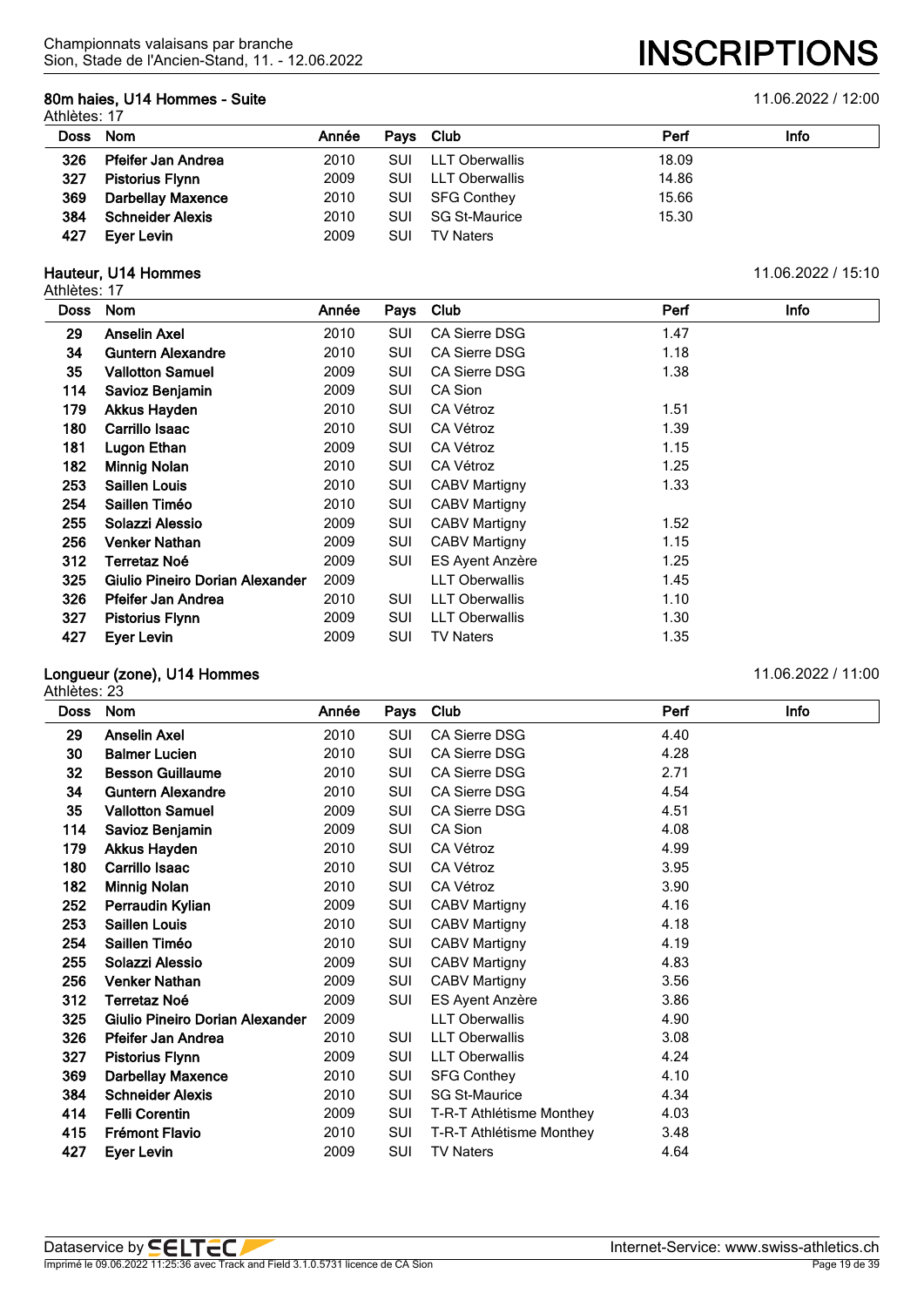#### **Longueur (zone), U14 Hommes - Suite** 11.06.2022 / 11:00

Sion, Stade de l'Ancien-Stand, 11. - 12.06.2022 **INSCRIPTIONS**

| Athlètes: 23 |                                 |       |      |                          |       |                    |
|--------------|---------------------------------|-------|------|--------------------------|-------|--------------------|
| Doss         | Nom                             | Année | Pays | Club                     | Perf  | Info               |
| Athlètes: 16 | Poids, U14 Hommes               |       |      |                          |       | 12.06.2022 / 11:00 |
| <b>Doss</b>  | Nom                             | Année | Pays | Club                     | Perf  | Info               |
| 114          | Savioz Benjamin                 | 2009  | SUI  | CA Sion                  | 7.63  |                    |
| 179          | <b>Akkus Hayden</b>             | 2010  | SUI  | CA Vétroz                | 7.27  |                    |
| 180          | Carrillo Isaac                  | 2010  | SUI  | CA Vétroz                | 6.33  |                    |
| 182          | <b>Minnig Nolan</b>             | 2010  | SUI  | CA Vétroz                | 5.82  |                    |
| 251          | <b>Copt Dany</b>                | 2009  | SUI  | <b>CABV Martigny</b>     |       |                    |
| 253          | <b>Saillen Louis</b>            | 2010  | SUI  | <b>CABV Martigny</b>     | 7.65  |                    |
| 255          | Solazzi Alessio                 | 2009  | SUI  | <b>CABV Martigny</b>     | 8.36  |                    |
| 256          | <b>Venker Nathan</b>            | 2009  | SUI  | <b>CABV Martigny</b>     | 5.62  |                    |
| 325          | Giulio Pineiro Dorian Alexander | 2009  |      | <b>LLT Oberwallis</b>    | 10.68 |                    |
| 326          | <b>Pfeifer Jan Andrea</b>       | 2010  | SUI  | <b>LLT Oberwallis</b>    | 5.39  |                    |
| 327          | <b>Pistorius Flynn</b>          | 2009  | SUI  | <b>LLT Oberwallis</b>    | 7.83  |                    |
| 368          | <b>Antille Kilian</b>           | 2010  | SUI  | <b>SFG Conthey</b>       | 5.64  |                    |
| 383          | <b>Fellay Maxence</b>           | 2010  | SUI  | <b>SG St-Maurice</b>     | 5.94  |                    |
| 414          | <b>Felli Corentin</b>           | 2009  | SUI  | T-R-T Athlétisme Monthey | 5.32  |                    |
| 416          | Lokaj Loris                     | 2009  | SUI  | T-R-T Athlétisme Monthey |       |                    |
| 427          | Eyer Levin                      | 2009  | SUI  | <b>TV Naters</b>         | 6.80  |                    |
|              |                                 |       |      |                          |       |                    |

#### **Disque, U14 Hommes** 11.06.2022 / 15:50

| Athlètes: 6 |                                 |       |            |                       |       |      |  |  |  |
|-------------|---------------------------------|-------|------------|-----------------------|-------|------|--|--|--|
| Doss Nom    |                                 | Année |            | Pays Club             | Perf  | Info |  |  |  |
| 114         | Savioz Benjamin                 | 2009  | <b>SUI</b> | CA Sion               |       |      |  |  |  |
| 253         | <b>Saillen Louis</b>            | 2010  | <b>SUI</b> | <b>CABV Martigny</b>  |       |      |  |  |  |
| 325         | Giulio Pineiro Dorian Alexander | 2009  |            | <b>LLT Oberwallis</b> |       |      |  |  |  |
| 326         | <b>Pfeifer Jan Andrea</b>       | 2010  | <b>SUI</b> | <b>LLT Oberwallis</b> |       |      |  |  |  |
| 327         | <b>Pistorius Flynn</b>          | 2009  | <b>SUI</b> | <b>LLT Oberwallis</b> | 15.31 |      |  |  |  |
| 427         | Ever Levin                      | 2009  | SUI        | <b>TV Naters</b>      | 23.33 |      |  |  |  |

|     | Javelot, U14 Hommes                  |      |     |                  |       | 12.06.2022 / 09:00 |
|-----|--------------------------------------|------|-----|------------------|-------|--------------------|
| 427 | Ever Levin                           | 2009 | SUI | <b>TV Naters</b> | 23.33 |                    |
| 327 | <b>Pistorius Flynn</b>               | 2009 | SUI | LLT Oberwallis   | 15.31 |                    |
| 326 | <b>Pfeifer Jan Andrea</b>            | 2010 | SUI | LLT Oberwallis   |       |                    |
| 325 | Giulio Pineiro Dorian Alexander 2009 |      |     | LLT Oberwallis   |       |                    |

| <b>Doss</b> | Nom                             | Année | Pays       | Club                  | Perf  | Info |
|-------------|---------------------------------|-------|------------|-----------------------|-------|------|
| 29          | <b>Anselin Axel</b>             | 2010  | SUI        | <b>CA Sierre DSG</b>  | 17.68 |      |
| 30          | <b>Balmer Lucien</b>            | 2010  | SUI        | <b>CA Sierre DSG</b>  | 23.87 |      |
| 31          | <b>Barras Yoann</b>             | 2010  | <b>SUI</b> | CA Sierre DSG         | 20.66 |      |
| 32          | <b>Besson Guillaume</b>         | 2010  | SUI        | <b>CA Sierre DSG</b>  |       |      |
| 35          | <b>Vallotton Samuel</b>         | 2009  | SUI        | CA Sierre DSG         | 24.43 |      |
| 114         | Savioz Benjamin                 | 2009  | SUI        | CA Sion               | 15.52 |      |
| 179         | <b>Akkus Hayden</b>             | 2010  | SUI        | CA Vétroz             | 24.06 |      |
| 180         | Carrillo Isaac                  | 2010  | SUI        | CA Vétroz             | 20.19 |      |
| 182         | <b>Minnig Nolan</b>             | 2010  | SUI        | CA Vétroz             | 17.41 |      |
| 251         | <b>Copt Dany</b>                | 2009  | SUI        | <b>CABV Martigny</b>  | 19.66 |      |
| 252         | Perraudin Kylian                | 2009  | SUI        | CABV Martigny         | 12.90 |      |
| 253         | <b>Saillen Louis</b>            | 2010  | SUI        | <b>CABV Martigny</b>  | 23.59 |      |
| 254         | Saillen Timéo                   | 2010  | SUI        | CABV Martigny         | 14.20 |      |
| 255         | Solazzi Alessio                 | 2009  | SUI        | <b>CABV Martigny</b>  | 27.08 |      |
| 256         | <b>Venker Nathan</b>            | 2009  | <b>SUI</b> | <b>CABV Martigny</b>  | 14.19 |      |
| 313         | <b>Valente Nolan</b>            | 2009  | SUI        | ES Ayent Anzère       | 17.32 |      |
| 325         | Giulio Pineiro Dorian Alexander | 2009  |            | <b>LLT Oberwallis</b> | 34.86 |      |
| 326         | <b>Pfeifer Jan Andrea</b>       | 2010  | SUI        | <b>LLT Oberwallis</b> | 15.96 |      |
| 327         | <b>Pistorius Flynn</b>          | 2009  | SUI        | <b>LLT Oberwallis</b> | 25.86 |      |
| 368         | <b>Antille Kilian</b>           | 2010  | SUI        | <b>SFG Conthey</b>    |       |      |
| 369         | <b>Darbellay Maxence</b>        | 2010  | SUI        | <b>SFG Conthey</b>    |       |      |
| 383         | <b>Fellay Maxence</b>           | 2010  | SUI        | <b>SG St-Maurice</b>  | 19.09 |      |
|             |                                 |       |            |                       |       |      |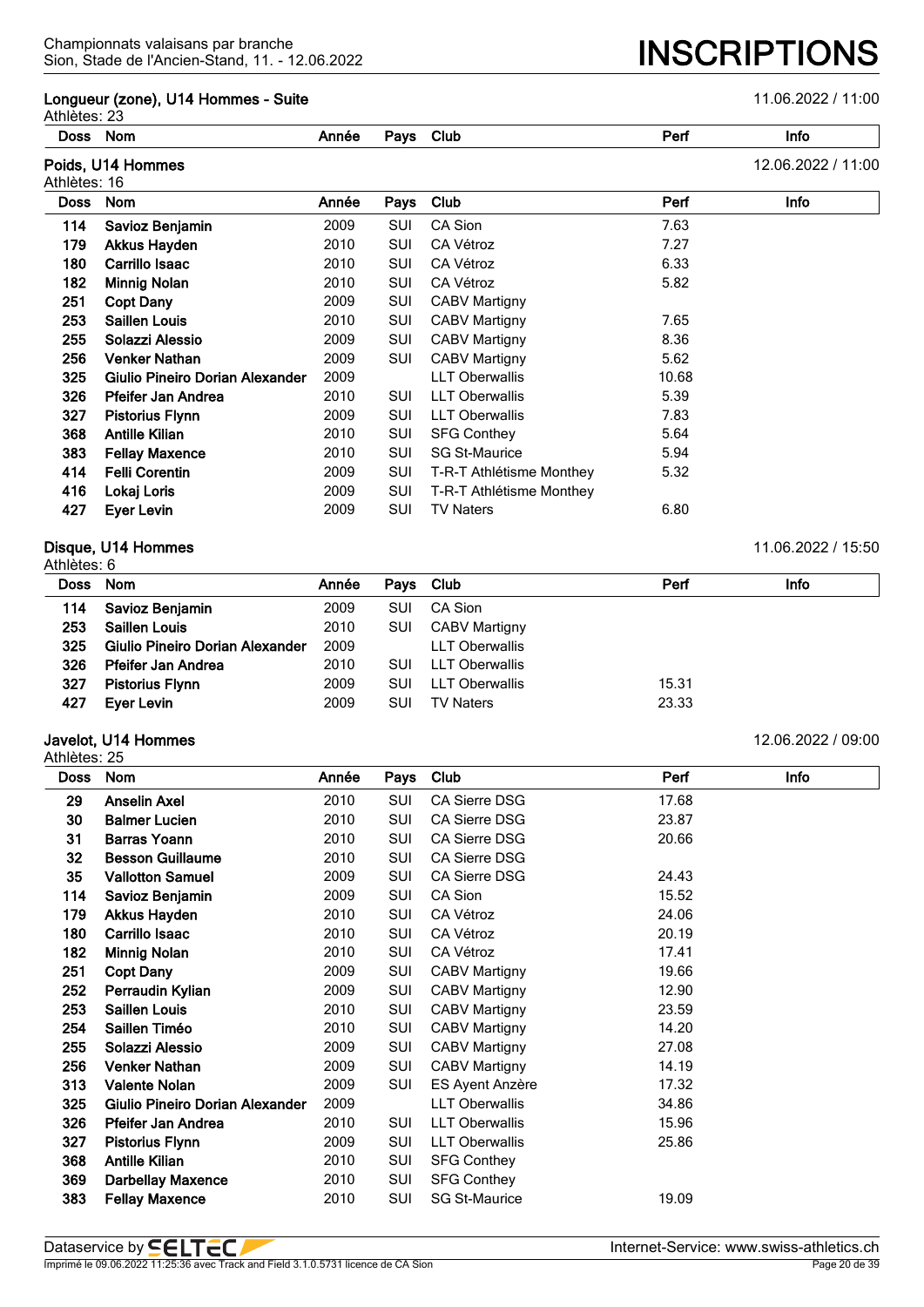## **Javelot, U14 Hommes - Suite** 12.06.2022 / 09:00

Athlètes: 25

| Doss Nom |                | Année | Pays Club |                              | Perf  | Info |
|----------|----------------|-------|-----------|------------------------------|-------|------|
| 415      | Frémont Flavio | 2010  |           | SUI T-R-T Athlétisme Monthey |       |      |
| 416      | Lokaj Loris    | 2009  |           | SUI T-R-T Athlétisme Monthey | 15.45 |      |
| 427      | Eyer Levin     | 2009  | SUI       | TV Naters                    | 22.97 |      |

# **60m, U14 Femmes** 12.06.2022 / 10:10

| <b>Doss</b> | <b>Nom</b>                 | Année | Pays       | Club                     | Perf  | Info |
|-------------|----------------------------|-------|------------|--------------------------|-------|------|
| 36          | <b>Cappelli Emeline</b>    | 2009  | SUI        | CA Sierre DSG            | 9.48  |      |
| 37          | <b>Théodoloz Justine</b>   | 2009  | SUI        | CA Sierre DSG            | 9.47  |      |
| 115         | <b>Chevailler Lola</b>     | 2010  | SUI        | CA Sion                  | 9.67  |      |
| 117         | <b>Franzetti Clarisse</b>  | 2010  | SUI        | CA Sion                  | 9.29  |      |
| 119         | <b>Humbert Lisa</b>        | 2009  | SUI        | CA Sion                  | 9.42  |      |
| 121         | Mariéthoz Elina            | 2010  | SUI        | CA Sion                  | 10.03 |      |
| 122         | Nanchen Anaïs              | 2009  | SUI        | CA Sion                  | 9.87  |      |
| 123         | <b>Perrier Romane</b>      | 2010  | SUI        | CA Sion                  | 8.74  |      |
| 124         | <b>Torrent Amélie</b>      | 2010  | SUI        | CA Sion                  | 9.28  |      |
| 183         | <b>Abbet Pauline</b>       | 2010  | SUI        | CA Vétroz                | 10.01 |      |
| 184         | <b>Biselx Léane</b>        | 2010  | SUI        | CA Vétroz                | 9.68  |      |
| 185         | <b>Claivaz Ailyne</b>      | 2010  | SUI        | CA Vétroz                | 8.53  |      |
| 186         | Duc Noémie                 | 2009  | SUI        | CA Vétroz                | 9.46  |      |
| 188         | <b>Gessler Erine</b>       | 2009  | SUI        | CA Vétroz                | 9.19  |      |
| 189         | Lathion Chloé              | 2010  | SUI        | CA Vétroz                | 9.36  |      |
| 190         | Luyet Chloé                | 2009  | SUI        | CA Vétroz                | 9.17  |      |
| 192         | <b>Reynard Céline</b>      | 2009  | SUI        | CA Vétroz                | 9.52  |      |
| 193         | <b>Reynard Joanne</b>      | 2010  | SUI        | CA Vétroz                | 8.72  |      |
| 194         | <b>Verleye Alice</b>       | 2010  | SUI        | CA Vétroz                | 9.28  |      |
| 258         | <b>Bourgeois Alice</b>     | 2009  | SUI        | <b>CABV Martigny</b>     | 9.17  |      |
| 259         | <b>Bourgeois Laly</b>      | 2009  | SUI        | <b>CABV Martigny</b>     | 9.37  |      |
| 260         | <b>Bourgeois Lola</b>      | 2009  | SUI        | <b>CABV Martigny</b>     | 9.35  |      |
| 262         | Copt Zélie                 | 2009  | SUI        | <b>CABV Martigny</b>     | 9.32  |      |
| 263         | Dini Ella-Lizie            | 2009  | SUI        | <b>CABV Martigny</b>     | 8.87  |      |
| 264         | <b>Fellay Hermione</b>     | 2010  | SUI        | <b>CABV Martigny</b>     | 10.24 |      |
| 265         | <b>Filippin Emma</b>       | 2009  | SUI        | <b>CABV Martigny</b>     | 9.50  |      |
| 266         | <b>Hajdu Vivien</b>        | 2010  | <b>HUN</b> | <b>CABV Martigny</b>     | 9.30  |      |
| 268         | Kaarenmaa Maija            | 2010  | SUI        | <b>CABV Martigny</b>     | 9.49  |      |
| 269         | Leboeuf Léa                | 2010  | SUI        | <b>CABV Martigny</b>     | 10.07 |      |
| 270         | <b>Moulin Ella</b>         | 2010  | SUI        | <b>CABV Martigny</b>     | 9.60  |      |
| 272         | <b>Siby Mina</b>           | 2009  | SUI        | <b>CABV Martigny</b>     | 9.39  |      |
| 314         | <b>Maytain Mailys</b>      | 2010  | SUI        | ES Ayent Anzère          | 9.93  |      |
| 329         | Jordan Matilda             | 2010  | SUI        | <b>LLT Oberwallis</b>    | 9.52  |      |
| 330         | <b>Truffer Chiara</b>      | 2010  | SUI        | <b>LLT Oberwallis</b>    | 10.29 |      |
| 331         | Zimmermann Laura           | 2009  | SUI        | <b>LLT Oberwallis</b>    | 8.54  |      |
| 370         | <b>Rapillard Julie</b>     | 2010  | SUI        | <b>SFG Conthey</b>       | 10.37 |      |
| 371         | Zen Ruffinen Lena          | 2010  | SUI        | <b>SFG Conthey</b>       | 8.52  |      |
| 399         | Kachniarz Julia            | 2009  | SUI        | <b>STV Gampel</b>        | 9.76  |      |
| 400         | <b>Keulers Kyra</b>        | 2009  | SUI        | <b>STV Gampel</b>        | 9.14  |      |
| 417         | Palaz Mahéra               | 2009  | SUI        | T-R-T Athlétisme Monthey | 9.03  |      |
| 428         | <b>Imwinkelried Ladina</b> | 2009  | SUI        | <b>TV Naters</b>         | 8.31  |      |
| 430         | <b>Summermatter Jana</b>   | 2010  | SUI        | <b>TV Naters</b>         | 9.14  |      |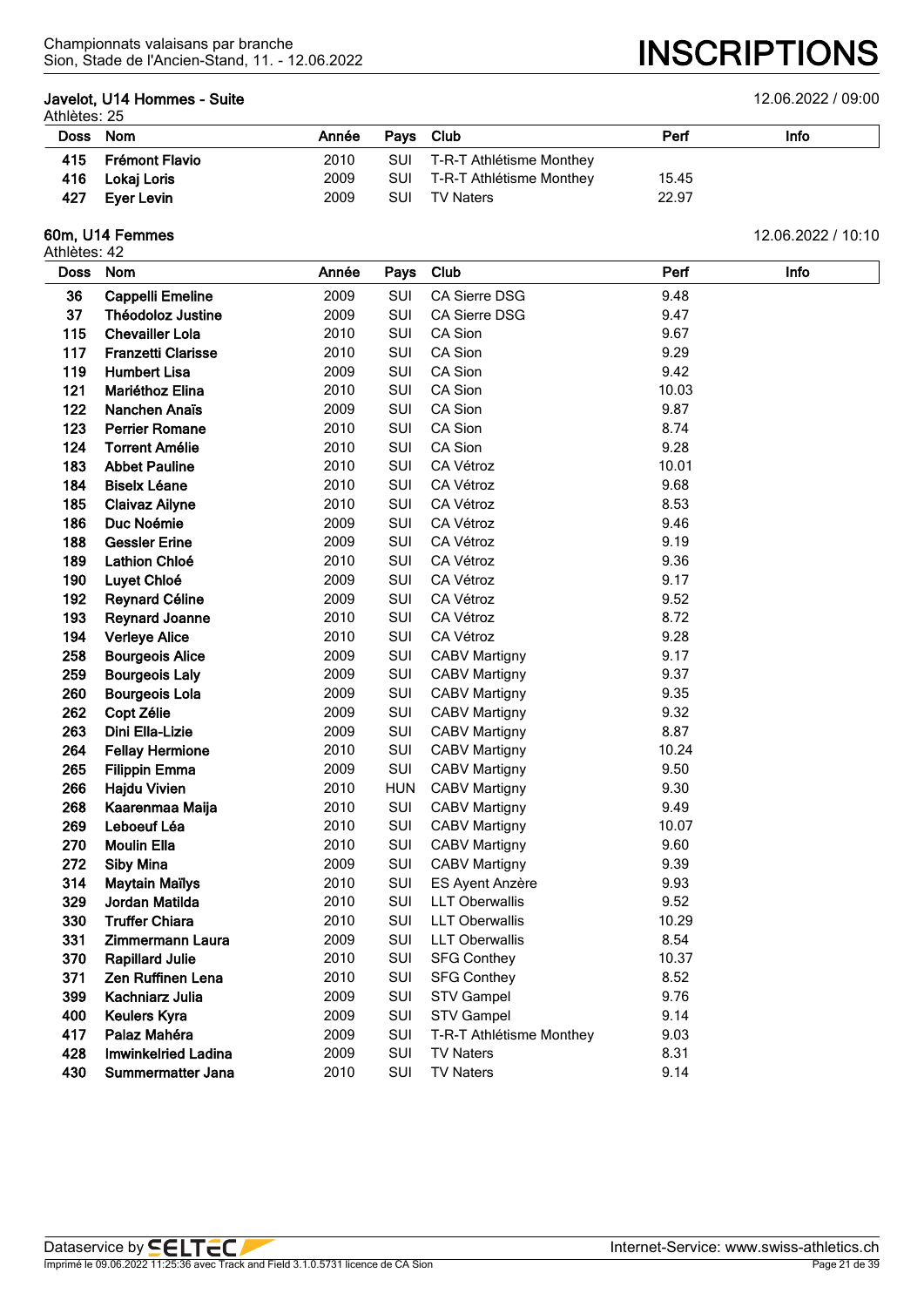#### **60m, U14 Femmes - Suite** 12.06.2022 / 10:10

| Athlètes: 42 |                            |       |            |                          |         |                    |
|--------------|----------------------------|-------|------------|--------------------------|---------|--------------------|
| <b>Doss</b>  | Nom                        | Année | Pays       | Club                     | Perf    | Info               |
| Athlètes: 29 | 600m, U14 Femmes           |       |            |                          |         | 12.06.2022 / 15:45 |
| <b>Doss</b>  | Nom                        | Année | Pays       | Club                     | Perf    | Info               |
| 37           | <b>Théodoloz Justine</b>   | 2009  | SUI        | <b>CA Sierre DSG</b>     |         |                    |
| 117          | <b>Franzetti Clarisse</b>  | 2010  | SUI        | CA Sion                  | 2:11.50 |                    |
| 119          | <b>Humbert Lisa</b>        | 2009  | SUI        | CA Sion                  |         |                    |
| 120          | Lipawsky Cloé              | 2009  | SUI        | CA Sion                  |         |                    |
| 122          | Nanchen Anaïs              | 2009  | SUI        | CA Sion                  |         |                    |
| 123          | <b>Perrier Romane</b>      | 2010  | <b>SUI</b> | CA Sion                  |         |                    |
| 124          | <b>Torrent Amélie</b>      | 2010  | SUI        | CA Sion                  |         |                    |
| 186          | Duc Noémie                 | 2009  | SUI        | CA Vétroz                |         |                    |
| 187          | <b>Gaillard Alicia</b>     | 2010  | SUI        | CA Vétroz                |         |                    |
| 189          | Lathion Chloé              | 2010  | SUI        | CA Vétroz                |         |                    |
| 190          | Luyet Chloé                | 2009  | SUI        | CA Vétroz                |         |                    |
| 194          | <b>Verleye Alice</b>       | 2010  | SUI        | CA Vétroz                |         |                    |
| 258          | <b>Bourgeois Alice</b>     | 2009  | <b>SUI</b> | CABV Martigny            | 2:08.26 |                    |
| 259          | <b>Bourgeois Laly</b>      | 2009  | SUI        | <b>CABV Martigny</b>     |         |                    |
| 260          | <b>Bourgeois Lola</b>      | 2009  | <b>SUI</b> | <b>CABV Martigny</b>     |         |                    |
| 262          | Copt Zélie                 | 2009  | SUI        | <b>CABV Martigny</b>     | 2:24.69 |                    |
| 264          | <b>Fellay Hermione</b>     | 2010  | SUI        | <b>CABV Martigny</b>     |         |                    |
| 265          | <b>Filippin Emma</b>       | 2009  | SUI        | <b>CABV Martigny</b>     | 2:35.40 |                    |
| 266          | <b>Hajdu Vivien</b>        | 2010  | <b>HUN</b> | CABV Martigny            |         |                    |
| 267          | <b>Heldner Mia</b>         | 2010  | SUI        | <b>CABV Martigny</b>     | 2:08.37 |                    |
| 270          | <b>Moulin Ella</b>         | 2010  | <b>SUI</b> | <b>CABV Martigny</b>     | 2:26.64 |                    |
| 271          | <b>Ramuz Claire</b>        | 2009  | SUI        | <b>CABV Martigny</b>     | 2:06.30 |                    |
| 314          | <b>Maytain Maïlys</b>      | 2010  | SUI        | ES Ayent Anzère          |         |                    |
| 329          | Jordan Matilda             | 2010  | SUI        | <b>LLT Oberwallis</b>    | 2:01.50 |                    |
| 330          | <b>Truffer Chiara</b>      | 2010  | SUI        | <b>LLT Oberwallis</b>    |         |                    |
| 400          | <b>Keulers Kyra</b>        | 2009  | SUI        | <b>STV Gampel</b>        |         |                    |
| 417          | Palaz Mahéra               | 2009  | SUI        | T-R-T Athlétisme Monthey |         |                    |
| 428          | <b>Imwinkelried Ladina</b> | 2009  | <b>SUI</b> | <b>TV Naters</b>         |         |                    |
| 430          | Summermatter Jana          | 2010  | SUI        | <b>TV Naters</b>         |         |                    |
|              |                            |       |            |                          |         |                    |

#### **2000m, U14 Femmes** 11.06.2022 / 14:10

Athlètes: 8 **Doss Nom Année Pays Club Perf Info 115 Chevailler Lola** 2010 SUI CA Sion **Greiner de Riedmatten Finja** 2010 SUI CA Sion **Nanchen Anaïs** 2009 SUI CA Sion **Clerc Solène** 2010 SUI CABV Martigny **Leboeuf Léa** 2010 SUI CABV Martigny **Rapillard Julie** 2010 SUI SFG Conthey **Badoux Keren** 2009 SUI SG St-Maurice **Salzmann Nina** 2009 SUI TV Naters

#### **60m haies, U14 Femmes** 11.06.2022 / 12:20

Athlètes: 28 **Doss Nom Année Pays Club Perf Info Chevailler Lola** 2010 SUI CA Sion 14.39 **Dischl Margaux** 2009 SUI CA Sion 12.47 **Franzetti Clarisse** 2010 SUI CA Sion 12.39 **Greiner de Riedmatten Finja** 2010 SUI CA Sion **119 Humbert Lisa** 2009 SUI CA Sion 12.94 **Lipawsky Cloé** 2009 SUI CA Sion **Mariéthoz Elina** 2010 SUI CA Sion 13.45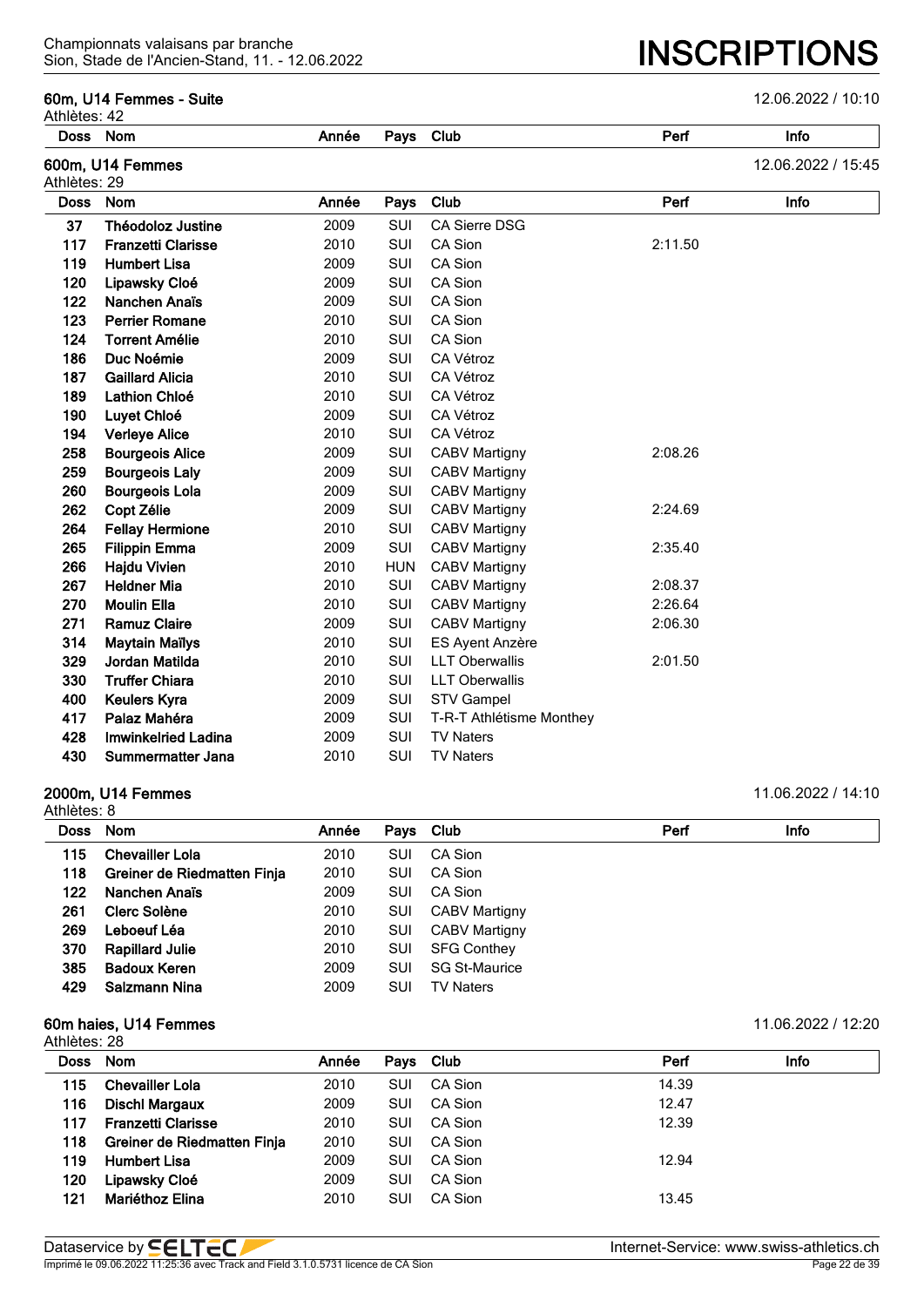#### **60m haies, U14 Femmes - Suite** 11.06.2022 / 12:20

| Doss | Nom                    | Année | Pays | Club                  | Perf  | Info |
|------|------------------------|-------|------|-----------------------|-------|------|
|      |                        |       |      |                       |       |      |
| 123  | <b>Perrier Romane</b>  | 2010  | SUI  | CA Sion               | 11.83 |      |
| 186  | Duc Noémie             | 2009  | SUI  | CA Vétroz             | 12.91 |      |
| 187  | <b>Gaillard Alicia</b> | 2010  | SUI  | CA Vétroz             | 11.06 |      |
| 189  | Lathion Chloé          | 2010  | SUI  | CA Vétroz             | 15.58 |      |
| 190  | Luyet Chloé            | 2009  | SUI  | CA Vétroz             | 13.34 |      |
| 192  | <b>Reynard Céline</b>  | 2009  | SUI  | CA Vétroz             | 13.39 |      |
| 193  | <b>Reynard Joanne</b>  | 2010  | SUI  | CA Vétroz             | 12.36 |      |
| 258  | <b>Bourgeois Alice</b> | 2009  | SUI  | CABV Martigny         | 12.14 |      |
| 259  | <b>Bourgeois Laly</b>  | 2009  | SUI  | CABV Martigny         | 12.87 |      |
| 260  | <b>Bourgeois Lola</b>  | 2009  | SUI  | <b>CABV Martigny</b>  | 13.97 |      |
| 262  | Copt Zélie             | 2009  | SUI  | CABV Martigny         | 13.81 |      |
| 263  | Dini Ella-Lizie        | 2009  | SUI  | CABV Martigny         | 12.16 |      |
| 265  | <b>Filippin Emma</b>   | 2009  | SUI  | <b>CABV Martigny</b>  | 15.10 |      |
| 267  | <b>Heldner Mia</b>     | 2010  | SUI  | CABV Martigny         | 12.15 |      |
| 268  | Kaarenmaa Maija        | 2010  | SUI  | <b>CABV Martigny</b>  |       |      |
| 269  | Leboeuf Léa            | 2010  | SUI  | CABV Martigny         |       |      |
| 272  | Siby Mina              | 2009  | SUI  | CABV Martigny         | 12.12 |      |
| 330  | <b>Truffer Chiara</b>  | 2010  | SUI  | <b>LLT Oberwallis</b> | 14.74 |      |
| 331  | Zimmermann Laura       | 2009  | SUI  | <b>LLT Oberwallis</b> | 11.07 |      |
| 428  | Imwinkelried Ladina    | 2009  | SUI  | <b>TV Naters</b>      | 10.99 |      |
| 429  | Salzmann Nina          | 2009  | SUI  | <b>TV Naters</b>      | 13.44 |      |

#### **Hauteur, U14 Femmes** 11.06.2022 / 13:50

Athlètes: 35 **Doss Nom Année Pays Club Perf Info 116 Dischl Margaux** 2009 SUI CA Sion 2.35 **117 Franzetti Clarisse** 2010 SUI CA Sion 2010 1.25 **Greiner de Riedmatten Finja** 2010 SUI CA Sion **119 Humbert Lisa** 2009 SUI CA Sion 1.23 **Lipawsky Cloé** 2009 SUI CA Sion 1.00 **Perrier Romane** 2010 SUI CA Sion 1.50 **124 Torrent Amélie 1.16** 2010 SUI CA Sion 1.16 **183 Abbet Pauline** 2010 SUI CA Vétroz 1.34 **Biselx Léane** 2010 SUI CA Vétroz 1.05 **Claivaz Ailyne** 2010 SUI CA Vétroz 1.25 **Duc Noémie** 2009 SUI CA Vétroz 1.41 **Gaillard Alicia** 2010 SUI CA Vétroz 1.52 **Gessler Erine** 2009 SUI CA Vétroz 1.41 **Lathion Chloé** 2010 SUI CA Vétroz 1.25 **Luyet Chloé** 2009 SUI CA Vétroz 1.31 **Reynard Céline** 2009 SUI CA Vétroz 1.20 **Reynard Joanne** 2010 SUI CA Vétroz 1.28 **Verleye Alice** 2010 SUI CA Vétroz 1.28 **Bourgeois Alice** 2009 SUI CABV Martigny 1.20 **Bourgeois Laly** 2009 SUI CABV Martigny 1.10 **Bourgeois Lola** 2009 SUI CABV Martigny 1.28 **Copt Zélie** 2009 SUI CABV Martigny 1.15 **Fellay Hermione** 2010 SUI CABV Martigny 1.15 **Hajdu Vivien** 2010 HUN CABV Martigny 1.29 **Heldner Mia** 2010 SUI CABV Martigny 1.32 **Kaarenmaa Maija** 2010 SUI CABV Martigny 1.31 **Moulin Ella** 2010 SUI CABV Martigny 1.13 **Siby Mina** 2009 SUI CABV Martigny 1.34 **Truffer Chiara** 2010 SUI LLT Oberwallis

**Zimmermann Laura** 2009 SUI LLT Oberwallis 1.46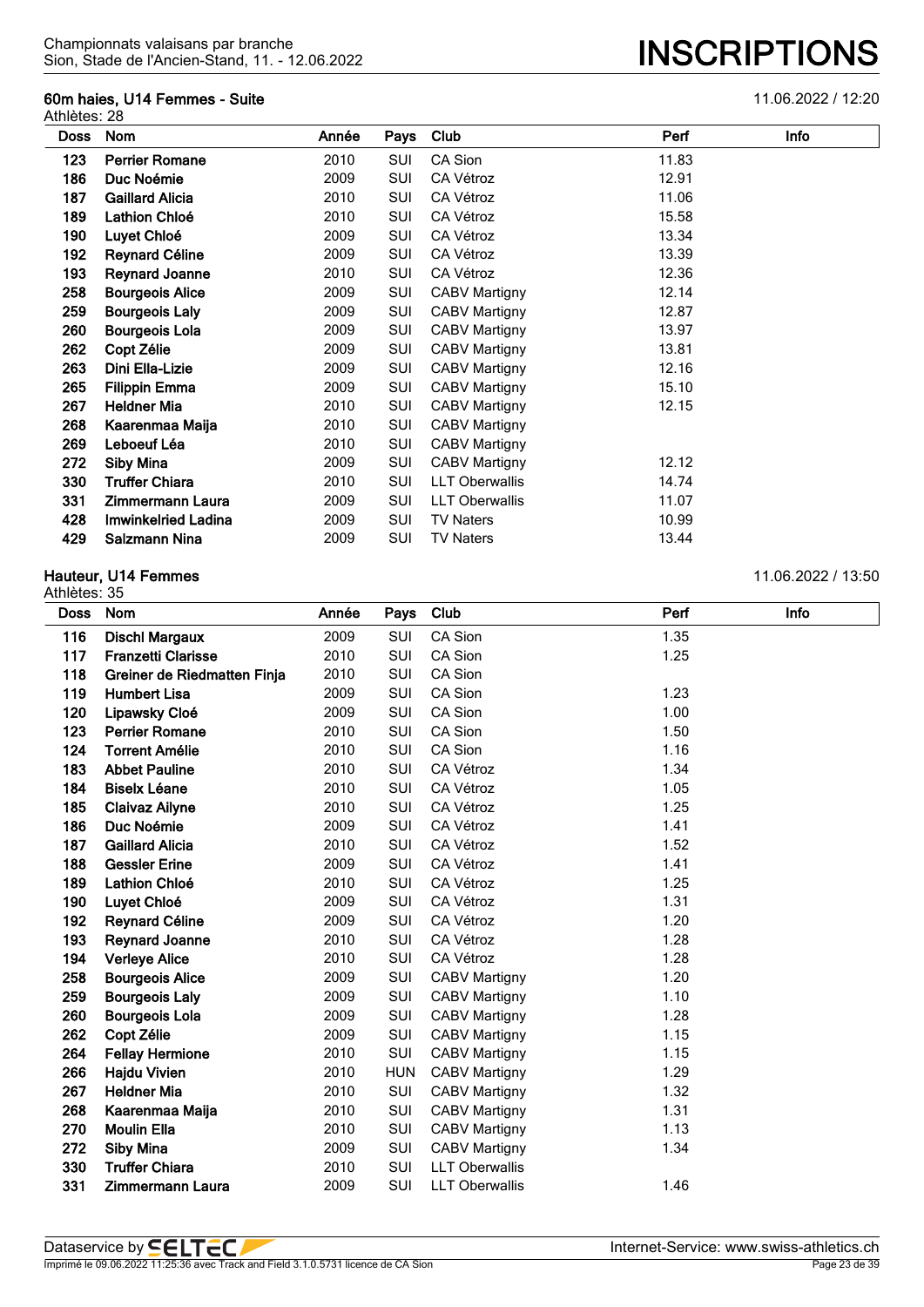# **Hauteur, U14 Femmes - Suite** 11.06.2022 / 13:50

Athlètes: 35

| Doss Nom |                     | Année | Pays Club  |                              | Perf | <b>Info</b> |  |  |  |
|----------|---------------------|-------|------------|------------------------------|------|-------------|--|--|--|
| 371      | Zen Ruffinen Lena   | 2010  |            | SUI SFG Conthey              | 1.10 |             |  |  |  |
| 417      | Palaz Mahéra        | 2009  |            | SUI T-R-T Athlétisme Monthey | 1.24 |             |  |  |  |
| 428      | Imwinkelried Ladina | 2009  | <b>SUI</b> | TV Naters                    | 1.37 |             |  |  |  |
| 429      | Salzmann Nina       | 2009  | <b>SUI</b> | TV Naters                    | 1.40 |             |  |  |  |
| 430      | Summermatter Jana   | 2010  | SUI        | TV Naters                    |      |             |  |  |  |

# **Longueur (zone), U14 Femmes** 11.06.2022 / 13:00

| <b>Doss</b> | <b>Nom</b>                  | Année | Pays       | Club                     | Perf | Info |
|-------------|-----------------------------|-------|------------|--------------------------|------|------|
| 36          | <b>Cappelli Emeline</b>     | 2009  | <b>SUI</b> | CA Sierre DSG            | 3.53 |      |
| 37          | <b>Théodoloz Justine</b>    | 2009  | SUI        | <b>CA Sierre DSG</b>     | 4.16 |      |
| 115         | <b>Chevailler Lola</b>      | 2010  | <b>SUI</b> | <b>CA Sion</b>           | 4.08 |      |
| 116         | <b>Dischl Margaux</b>       | 2009  | SUI        | CA Sion                  | 3.94 |      |
| 117         | <b>Franzetti Clarisse</b>   | 2010  | SUI        | CA Sion                  | 4.22 |      |
| 118         | Greiner de Riedmatten Finja | 2010  | SUI        | CA Sion                  |      |      |
| 119         | <b>Humbert Lisa</b>         | 2009  | SUI        | CA Sion                  | 4.22 |      |
| 120         | Lipawsky Cloé               | 2009  | SUI        | CA Sion                  | 3.57 |      |
| 121         | Mariéthoz Elina             | 2010  | SUI        | CA Sion                  | 2.80 |      |
| 123         | <b>Perrier Romane</b>       | 2010  | SUI        | CA Sion                  | 4.58 |      |
| 183         | <b>Abbet Pauline</b>        | 2010  | SUI        | CA Vétroz                | 3.57 |      |
| 184         | <b>Biselx Léane</b>         | 2010  | SUI        | CA Vétroz                | 3.60 |      |
| 185         | <b>Claivaz Ailyne</b>       | 2010  | SUI        | CA Vétroz                | 4.13 |      |
| 186         | Duc Noémie                  | 2009  | SUI        | CA Vétroz                | 4.33 |      |
| 187         | <b>Gaillard Alicia</b>      | 2010  | <b>SUI</b> | CA Vétroz                | 4.65 |      |
| 188         | <b>Gessler Erine</b>        | 2009  | SUI        | CA Vétroz                | 4.17 |      |
| 189         | <b>Lathion Chloé</b>        | 2010  | SUI        | CA Vétroz                | 3.57 |      |
| 190         | Luyet Chloé                 | 2009  | SUI        | CA Vétroz                | 3.80 |      |
| 192         | <b>Reynard Céline</b>       | 2009  | SUI        | CA Vétroz                | 3.90 |      |
| 193         | <b>Reynard Joanne</b>       | 2010  | SUI        | CA Vétroz                | 4.52 |      |
| 194         | <b>Verleye Alice</b>        | 2010  | SUI        | CA Vétroz                | 3.97 |      |
| 257         | Alves Sucena Melo Jade      | 2010  | SUI        | <b>CABV Martigny</b>     | 3.10 |      |
| 258         | <b>Bourgeois Alice</b>      | 2009  | SUI        | <b>CABV Martigny</b>     | 4.15 |      |
| 259         | <b>Bourgeois Laly</b>       | 2009  | SUI        | <b>CABV Martigny</b>     | 3.97 |      |
| 260         | <b>Bourgeois Lola</b>       | 2009  | SUI        | <b>CABV Martigny</b>     | 3.98 |      |
| 262         | Copt Zélie                  | 2009  | SUI        | <b>CABV Martigny</b>     | 4.07 |      |
| 263         | Dini Ella-Lizie             | 2009  | SUI        | <b>CABV Martigny</b>     | 4.10 |      |
| 264         | <b>Fellay Hermione</b>      | 2010  | SUI        | <b>CABV Martigny</b>     | 3.60 |      |
| 265         | <b>Filippin Emma</b>        | 2009  | SUI        | <b>CABV Martigny</b>     | 3.90 |      |
| 266         | <b>Hajdu Vivien</b>         | 2010  | <b>HUN</b> | <b>CABV Martigny</b>     | 4.10 |      |
| 267         | <b>Heldner Mia</b>          | 2010  | SUI        | <b>CABV Martigny</b>     | 4.10 |      |
| 268         | Kaarenmaa Maija             | 2010  | SUI        | <b>CABV Martigny</b>     | 3.85 |      |
| 269         | Leboeuf Léa                 | 2010  | SUI        | <b>CABV Martigny</b>     | 3.53 |      |
| 270         | <b>Moulin Ella</b>          | 2010  | SUI        | <b>CABV Martigny</b>     | 3.68 |      |
| 272         | <b>Siby Mina</b>            | 2009  | SUI        | <b>CABV Martigny</b>     | 3.95 |      |
| 273         | Zürcher Lucie               | 2010  | SUI        | <b>CABV Martigny</b>     | 2.71 |      |
| 330         | <b>Truffer Chiara</b>       | 2010  | SUI        | <b>LLT Oberwallis</b>    | 3.49 |      |
| 331         | <b>Zimmermann Laura</b>     | 2009  | SUI        | <b>LLT Oberwallis</b>    | 4.56 |      |
| 370         | <b>Rapillard Julie</b>      | 2010  | SUI        | <b>SFG Conthey</b>       | 3.59 |      |
| 371         | Zen Ruffinen Lena           | 2010  | SUI        | <b>SFG Conthey</b>       | 4.43 |      |
| 417         | Palaz Mahéra                | 2009  | SUI        | T-R-T Athlétisme Monthey | 4.00 |      |
| 428         | <b>Imwinkelried Ladina</b>  | 2009  | SUI        | <b>TV Naters</b>         | 4.88 |      |
| 429         | Salzmann Nina               | 2009  | SUI        | <b>TV Naters</b>         | 4.21 |      |
| 430         | <b>Summermatter Jana</b>    | 2010  | <b>SUI</b> | <b>TV Naters</b>         | 3.93 |      |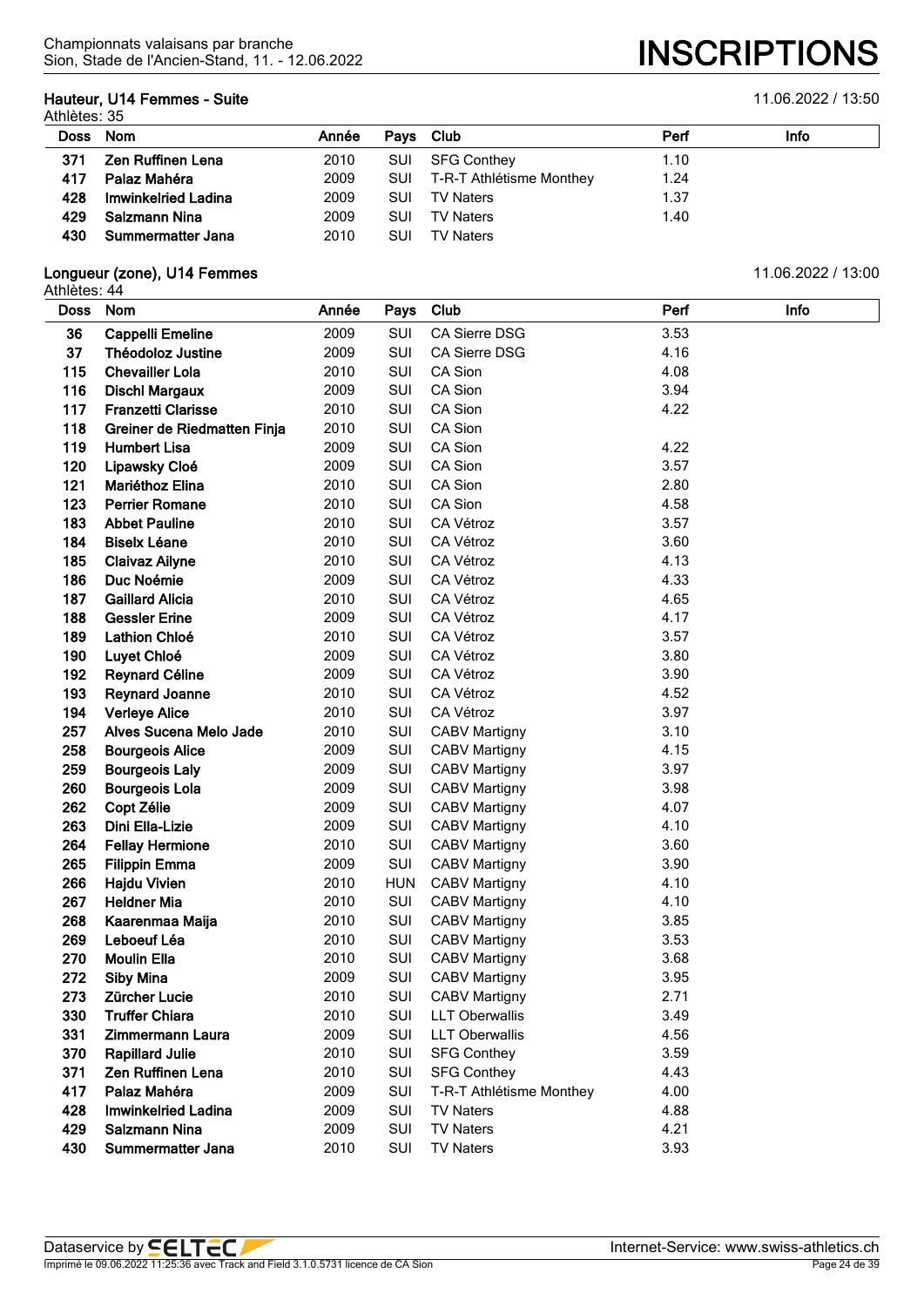#### **Longueur (zone), U14 Femmes - Suite** 11.06.2022 / 13:00

Athlètes: 44

| AUIICLCS. 44<br><b>Doss</b> | Nom                        | Année | Pays | Club                   | Perf | Info               |
|-----------------------------|----------------------------|-------|------|------------------------|------|--------------------|
| Athlètes: 33                | Poids, U14 Femmes          |       |      |                        |      | 12.06.2022 / 14:00 |
| <b>Doss</b>                 | <b>Nom</b>                 | Année | Pays | Club                   | Perf | Info               |
| 37                          | <b>Théodoloz Justine</b>   | 2009  | SUI  | <b>CA Sierre DSG</b>   | 5.94 |                    |
| 117                         | <b>Franzetti Clarisse</b>  | 2010  | SUI  | CA Sion                | 6.00 |                    |
| 119                         | <b>Humbert Lisa</b>        | 2009  | SUI  | CA Sion                | 5.26 |                    |
| 121                         | Mariéthoz Elina            | 2010  | SUI  | CA Sion                | 4.50 |                    |
| 123                         | <b>Perrier Romane</b>      | 2010  | SUI  | CA Sion                | 6.44 |                    |
| 124                         | <b>Torrent Amélie</b>      | 2010  | SUI  | CA Sion                |      |                    |
| 183                         | <b>Abbet Pauline</b>       | 2010  | SUI  | CA Vétroz              | 6.14 |                    |
| 184                         | <b>Biselx Léane</b>        | 2010  | SUI  | CA Vétroz              | 4.91 |                    |
| 186                         | Duc Noémie                 | 2009  | SUI  | CA Vétroz              | 6.52 |                    |
| 187                         | <b>Gaillard Alicia</b>     | 2010  | SUI  | CA Vétroz              | 6.74 |                    |
| 188                         | <b>Gessler Erine</b>       | 2009  | SUI  | CA Vétroz              | 6.47 |                    |
| 189                         | <b>Lathion Chloé</b>       | 2010  | SUI  | CA Vétroz              | 5.51 |                    |
| 190                         | Luyet Chloé                | 2009  | SUI  | CA Vétroz              | 5.71 |                    |
| 191                         | Pellico Méline             | 2010  | SUI  | CA Vétroz              |      |                    |
| 192                         | <b>Reynard Céline</b>      | 2009  | SUI  | CA Vétroz              | 5.08 |                    |
| 193                         | <b>Reynard Joanne</b>      | 2010  | SUI  | CA Vétroz              | 5.88 |                    |
| 194                         | <b>Verleye Alice</b>       | 2010  | SUI  | CA Vétroz              | 5.89 |                    |
| 257                         | Alves Sucena Melo Jade     | 2010  | SUI  | <b>CABV Martigny</b>   | 4.88 |                    |
| 258                         | <b>Bourgeois Alice</b>     | 2009  | SUI  | <b>CABV Martigny</b>   | 6.44 |                    |
| 259                         | <b>Bourgeois Laly</b>      | 2009  | SUI  | <b>CABV Martigny</b>   | 4.38 |                    |
| 260                         | <b>Bourgeois Lola</b>      | 2009  | SUI  | <b>CABV Martigny</b>   | 4.90 |                    |
| 262                         | Copt Zélie                 | 2009  | SUI  | <b>CABV Martigny</b>   | 6.71 |                    |
| 264                         | <b>Fellay Hermione</b>     | 2010  | SUI  | <b>CABV Martigny</b>   | 6.04 |                    |
| 265                         | <b>Filippin Emma</b>       | 2009  | SUI  | <b>CABV Martigny</b>   | 6.73 |                    |
| 270                         | <b>Moulin Ella</b>         | 2010  | SUI  | <b>CABV Martigny</b>   | 3.94 |                    |
| 314                         | <b>Maytain Maïlys</b>      | 2010  | SUI  | <b>ES Ayent Anzère</b> | 5.39 |                    |
| 329                         | Jordan Matilda             | 2010  | SUI  | <b>LLT Oberwallis</b>  | 5.03 |                    |
| 330                         | <b>Truffer Chiara</b>      | 2010  | SUI  | <b>LLT Oberwallis</b>  | 5.71 |                    |
| 331                         | <b>Zimmermann Laura</b>    | 2009  | SUI  | <b>LLT Oberwallis</b>  | 7.40 |                    |
| 371                         | Zen Ruffinen Lena          | 2010  | SUI  | <b>SFG Conthey</b>     | 4.09 |                    |
| 399                         | Kachniarz Julia            | 2009  | SUI  | <b>STV Gampel</b>      | 5.33 |                    |
| 400                         | <b>Keulers Kyra</b>        | 2009  | SUI  | <b>STV Gampel</b>      | 5.23 |                    |
| 428                         | <b>Imwinkelried Ladina</b> | 2009  | SUI  | <b>TV Naters</b>       | 7.22 |                    |

#### **Disque, U14 Femmes** 12.06.2022 / 10:40

| <b>Nom</b>             | Année |            | Club                 | Perf  | Info |
|------------------------|-------|------------|----------------------|-------|------|
| <b>Humbert Lisa</b>    | 2009  | <b>SUI</b> | CA Sion              |       |      |
| <b>Mariéthoz Elina</b> | 2010  | SUI        | CA Sion              |       |      |
| <b>Abbet Pauline</b>   | 2010  | SUI        | CA Vétroz            |       |      |
| <b>Claivaz Ailyne</b>  | 2010  | SUI        | CA Vétroz            |       |      |
| Duc Noémie             | 2009  | SUI        | CA Vétroz            | 15.10 |      |
| <b>Gaillard Alicia</b> | 2010  | SUI        | CA Vétroz            |       |      |
| <b>Gessler Erine</b>   | 2009  | SUI        | CA Vétroz            | 10.86 |      |
| <b>Lathion Chloé</b>   | 2010  | SUI        | CA Vétroz            |       |      |
| Luyet Chloé            | 2009  | SUI        | CA Vétroz            | 11.05 |      |
| <b>Reynard Céline</b>  | 2009  | SUI        | CA Vétroz            | 10.93 |      |
| <b>Reynard Joanne</b>  | 2010  | SUI        | CA Vétroz            |       |      |
| <b>Verleye Alice</b>   | 2010  | SUI        | CA Vétroz            |       |      |
| <b>Bourgeois Alice</b> | 2009  | SUI        | <b>CABV Martigny</b> | 16.22 |      |
| <b>Bourgeois Lola</b>  | 2009  | SUI        | <b>CABV Martigny</b> |       |      |
| Copt Zélie             | 2009  | SUI        | <b>CABV Martigny</b> |       |      |
|                        |       |            |                      | Pays  |      |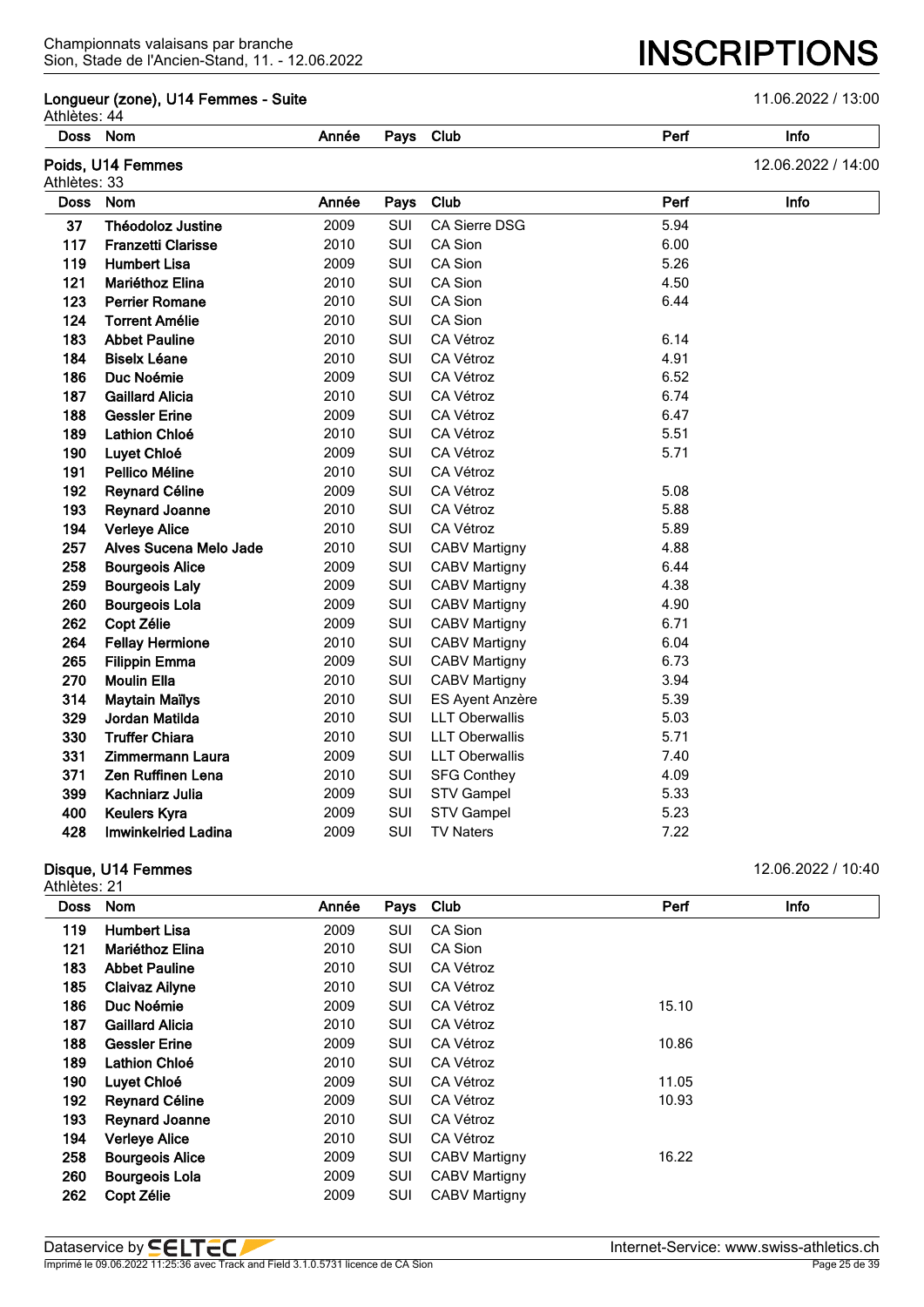## **Disque, U14 Femmes - Suite** 12.06.2022 / 10:40

Athlètes: 21

|          | ו ב. טשווירו           |       |            |                       |       |      |  |  |  |  |
|----------|------------------------|-------|------------|-----------------------|-------|------|--|--|--|--|
| Doss Nom |                        | Année | Pays Club  |                       | Perf  | Info |  |  |  |  |
| 264      | <b>Fellay Hermione</b> | 2010  | SUI        | <b>CABV Martigny</b>  |       |      |  |  |  |  |
| 265      | <b>Filippin Emma</b>   | 2009  | SUI        | <b>CABV Martigny</b>  | 11.69 |      |  |  |  |  |
| 269      | Leboeuf Léa            | 2010  | SUI        | <b>CABV Martigny</b>  |       |      |  |  |  |  |
| 314      | Maytain Maïlys         | 2010  | <b>SUI</b> | ES Ayent Anzère       |       |      |  |  |  |  |
| 330      | <b>Truffer Chiara</b>  | 2010  | SUI        | <b>LLT Oberwallis</b> |       |      |  |  |  |  |
| 331      | Zimmermann Laura       | 2009  | SUI        | <b>LLT Oberwallis</b> | 13.40 |      |  |  |  |  |
|          |                        |       |            |                       |       |      |  |  |  |  |

| <b>Doss</b> | Nom                        | Année | Pays       | Club                  | Perf  | Info |
|-------------|----------------------------|-------|------------|-----------------------|-------|------|
| 36          | Cappelli Emeline           | 2009  | SUI        | CA Sierre DSG         | 17.14 |      |
| 115         | <b>Chevailler Lola</b>     | 2010  | SUI        | CA Sion               |       |      |
| 116         | <b>Dischl Margaux</b>      | 2009  | SUI        | CA Sion               | 12.98 |      |
| 119         | <b>Humbert Lisa</b>        | 2009  | SUI        | CA Sion               | 11.85 |      |
| 120         | Lipawsky Cloé              | 2009  | SUI        | CA Sion               | 11.43 |      |
| 121         | Mariéthoz Elina            | 2010  | SUI        | CA Sion               | 12.24 |      |
| 122         | Nanchen Anaïs              | 2009  | SUI        | CA Sion               | 14.06 |      |
| 124         | <b>Torrent Amélie</b>      | 2010  | SUI        | CA Sion               |       |      |
| 183         | <b>Abbet Pauline</b>       | 2010  | SUI        | CA Vétroz             | 14.47 |      |
| 184         | <b>Biselx Léane</b>        | 2010  | SUI        | CA Vétroz             |       |      |
| 185         | <b>Claivaz Ailyne</b>      | 2010  | SUI        | CA Vétroz             | 13.97 |      |
| 186         | Duc Noémie                 | 2009  | SUI        | <b>CA Vétroz</b>      | 13.79 |      |
| 187         | <b>Gaillard Alicia</b>     | 2010  | SUI        | CA Vétroz             | 17.00 |      |
| 188         | <b>Gessler Erine</b>       | 2009  | SUI        | CA Vétroz             | 19.10 |      |
| 189         | Lathion Chloé              | 2010  | SUI        | CA Vétroz             | 20.00 |      |
| 190         | Luyet Chloé                | 2009  | SUI        | CA Vétroz             | 16.40 |      |
| 192         | <b>Reynard Céline</b>      | 2009  | SUI        | CA Vétroz             | 14.62 |      |
| 193         | <b>Reynard Joanne</b>      | 2010  | SUI        | CA Vétroz             | 17.57 |      |
| 194         | <b>Verleye Alice</b>       | 2010  | SUI        | CA Vétroz             | 17.72 |      |
| 257         | Alves Sucena Melo Jade     | 2010  | SUI        | <b>CABV Martigny</b>  | 9.74  |      |
| 258         | <b>Bourgeois Alice</b>     | 2009  | SUI        | <b>CABV Martigny</b>  | 19.94 |      |
| 259         | <b>Bourgeois Laly</b>      | 2009  | SUI        | <b>CABV Martigny</b>  | 11.36 |      |
| 260         | <b>Bourgeois Lola</b>      | 2009  | SUI        | <b>CABV Martigny</b>  | 14.69 |      |
| 262         | Copt Zélie                 | 2009  | SUI        | <b>CABV Martigny</b>  | 16.55 |      |
| 263         | Dini Ella-Lizie            | 2009  | SUI        | <b>CABV Martigny</b>  | 15.31 |      |
| 264         | <b>Fellay Hermione</b>     | 2010  | SUI        | <b>CABV Martigny</b>  | 14.54 |      |
| 265         | <b>Filippin Emma</b>       | 2009  | SUI        | <b>CABV Martigny</b>  | 18.96 |      |
| 266         | <b>Hajdu Vivien</b>        | 2010  | <b>HUN</b> | <b>CABV Martigny</b>  | 25.48 |      |
| 267         | <b>Heldner Mia</b>         | 2010  | SUI        | <b>CABV Martigny</b>  | 17.06 |      |
| 269         | Leboeuf Léa                | 2010  | SUI        | <b>CABV Martigny</b>  | 11.57 |      |
| 272         | <b>Siby Mina</b>           | 2009  | SUI        | <b>CABV Martigny</b>  | 20.54 |      |
| 273         | Zürcher Lucie              | 2010  | SUI        | <b>CABV Martigny</b>  | 7.66  |      |
| 314         | <b>Maytain Maïlys</b>      | 2010  | SUI        | ES Ayent Anzère       | 14.35 |      |
| 330         | <b>Truffer Chiara</b>      | 2010  | SUI        | <b>LLT Oberwallis</b> | 11.18 |      |
| 331         | <b>Zimmermann Laura</b>    | 2009  | SUI        | <b>LLT Oberwallis</b> | 20.45 |      |
| 370         | <b>Rapillard Julie</b>     | 2010  | SUI        | <b>SFG Conthey</b>    | 9.89  |      |
| 371         | Zen Ruffinen Lena          | 2010  | SUI        | <b>SFG Conthey</b>    | 8.32  |      |
| 428         | <b>Imwinkelried Ladina</b> | 2009  | SUI        | <b>TV Naters</b>      | 18.74 |      |
| 429         | Salzmann Nina              | 2009  | SUI        | <b>TV Naters</b>      | 22.73 |      |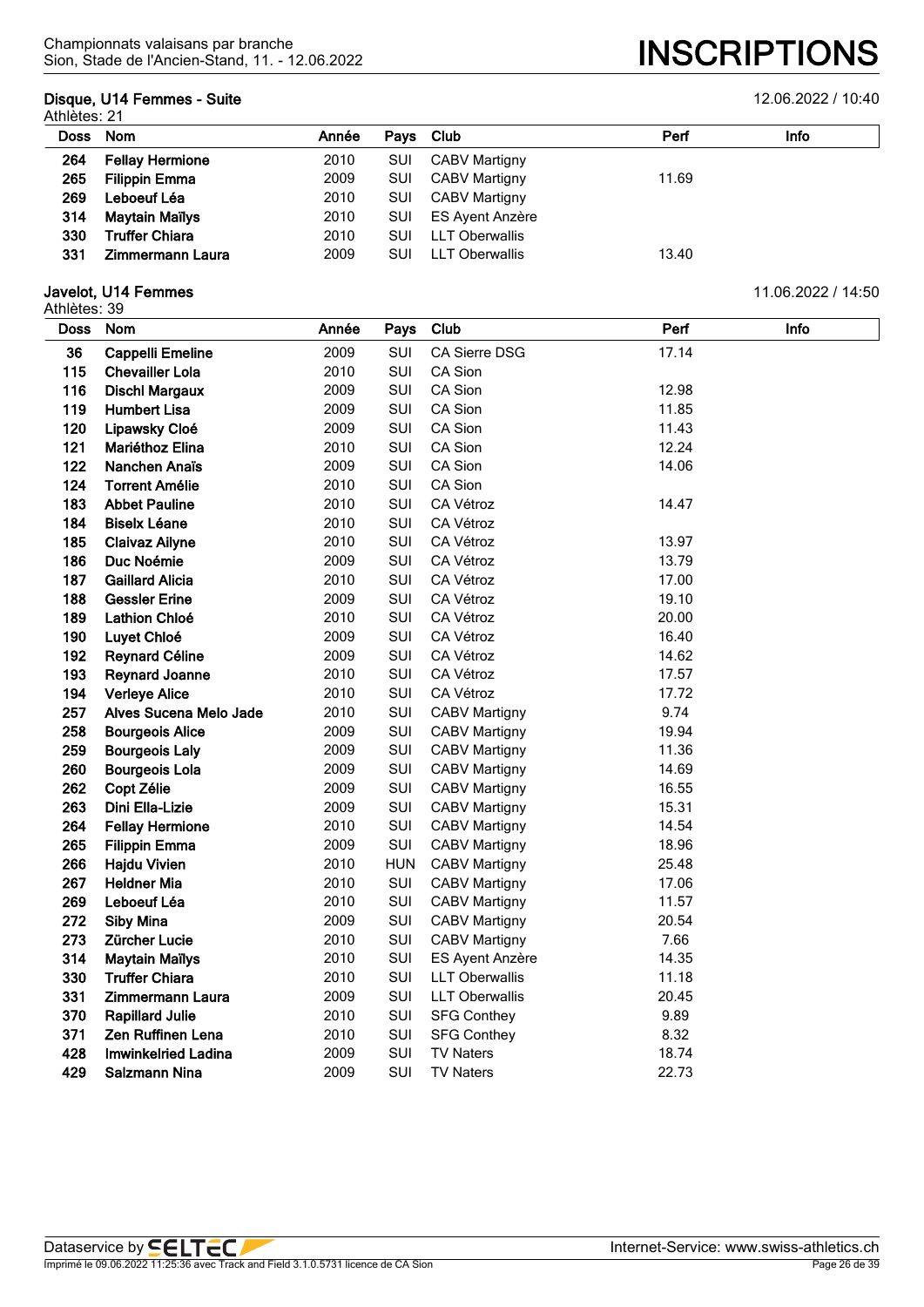#### **Javelot, U14 Femmes - Suite** 11.06.2022 / 14:50

Sion, Stade de l'Ancien-Stand, 11. - 12.06.2022 **INSCRIPTIONS**

| Athlètes: 39 |                             |       |            |                       |       |                    |
|--------------|-----------------------------|-------|------------|-----------------------|-------|--------------------|
| <b>Doss</b>  | <b>Nom</b>                  | Année | Pays       | Club                  | Perf  | Info               |
| Athlètes: 43 | 60m, U12 Hommes             |       |            |                       |       | 12.06.2022 / 09:00 |
| <b>Doss</b>  | Nom                         | Année | Pays       | Club                  | Perf  | Info               |
| 12           | <b>Bonvin Noam</b>          | 2011  | SUI        | <b>CA Sierre DSG</b>  | 9.59  |                    |
| 13           | <b>Clavien Jordan</b>       | 2012  | <b>SUI</b> | <b>CA Sierre DSG</b>  | 10.61 |                    |
| 14           | <b>Favre Nolan</b>          | 2011  | SUI        | <b>CA Sierre DSG</b>  | 10.40 |                    |
| 15           | <b>Matthey Nolan</b>        | 2011  | SUI        | <b>CA Sierre DSG</b>  | 9.71  |                    |
| 16           | Rod Jérémy                  | 2012  | SUI        | <b>CA Sierre DSG</b>  | 10.76 |                    |
| 17           | Salamin Léo                 | 2012  | SUI        | <b>CA Sierre DSG</b>  | 10.37 |                    |
| 18           | <b>Willen Henry</b>         | 2012  | SUI        | <b>CA Sierre DSG</b>  | 10.94 |                    |
| 19           | <b>Wirth Adam</b>           | 2012  | <b>FRA</b> | CA Sierre DSG         | 10.37 |                    |
| 89           | <b>Beney Thomas</b>         | 2012  | SUI        | CA Sion               | 10.66 |                    |
| 90           | <b>Bonvin Théo</b>          | 2011  | SUI        | CA Sion               | 9.81  |                    |
| 91           | <b>Darioli Alexandre</b>    | 2011  | SUI        | CA Sion               | 9.92  |                    |
| 92           | <b>Debons Arnaud</b>        | 2011  | SUI        | CA Sion               | 9.61  |                    |
| 93           | <b>Dessimoz Lenny</b>       | 2011  | SUI        | CA Sion               | 9.62  |                    |
| 94           | Gillioz Rayan               | 2011  | SUI        | CA Sion               | 9.83  |                    |
| 95           | <b>Giroud Simon</b>         | 2011  | SUI        | CA Sion               | 9.76  |                    |
| 96           | Huguenin Sébastien          | 2011  | SUI        | CA Sion               | 9.95  |                    |
| 97           | <b>Humbert Valentin</b>     | 2012  | SUI        | CA Sion               | 9.87  |                    |
| 98           | <b>Julen Malick</b>         | 2011  | <b>SUI</b> | CA Sion               | 9.21  |                    |
| 100          | <b>Mounir Gauthier</b>      | 2012  | <b>SUI</b> | CA Sion               |       |                    |
| 102          | Von Roten Félix             | 2012  | <b>SUI</b> | CA Sion               | 9.97  |                    |
| 171          | <b>Duc Samuel</b>           | 2011  | SUI        | CA Vétroz             | 10.26 |                    |
| 172          | <b>Gasser Yan</b>           | 2011  | SUI        | CA Vétroz             | 9.60  |                    |
| 173          | <b>Gsponer Noé</b>          | 2011  | SUI        | CA Vétroz             | 9.84  |                    |
| 174          | <b>Vouillamoz Alexandre</b> | 2012  | SUI        | CA Vétroz             | 10.29 |                    |
| 175          | <b>Vouillamoz Timéo</b>     | 2011  | SUI        | CA Vétroz             | 9.51  |                    |
| 214          | Muller Rémy                 | 2011  | SUI        | <b>CA Vouvry</b>      |       |                    |
| 215          | <b>Siegrist Alec</b>        | 2012  | <b>SUI</b> | <b>CA Vouvry</b>      |       |                    |
| 234          | <b>Boisset Ismael</b>       | 2012  | <b>SUI</b> | <b>CABV Martigny</b>  | 10.34 |                    |
| 235          | <b>Crittin Dany</b>         | 2012  | <b>SUI</b> | <b>CABV Martigny</b>  | 10.70 |                    |
| 236          | Djitik Matthéo              | 2011  | SUI        | <b>CABV Martigny</b>  | 9.00  |                    |
| 237          | Fanti Roméo                 | 2011  | SUI        | <b>CABV Martigny</b>  | 11.00 |                    |
| 239          | <b>Leboeuf Emil</b>         | 2012  | SUI        | <b>CABV Martigny</b>  | 10.56 |                    |
| 240          | Luy Kilian                  | 2012  | SUI        | <b>CABV Martigny</b>  | 9.89  |                    |
| 241          | <b>Raboud Florent</b>       | 2012  | SUI        | <b>CABV Martigny</b>  | 10.48 |                    |
| 242          | <b>Rouvinez Baptiste</b>    | 2012  | SUI        | <b>CABV Martigny</b>  | 9.18  |                    |
| 243          | <b>Vouilloz Alexis</b>      | 2011  | SUI        | <b>CABV Martigny</b>  | 9.80  |                    |
| 308          | <b>Buensoz Aloys</b>        | 2011  | SUI        | ES Ayent Anzère       | 10.55 |                    |
| 309          | <b>Valente Yanis</b>        | 2011  | SUI        | ES Ayent Anzère       | 11.31 |                    |
| 322          | Kaspar Joshua               | 2011  | SUI        | <b>LLT Oberwallis</b> |       |                    |
| 344          | <b>Furrer Gabriel</b>       | 2011  | SUI        | LV Visp               |       |                    |
| 365          | <b>Vuissoz Maxime</b>       | 2012  | SUI        | <b>SFG Conthey</b>    | 9.22  |                    |
| 379          | <b>Burnier Alexandre</b>    | 2011  | SUI        | <b>SG St-Maurice</b>  |       |                    |
| 397          | <b>Bregy Gian</b>           | 2011  | SUI        | <b>STV Gampel</b>     | 9.24  |                    |
|              |                             |       |            |                       |       |                    |

#### **1000m, U12 Hommes** 12.06.2022 / 16:40

Athlètes: 32 **Doss Nom Année Pays Club Perf Info Clavien Jordan** 2012 SUI CA Sierre DSG 3:44.52 **Salamin Léo** 2012 SUI CA Sierre DSG 3:50.61 **Wirth Adam** 2012 FRA CA Sierre DSG 3:36.18 **Beney Thomas** 2012 SUI CA Sion 3:47.45 **Bonvin Théo** 2011 SUI CA Sion 3:44.87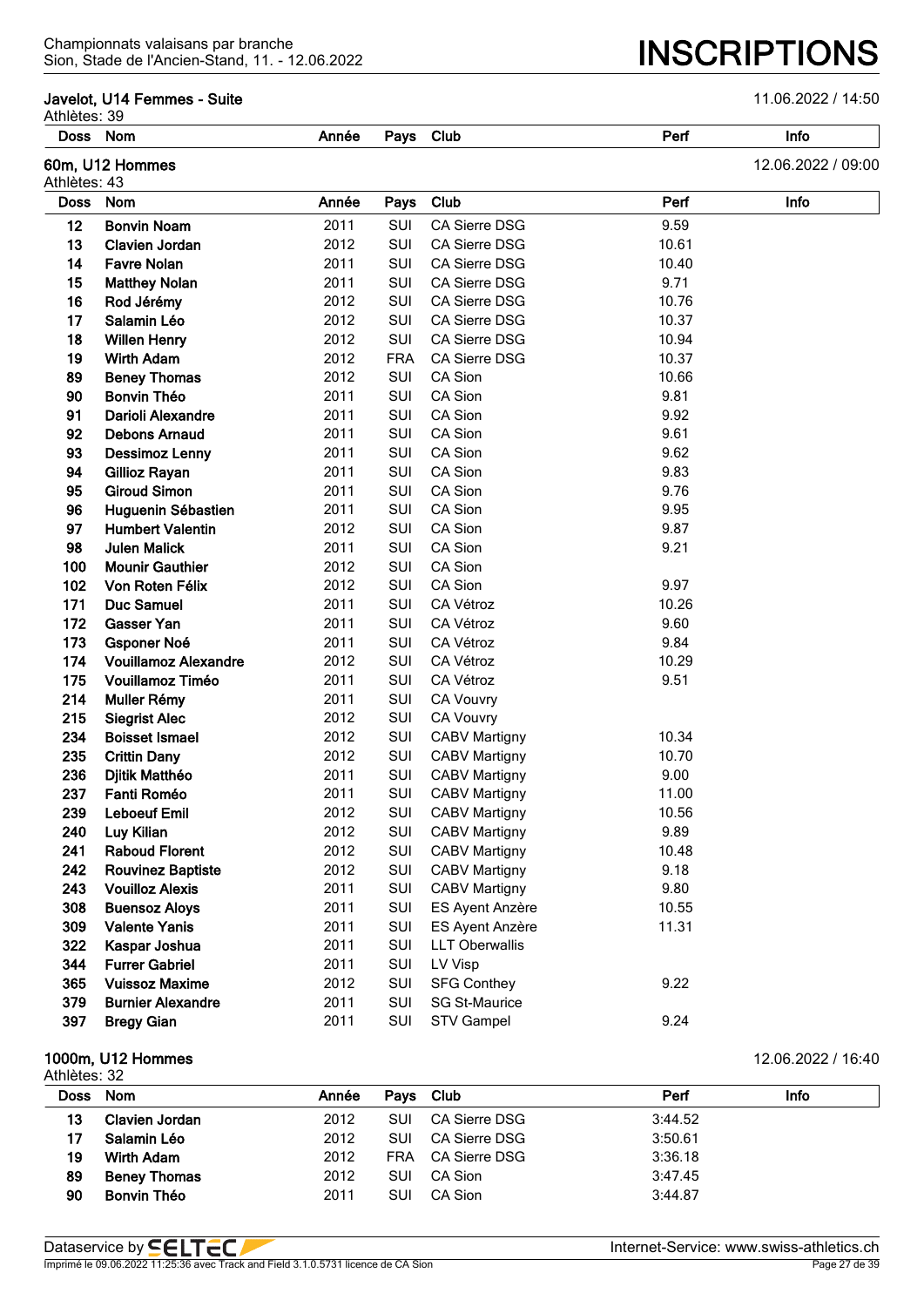#### **1000m, U12 Hommes - Suite** 12.06.2022 / 16:40

|             | Athlètes: 32                |       |            |                       |         |      |  |  |  |
|-------------|-----------------------------|-------|------------|-----------------------|---------|------|--|--|--|
| <b>Doss</b> | Nom                         | Année | Pays       | Club                  | Perf    | Info |  |  |  |
| 91          | Darioli Alexandre           | 2011  | <b>SUI</b> | CA Sion               | 3:55.91 |      |  |  |  |
| 92          | <b>Debons Arnaud</b>        | 2011  | <b>SUI</b> | CA Sion               | 3:37.65 |      |  |  |  |
| 93          | Dessimoz Lenny              | 2011  | <b>SUI</b> | CA Sion               | 3:16.02 |      |  |  |  |
| 95          | <b>Giroud Simon</b>         | 2011  | <b>SUI</b> | CA Sion               | 3:27.57 |      |  |  |  |
| 96          | Huguenin Sébastien          | 2011  | <b>SUI</b> | CA Sion               | 3:54.21 |      |  |  |  |
| 98          | <b>Julen Malick</b>         | 2011  | <b>SUI</b> | CA Sion               | 3:19.96 |      |  |  |  |
| 101         | <b>Saillen Gabriel</b>      | 2011  | SUI        | CA Sion               | 3:34.56 |      |  |  |  |
| 102         | Von Roten Félix             | 2012  | <b>SUI</b> | CA Sion               | 3:48.73 |      |  |  |  |
| 171         | <b>Duc Samuel</b>           | 2011  | <b>SUI</b> | CA Vétroz             | 3:43.33 |      |  |  |  |
| 172         | <b>Gasser Yan</b>           | 2011  | <b>SUI</b> | CA Vétroz             | 3:41.40 |      |  |  |  |
| 173         | <b>Gsponer Noé</b>          | 2011  | <b>SUI</b> | CA Vétroz             | 3:42.25 |      |  |  |  |
| 174         | <b>Vouillamoz Alexandre</b> | 2012  | <b>SUI</b> | CA Vétroz             | 3:43.22 |      |  |  |  |
| 175         | Vouillamoz Timéo            | 2011  | SUI        | CA Vétroz             | 3:25.30 |      |  |  |  |
| 214         | Muller Rémy                 | 2011  | SUI        | <b>CA Vouvry</b>      |         |      |  |  |  |
| 235         | <b>Crittin Dany</b>         | 2012  | <b>SUI</b> | <b>CABV Martigny</b>  | 3:39.92 |      |  |  |  |
| 237         | Fanti Roméo                 | 2011  | SUI        | <b>CABV Martigny</b>  | 4:10.85 |      |  |  |  |
| 238         | <b>Heldner Louis</b>        | 2012  | <b>SUI</b> | <b>CABV Martigny</b>  | 3:46.10 |      |  |  |  |
| 239         | <b>Leboeuf Emil</b>         | 2012  | SUI        | <b>CABV Martigny</b>  | 3:37.64 |      |  |  |  |
| 240         | Luy Kilian                  | 2012  | <b>SUI</b> | <b>CABV Martigny</b>  | 3:56.34 |      |  |  |  |
| 242         | <b>Rouvinez Baptiste</b>    | 2012  | SUI        | <b>CABV Martigny</b>  | 3:57.49 |      |  |  |  |
| 243         | <b>Vouilloz Alexis</b>      | 2011  | <b>SUI</b> | <b>CABV Martigny</b>  | 4:01.88 |      |  |  |  |
| 308         | <b>Buensoz Aloys</b>        | 2011  | <b>SUI</b> | ES Ayent Anzère       | 4:43.24 |      |  |  |  |
| 320         | <b>Baumgartner Lino</b>     | 2012  | SUI        | <b>LLT Oberwallis</b> | 3:20.93 |      |  |  |  |
| 321         | <b>Baumgartner Yoan</b>     | 2012  | <b>SUI</b> | <b>LLT Oberwallis</b> | 3:21.21 |      |  |  |  |
| 322         | Kaspar Joshua               | 2011  | <b>SUI</b> | <b>LLT Oberwallis</b> |         |      |  |  |  |
| 365         | <b>Vuissoz Maxime</b>       | 2012  | <b>SUI</b> | <b>SFG Conthey</b>    | 3:35.39 |      |  |  |  |
| 397         | <b>Bregy Gian</b>           | 2011  | SUI        | <b>STV Gampel</b>     | 3:42.74 |      |  |  |  |

#### **60m haies, U12 Hommes** 12.06.2022 / 14:50

Athlètes: 32

**Doss Nom Année Pays Club Perf Info Bonvin Noam** 2011 SUI CA Sierre DSG 12.99 **Favre Nolan** 2011 SUI CA Sierre DSG **Matthey Nolan** 2011 SUI CA Sierre DSG **Beney Thomas** 2012 SUI CA Sion **90 Bonvin Théo** 2011 SUI **Debons Arnaud** 2011 SUI CA Sion 12.58 **Dessimoz Lenny** 2011 SUI CA Sion 13.14 **Gillioz Rayan** 2011 SUI CA Sion 12.45 **Giroud Simon** 2011 SUI CA Sion 12.18 **Huguenin Sébastien** 2011 SUI CA Sion **Humbert Valentin** 2012 SUI CA Sion 12.16 **Julen Malick** 2011 SUI CA Sion **Lipawsky Simon** 2011 SUI CA Sion **Mounir Gauthier** 2012 SUI CA Sion 13.23 **Saillen Gabriel** 2011 SUI CA Sion 12.31 **Von Roten Félix** 2012 SUI CA Sion **Duc Samuel** 2011 SUI CA Vétroz **Gasser Yan** 2011 SUI CA Vétroz 12.26 **Gsponer Noé** 2011 SUI CA Vétroz 13.86 **Vouillamoz Alexandre** 2012 SUI CA Vétroz 13.80 **Vouillamoz Timéo** 2011 SUI CA Vétroz **Crittin Dany** 2012 SUI CABV Martigny 15.34 **Djitik Matthéo** 2011 SUI CABV Martigny 12.61 **Heldner Louis** 2012 SUI CABV Martigny 15.03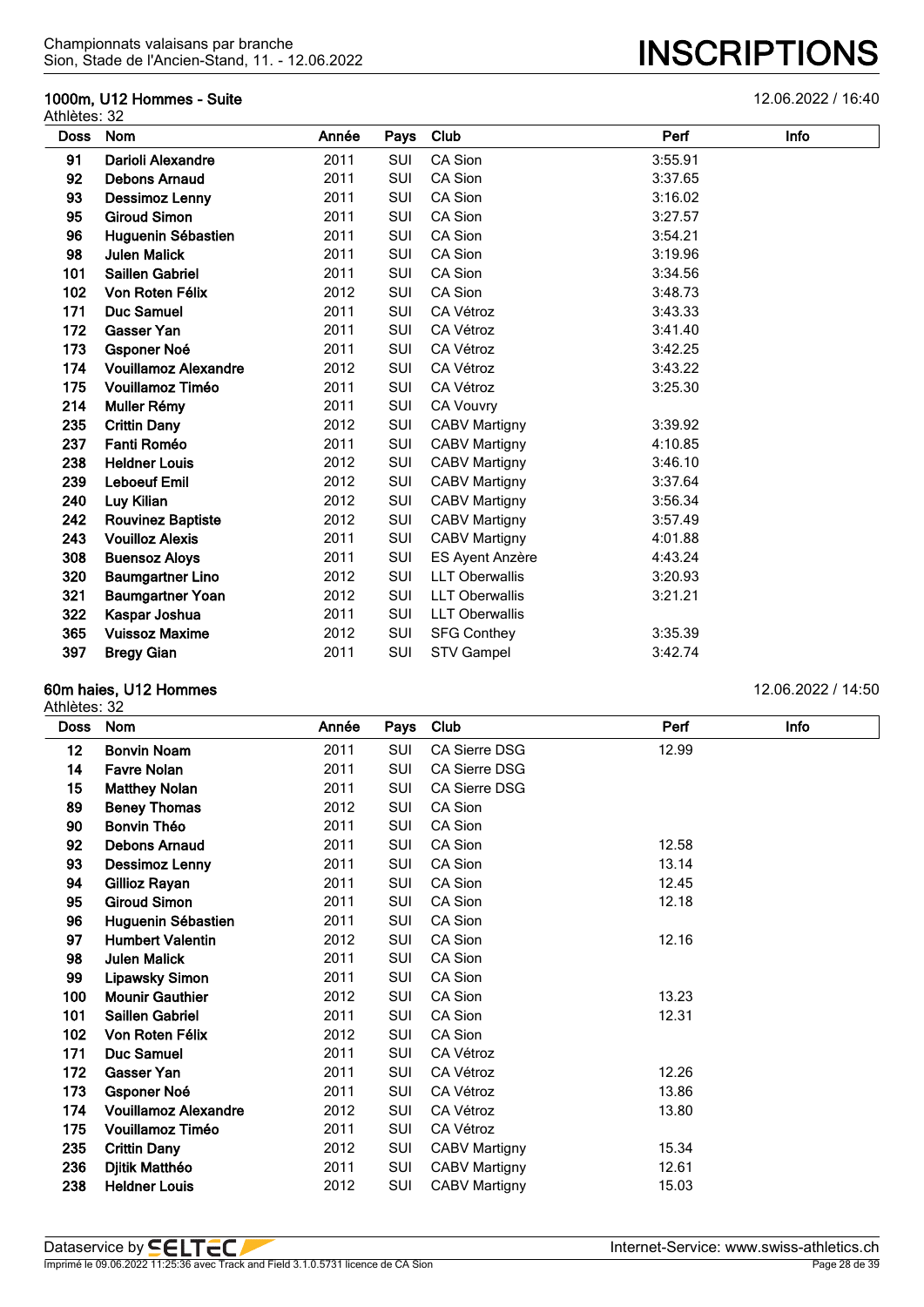#### **60m haies, U12 Hommes - Suite** 12.06.2022 / 14:50 Athlètes: 32

Sion, Stade de l'Ancien-Stand, 11. - 12.06.2022 **INSCRIPTIONS**

| Doss | <b>Nom</b>              | Année | Pays Club |                       | Perf  | Info |
|------|-------------------------|-------|-----------|-----------------------|-------|------|
| 239  | Leboeuf Emil            | 2012  | SUI       | <b>CABV Martigny</b>  |       |      |
| 240  | Luy Kilian              | 2012  | SUI       | <b>CABV Martigny</b>  |       |      |
| 241  | <b>Raboud Florent</b>   | 2012  | SUI       | <b>CABV Martigny</b>  |       |      |
| 243  | <b>Vouilloz Alexis</b>  | 2011  | SUI       | <b>CABV Martigny</b>  | 13.58 |      |
| 320  | <b>Baumgartner Lino</b> | 2012  | SUI       | <b>LLT Oberwallis</b> |       |      |
| 321  | <b>Baumgartner Yoan</b> | 2012  | SUI       | <b>LLT Oberwallis</b> |       |      |
| 322  | Kaspar Joshua           | 2011  | SUI       | <b>LLT Oberwallis</b> | 12.69 |      |
| 365  | <b>Vuissoz Maxime</b>   | 2012  | SUI       | <b>SFG Conthey</b>    |       |      |

## **Hauteur, U12 Hommes** 12.06.2022 / 15:30

| Athlètes: 19 |  |
|--------------|--|
|--------------|--|

| <b>Doss</b> | <b>Nom</b>                  | Année | <b>Pays</b> | Club                   | Perf | Info |
|-------------|-----------------------------|-------|-------------|------------------------|------|------|
| 15          | <b>Matthey Nolan</b>        | 2011  | SUI         | <b>CA Sierre DSG</b>   | 1.10 |      |
| 91          | Darioli Alexandre           | 2011  | SUI         | CA Sion                | 1.10 |      |
| 92          | Debons Arnaud               | 2011  | SUI         | CA Sion                |      |      |
| 94          | Gillioz Rayan               | 2011  | SUI         | CA Sion                | 1.15 |      |
| 97          | <b>Humbert Valentin</b>     | 2012  | SUI         | CA Sion                | 1.05 |      |
| 98          | <b>Julen Malick</b>         | 2011  | SUI         | CA Sion                | 1.27 |      |
| 99          | <b>Lipawsky Simon</b>       | 2011  | SUI         | CA Sion                |      |      |
| 100         | <b>Mounir Gauthier</b>      | 2012  | SUI         | CA Sion                | 1.10 |      |
| 101         | Saillen Gabriel             | 2011  | SUI         | CA Sion                | 1.20 |      |
| 102         | Von Roten Félix             | 2012  | SUI         | CA Sion                |      |      |
| 171         | Duc Samuel                  | 2011  | SUI         | CA Vétroz              | 1.27 |      |
| 172         | Gasser Yan                  | 2011  | SUI         | CA Vétroz              | 1.10 |      |
| 174         | <b>Vouillamoz Alexandre</b> | 2012  | SUI         | CA Vétroz              | 1.15 |      |
| 308         | <b>Buensoz Aloys</b>        | 2011  | SUI         | <b>ES Ayent Anzère</b> | 1.15 |      |
| 310         | Zanini Fabiano              | 2012  | SUI         | ES Ayent Anzère        | 1.10 |      |
| 320         | <b>Baumgartner Lino</b>     | 2012  | SUI         | <b>LLT Oberwallis</b>  |      |      |
| 321         | <b>Baumgartner Yoan</b>     | 2012  | SUI         | <b>LLT Oberwallis</b>  |      |      |
| 322         | Kaspar Joshua               | 2011  | SUI         | <b>LLT Oberwallis</b>  | 1.20 |      |
| 365         | <b>Vuissoz Maxime</b>       | 2012  | SUI         | <b>SFG Conthey</b>     |      |      |

# **Longueur (zone), U12 Hommes** 12.06.2022 / 10:15

| Athlètes: 43 |                         |       |            |                      |      |             |  |
|--------------|-------------------------|-------|------------|----------------------|------|-------------|--|
| <b>Doss</b>  | <b>Nom</b>              | Année | Pays       | Club                 | Perf | <b>Info</b> |  |
| 12           | <b>Bonvin Noam</b>      | 2011  | SUI        | <b>CA Sierre DSG</b> | 3.56 |             |  |
| 13           | Clavien Jordan          | 2012  | SUI        | <b>CA Sierre DSG</b> | 3.35 |             |  |
| 14           | <b>Favre Nolan</b>      | 2011  | SUI        | <b>CA Sierre DSG</b> | 3.24 |             |  |
| 15           | <b>Matthey Nolan</b>    | 2011  | SUI        | <b>CA Sierre DSG</b> | 3.72 |             |  |
| 16           | Rod Jérémy              | 2012  | SUI        | CA Sierre DSG        | 3.61 |             |  |
| 17           | Salamin Léo             | 2012  | SUI        | <b>CA Sierre DSG</b> | 3.45 |             |  |
| 18           | <b>Willen Henry</b>     | 2012  | SUI        | CA Sierre DSG        | 2.97 |             |  |
| 19           | <b>Wirth Adam</b>       | 2012  | <b>FRA</b> | <b>CA Sierre DSG</b> | 3.50 |             |  |
| 89           | <b>Beney Thomas</b>     | 2012  | SUI        | CA Sion              | 3.06 |             |  |
| 90           | Bonvin Théo             | 2011  | SUI        | CA Sion              | 3.52 |             |  |
| 91           | Darioli Alexandre       | 2011  | SUI        | CA Sion              | 3.62 |             |  |
| 92           | <b>Debons Arnaud</b>    | 2011  | SUI        | CA Sion              | 4.00 |             |  |
| 93           | <b>Dessimoz Lenny</b>   | 2011  | SUI        | CA Sion              | 4.05 |             |  |
| 94           | Gillioz Rayan           | 2011  | SUI        | CA Sion              |      |             |  |
| 95           | <b>Giroud Simon</b>     | 2011  | SUI        | CA Sion              | 3.98 |             |  |
| 96           | Huguenin Sébastien      | 2011  | SUI        | CA Sion              | 3.77 |             |  |
| 97           | <b>Humbert Valentin</b> | 2012  | SUI        | CA Sion              | 3.69 |             |  |
| 98           | <b>Julen Malick</b>     | 2011  | SUI        | CA Sion              | 4.27 |             |  |
| 100          | <b>Mounir Gauthier</b>  | 2012  | SUI        | CA Sion              | 3.69 |             |  |
| 101          | <b>Saillen Gabriel</b>  | 2011  | SUI        | CA Sion              | 3.86 |             |  |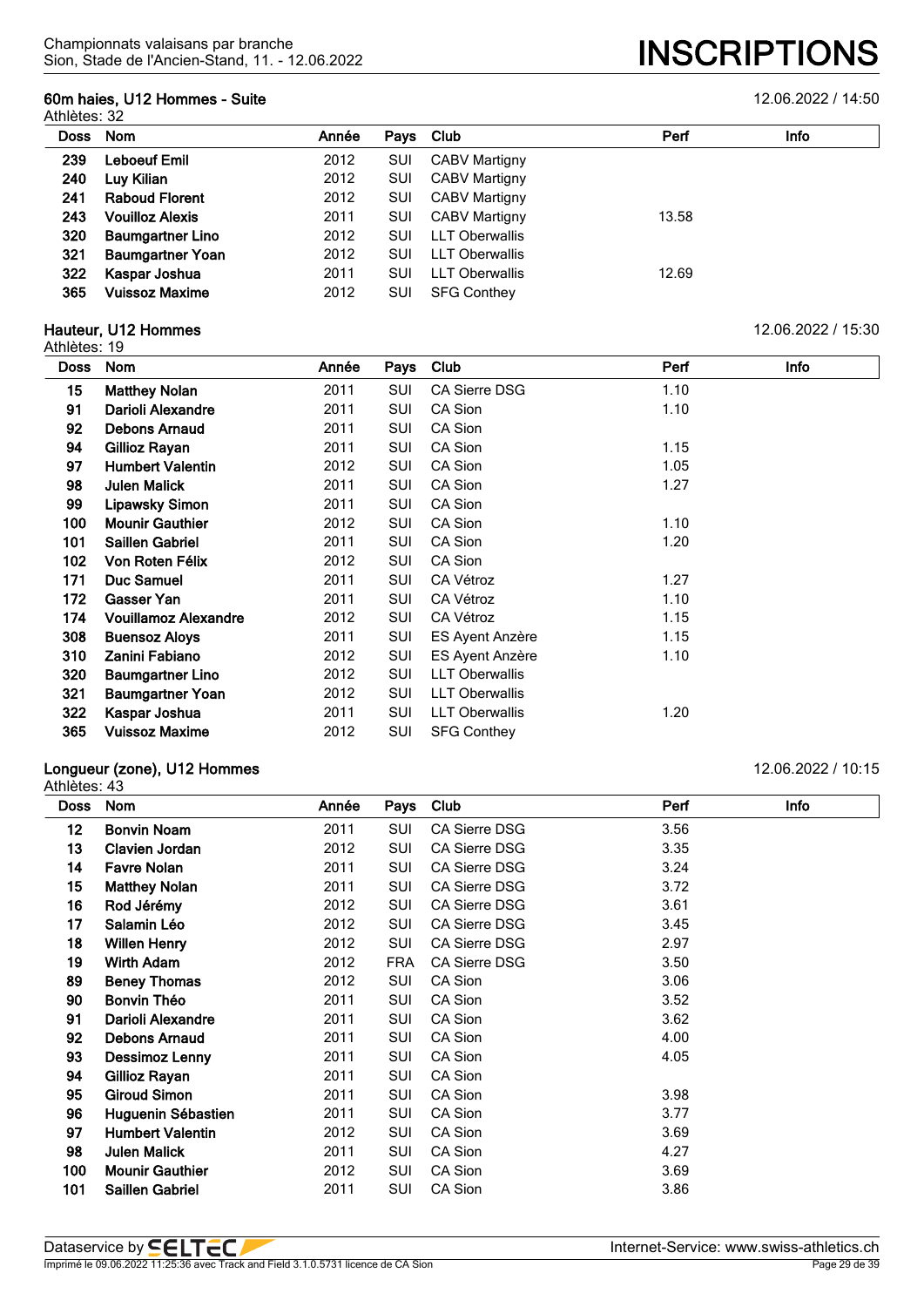# **Longueur (zone), U12 Hommes - Suite** 12.06.2022 / 10:15 athlètes: 43-<br>Athlètes: 43

| ແມະເດລ. <del>ฯ</del> ບ |                             |       |            |                       |      |      |
|------------------------|-----------------------------|-------|------------|-----------------------|------|------|
| <b>Doss</b>            | Nom                         | Année | Pays       | Club                  | Perf | Info |
| 102                    | Von Roten Félix             | 2012  | SUI        | CA Sion               |      |      |
| 171                    | <b>Duc Samuel</b>           | 2011  | SUI        | CA Vétroz             | 3.82 |      |
| 172                    | <b>Gasser Yan</b>           | 2011  | SUI        | CA Vétroz             | 4.07 |      |
| 173                    | <b>Gsponer Noé</b>          | 2011  | SUI        | CA Vétroz             | 3.58 |      |
| 174                    | <b>Vouillamoz Alexandre</b> | 2012  | SUI        | CA Vétroz             | 3.70 |      |
| 175                    | Vouillamoz Timéo            | 2011  | <b>SUI</b> | CA Vétroz             | 4.06 |      |
| 214                    | Muller Rémy                 | 2011  | SUI        | CA Vouvry             |      |      |
| 234                    | <b>Boisset Ismael</b>       | 2012  | <b>SUI</b> | <b>CABV Martigny</b>  | 3.65 |      |
| 235                    | <b>Crittin Dany</b>         | 2012  | <b>SUI</b> | <b>CABV Martigny</b>  | 3.38 |      |
| 236                    | Djitik Matthéo              | 2011  | SUI        | <b>CABV Martigny</b>  | 4.28 |      |
| 237                    | Fanti Roméo                 | 2011  | SUI        | <b>CABV Martigny</b>  | 2.84 |      |
| 238                    | <b>Heldner Louis</b>        | 2012  | SUI        | <b>CABV Martigny</b>  | 3.40 |      |
| 239                    | <b>Leboeuf Emil</b>         | 2012  | SUI        | CABV Martigny         | 3.38 |      |
| 240                    | Luy Kilian                  | 2012  | SUI        | <b>CABV Martigny</b>  | 3.91 |      |
| 241                    | <b>Raboud Florent</b>       | 2012  | SUI        | <b>CABV Martigny</b>  | 3.30 |      |
| 242                    | <b>Rouvinez Baptiste</b>    | 2012  | SUI        | <b>CABV Martigny</b>  | 3.93 |      |
| 243                    | <b>Vouilloz Alexis</b>      | 2011  | SUI        | <b>CABV Martigny</b>  | 3.64 |      |
| 308                    | <b>Buensoz Aloys</b>        | 2011  | SUI        | ES Ayent Anzère       | 3.00 |      |
| 310                    | Zanini Fabiano              | 2012  | SUI        | ES Ayent Anzère       | 3.56 |      |
| 322                    | Kaspar Joshua               | 2011  | <b>SUI</b> | <b>LLT Oberwallis</b> | 4.11 |      |
| 344                    | <b>Furrer Gabriel</b>       | 2011  | SUI        | LV Visp               |      |      |
| 365                    | <b>Vuissoz Maxime</b>       | 2012  | SUI        | <b>SFG Conthey</b>    | 4.27 |      |
| 397                    | <b>Bregy Gian</b>           | 2011  | SUI        | <b>STV Gampel</b>     | 3.90 |      |

#### **Balle, U12 Hommes** 12.06.2022 / 13:15

Athlètes: 42

| <b>Nom</b>                  | Année              | Pays       | Club                 | Perf  | Info |
|-----------------------------|--------------------|------------|----------------------|-------|------|
| <b>Bonvin Noam</b>          | 2011               | SUI        | CA Sierre DSG        | 28.18 |      |
| Clavien Jordan              | 2012               | SUI        | <b>CA Sierre DSG</b> | 26.22 |      |
| <b>Favre Nolan</b>          | 2011               | <b>SUI</b> | CA Sierre DSG        | 31.25 |      |
| <b>Matthey Nolan</b>        | 2011               | <b>SUI</b> | CA Sierre DSG        | 38.48 |      |
| Rod Jérémy                  | 2012               | SUI        | <b>CA Sierre DSG</b> | 23.18 |      |
| Salamin Léo                 | 2012               | <b>SUI</b> | CA Sierre DSG        | 23.39 |      |
| <b>Willen Henry</b>         | 2012               | <b>SUI</b> | CA Sierre DSG        | 24.96 |      |
| <b>Wirth Adam</b>           | 2012               | <b>FRA</b> | <b>CA Sierre DSG</b> | 23.89 |      |
| <b>Beney Thomas</b>         | 2012               | <b>SUI</b> | CA Sion              | 24.20 |      |
| Darioli Alexandre           | 2011               | <b>SUI</b> | CA Sion              | 18.46 |      |
| <b>Debons Arnaud</b>        | 2011               | <b>SUI</b> | CA Sion              | 34.61 |      |
| <b>Dessimoz Lenny</b>       | 2011               | SUI        | CA Sion              | 38.92 |      |
| Gillioz Rayan               | 2011               | <b>SUI</b> | CA Sion              |       |      |
| <b>Giroud Simon</b>         | 2011               | SUI        | CA Sion              | 29.98 |      |
| Huguenin Sébastien          | 2011               | <b>SUI</b> | CA Sion              | 27.14 |      |
| <b>Humbert Valentin</b>     | 2012               | <b>SUI</b> | CA Sion              | 24.40 |      |
| <b>Julen Malick</b>         | 2011               | SUI        | CA Sion              | 36.37 |      |
| <b>Mounir Gauthier</b>      | 2012               | <b>SUI</b> | CA Sion              | 31.01 |      |
| Von Roten Félix             | 2012               | <b>SUI</b> | CA Sion              |       |      |
| <b>Duc Samuel</b>           | 2011               | SUI        | CA Vétroz            | 28.34 |      |
| <b>Gasser Yan</b>           | 2011               | <b>SUI</b> | CA Vétroz            | 29.31 |      |
| Gsponer Noé                 | 2011               | SUI        | CA Vétroz            | 26.19 |      |
| <b>Vouillamoz Alexandre</b> | 2012               | <b>SUI</b> | CA Vétroz            | 31.31 |      |
| <b>Vouillamoz Timéo</b>     | 2011               | SUI        | CA Vétroz            | 29.80 |      |
| <b>Siegrist Alec</b>        | 2012               | <b>SUI</b> | <b>CA Vouvry</b>     |       |      |
| <b>Boisset Ismael</b>       | 2012               | <b>SUI</b> | <b>CABV Martigny</b> | 27.66 |      |
| <b>Crittin Dany</b>         | 2012               | SUI        | <b>CABV Martigny</b> | 26.25 |      |
|                             | <b>IIIGLES. 42</b> |            |                      |       |      |

**Djitik Matthéo** 2011 SUI CABV Martigny 26.79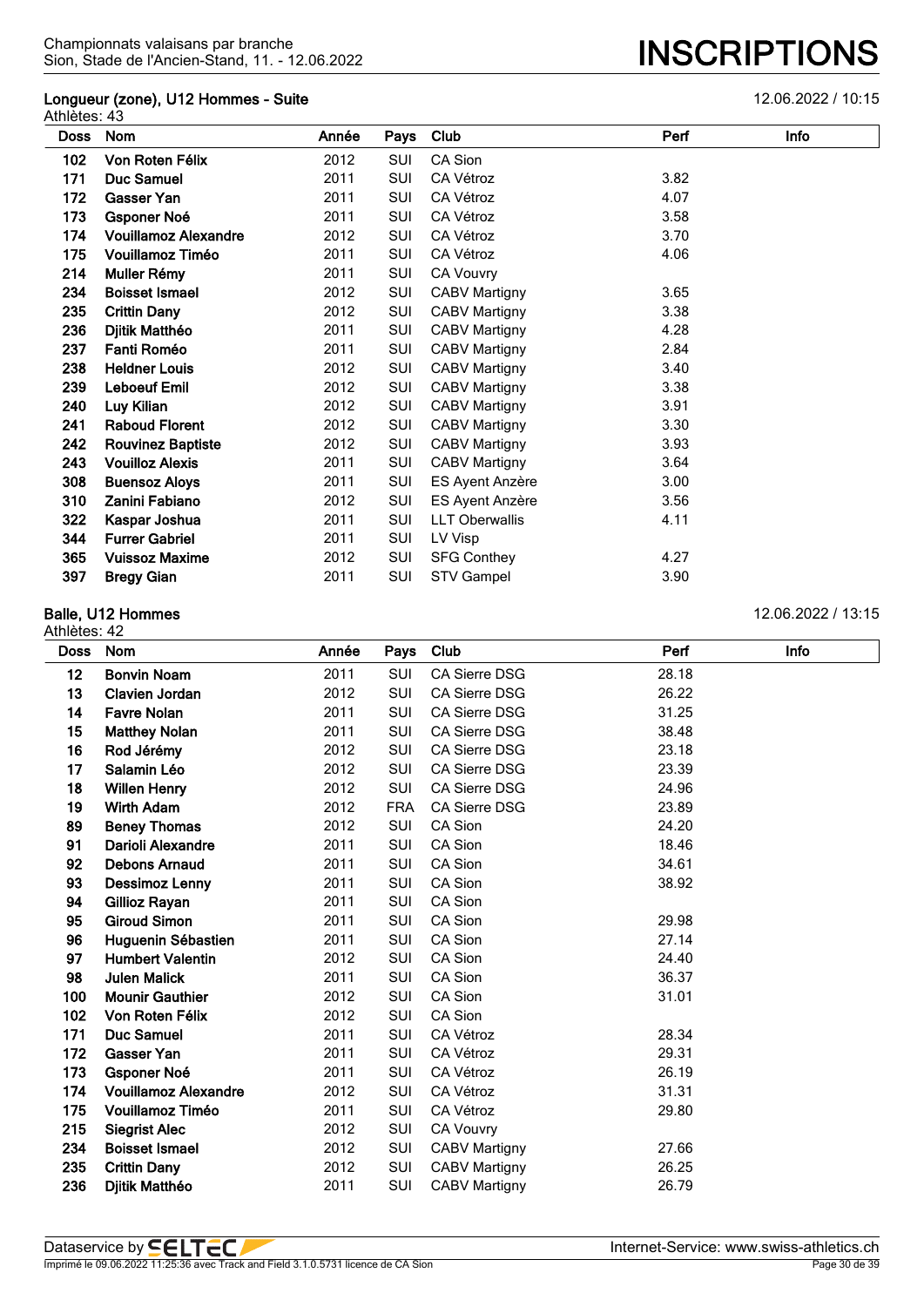#### **Balle, U12 Hommes - Suite** 12.06.2022 / 13:15 Athlètes: 42

# Sion, Stade de l'Ancien-Stand, 11. - 12.06.2022 **INSCRIPTIONS**

| <b>Doss</b> | Nom                      | Année | Pays       | Club                   | Perf  | Info |
|-------------|--------------------------|-------|------------|------------------------|-------|------|
| 237         | Fanti Roméo              | 2011  | SUI        | <b>CABV Martigny</b>   | 17.54 |      |
| 238         | <b>Heldner Louis</b>     | 2012  | SUI        | <b>CABV Martigny</b>   | 22.79 |      |
| 239         | <b>Leboeuf Emil</b>      | 2012  | SUI        | <b>CABV Martigny</b>   | 20.17 |      |
| 240         | Luy Kilian               | 2012  | <b>SUI</b> | CABV Martigny          | 25.35 |      |
| 241         | <b>Raboud Florent</b>    | 2012  | SUI        | <b>CABV Martigny</b>   | 27.73 |      |
| 242         | <b>Rouvinez Baptiste</b> | 2012  | SUI        | <b>CABV Martigny</b>   | 23.98 |      |
| 243         | <b>Vouilloz Alexis</b>   | 2011  | <b>SUI</b> | <b>CABV Martigny</b>   | 32.73 |      |
| 308         | <b>Buensoz Aloys</b>     | 2011  | SUI        | <b>ES Ayent Anzère</b> | 26.34 |      |
| 309         | <b>Valente Yanis</b>     | 2011  | SUI        | <b>ES Ayent Anzère</b> | 14.37 |      |
| 310         | Zanini Fabiano           | 2012  | SUI        | <b>ES Ayent Anzère</b> | 27.20 |      |
| 322         | Kaspar Joshua            | 2011  | SUI        | <b>LLT Oberwallis</b>  | 26.91 |      |
| 344         | <b>Furrer Gabriel</b>    | 2011  | SUI        | LV Visp                |       |      |
| 365         | <b>Vuissoz Maxime</b>    | 2012  | SUI        | <b>SFG Conthey</b>     | 31.08 |      |
| 379         | <b>Burnier Alexandre</b> | 2011  | SUI        | <b>SG St-Maurice</b>   |       |      |

#### **60m, U12 Femmes** 12.06.2022 / 09:20 Athlètes: 41

| <b>Doss</b> | Nom                        | Année | Pays       | Club                     | Perf  | Info |
|-------------|----------------------------|-------|------------|--------------------------|-------|------|
| 20          | <b>Cotten Eglantine</b>    | 2012  | <b>FRA</b> | CA Sierre DSG            | 10.22 |      |
| 21          | <b>Elsener Eline</b>       | 2012  | SUI        | CA Sierre DSG            | 11.60 |      |
| 22          | <b>Emehatsion Heran</b>    | 2012  | ERI        | CA Sierre DSG            | 11.43 |      |
| 23          | <b>Métrailler Clarisse</b> | 2011  | <b>SUI</b> | CA Sierre DSG            | 11.07 |      |
| 24          | Perren Abygaelle           | 2012  | SUI        | CA Sierre DSG            | 10.97 |      |
| 25          | Pralong Agnès              | 2012  | SUI        | CA Sierre DSG            | 10.41 |      |
| 26          | <b>Savoy Julie</b>         | 2012  | SUI        | CA Sierre DSG            | 10.68 |      |
| 27          | <b>Schwery Margaux</b>     | 2011  | SUI        | CA Sierre DSG            | 9.13  |      |
| 28          | <b>Theytaz Magalie</b>     | 2012  | SUI        | CA Sierre DSG            | 11.47 |      |
| 103         | <b>Biaggi Victoria</b>     | 2011  | SUI        | CA Sion                  | 9.85  |      |
| 105         | <b>Fellay Jeanne</b>       | 2012  | SUI        | CA Sion                  | 10.06 |      |
| 106         | Juillerat Zélie            | 2011  | <b>SUI</b> | CA Sion                  | 9.56  |      |
| 107         | Marguet Cléandre           | 2012  | SUI        | CA Sion                  | 9.73  |      |
| 108         | Mariéthoz Leslie           | 2012  | SUI        | CA Sion                  | 10.18 |      |
| 109         | <b>Mirailles Julie</b>     | 2012  | SUI        | CA Sion                  |       |      |
| 111         | <b>Tacchini Anaïs</b>      | 2012  | SUI        | CA Sion                  | 10.38 |      |
| 112         | Zengaffinen Anaïs          | 2012  | SUI        | CA Sion                  | 10.64 |      |
| 176         | <b>Gessler Tifenn</b>      | 2012  | SUI        | CA Vétroz                | 9.91  |      |
| 177         | <b>Luyet Marie</b>         | 2011  | SUI        | CA Vétroz                | 10.27 |      |
| 178         | <b>Pannatier Emmy</b>      | 2011  | SUI        | CA Vétroz                | 11.03 |      |
| 216         | Machado Figueiredo Inès    | 2012  | <b>POR</b> | <b>CA Vouvry</b>         |       |      |
| 244         | <b>Djitik Naomie</b>       | 2011  | SUI        | <b>CABV Martigny</b>     | 9.01  |      |
| 245         | Koné Lena                  | 2012  | <b>SUI</b> | <b>CABV Martigny</b>     | 9.25  |      |
| 246         | Luy Alicia                 | 2012  | SUI        | <b>CABV Martigny</b>     | 10.80 |      |
| 247         | <b>Owen Gomez Ellie</b>    | 2012  |            | <b>CABV Martigny</b>     | 10.60 |      |
| 248         | <b>Thurre Kenza</b>        | 2011  | SUI        | <b>CABV Martigny</b>     | 10.00 |      |
| 249         | <b>Venker Emmeline</b>     | 2011  | SUI        | <b>CABV Martigny</b>     | 11.19 |      |
| 250         | <b>Vouilloz Justine</b>    | 2012  | SUI        | <b>CABV Martigny</b>     | 11.28 |      |
| 311         | <b>Fasnacht Elisa</b>      | 2012  | SUI        | ES Ayent Anzère          | 10.62 |      |
| 323         | <b>Andenmatten Celia</b>   | 2011  | SUI        | <b>LLT Oberwallis</b>    | 10.67 |      |
| 324         | <b>Pistorius Ashley</b>    | 2012  | SUI        | <b>LLT Oberwallis</b>    | 9.72  |      |
| 352         | <b>BRUNNER Manon</b>       | 2011  | SUI        | SFG Collombey-Muraz      | 10.44 |      |
| 367         | <b>Reis Lidia</b>          | 2011  | SUI        | <b>SFG Conthey</b>       | 10.84 |      |
| 380         | <b>Fellay Camille</b>      | 2012  | SUI        | <b>SG St-Maurice</b>     |       |      |
| 382         | <b>Vuilloud Alyssa</b>     | 2011  | SUI        | <b>SG St-Maurice</b>     | 9.26  |      |
| 398         | <b>Stoffel Lea</b>         | 2011  | SUI        | <b>STV Gampel</b>        | 9.88  |      |
| 412         | Duchoud Lola               | 2011  | SUI        | T-R-T Athlétisme Monthey | 10.14 |      |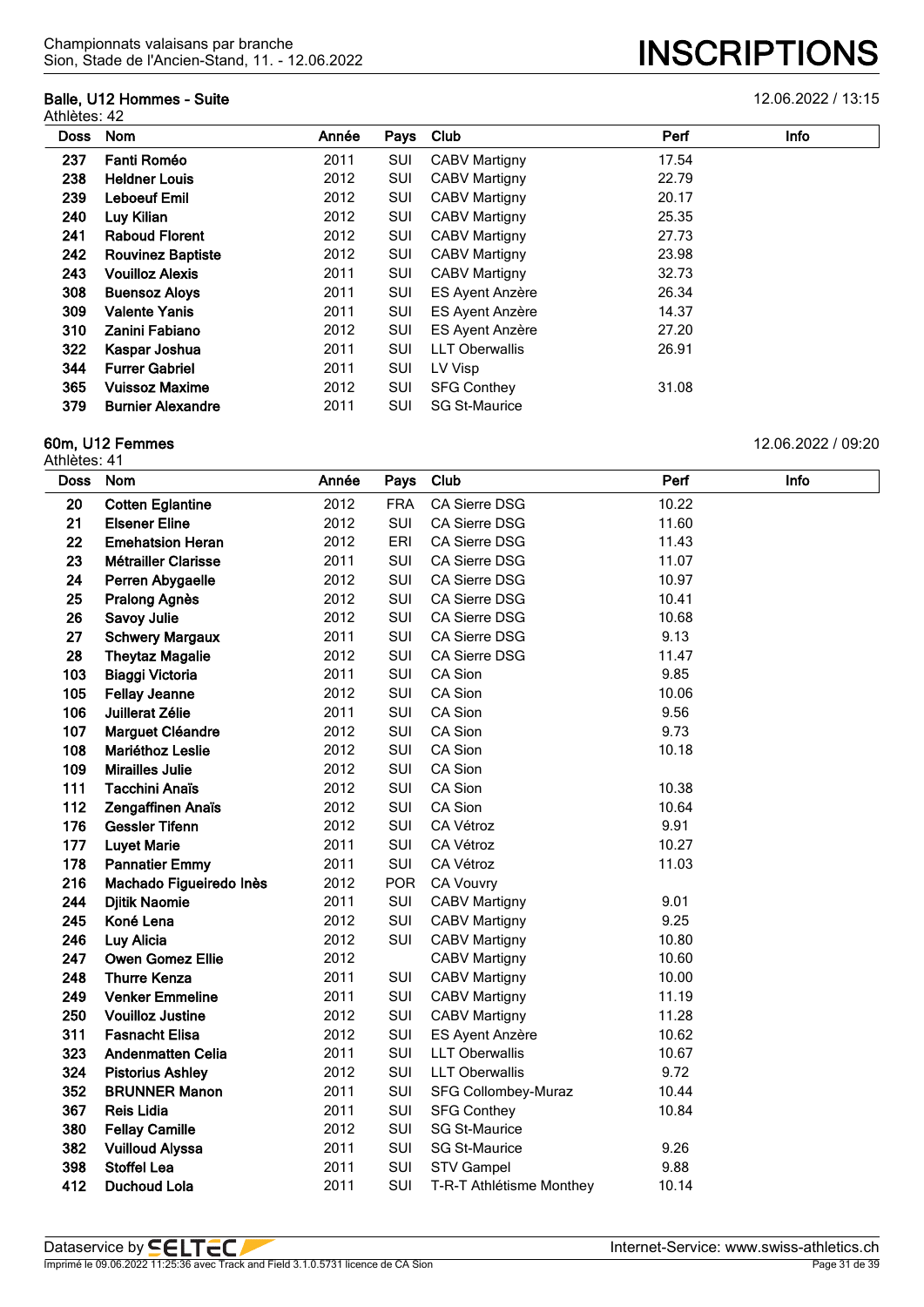# **60m, U12 Femmes - Suite** 12.06.2022 / 09:20

Athlètes: 41

| Doss Nom |                     | Année | Pays Club  |                              | Perf  | <b>Info</b> |
|----------|---------------------|-------|------------|------------------------------|-------|-------------|
|          | 413 Lokaj Melina    | 2012  |            | SUI T-R-T Athlétisme Monthey | 10.45 |             |
|          | 424 Eggel Carina    | 2011  | SUI        | TV Naters                    | 9.27  |             |
|          | 425 Stupf Aliyah    | 2012  | <b>SUI</b> | <b>TV Naters</b>             | 10.12 |             |
|          | 426 Zenklusen Finja | 2011  | <b>SUI</b> | TV Naters                    | 10.13 |             |
|          |                     |       |            |                              |       |             |

## **1000m, U12 Femmes** 12.06.2022 / 16:30

Athlètes: 29

| <b>Doss</b>    | <b>Nom</b>               | Année | Pays       | Club                    | Perf    | Info |
|----------------|--------------------------|-------|------------|-------------------------|---------|------|
| $\overline{2}$ | Huelin Johanna           | 2014  | <b>GER</b> | Athlétisme Viseu-Genève |         |      |
| 3              | <b>Huelin Louisa</b>     | 2011  | <b>GER</b> | Athlétisme Viseu-Genève |         |      |
| 20             | <b>Cotten Eglantine</b>  | 2012  | <b>FRA</b> | <b>CA Sierre DSG</b>    | 4:00.55 |      |
| 24             | Perren Abygaelle         | 2012  | SUI        | <b>CA Sierre DSG</b>    | 3:54.66 |      |
| 28             | <b>Theytaz Magalie</b>   | 2012  | <b>SUI</b> | CA Sierre DSG           |         |      |
| 103            | Biaggi Victoria          | 2011  | <b>SUI</b> | CA Sion                 | 4:10.62 |      |
| 104            | Fauchère Margot          | 2012  | SUI        | CA Sion                 | 4:09.06 |      |
| 105            | <b>Fellay Jeanne</b>     | 2012  | <b>SUI</b> | CA Sion                 | 4:09.49 |      |
| 106            | Juillerat Zélie          | 2011  | SUI        | CA Sion                 | 3:42.54 |      |
| 176            | <b>Gessler Tifenn</b>    | 2012  | <b>SUI</b> | CA Vétroz               | 4:04.06 |      |
| 177            | <b>Luyet Marie</b>       | 2011  | SUI        | CA Vétroz               | 4:21.47 |      |
| 178            | <b>Pannatier Emmy</b>    | 2011  | <b>SUI</b> | CA Vétroz               | 4:38.33 |      |
| 244            | <b>Djitik Naomie</b>     | 2011  | <b>SUI</b> | <b>CABV Martigny</b>    | 4:07.18 |      |
| 245            | Koné Lena                | 2012  | <b>SUI</b> | <b>CABV Martigny</b>    | 3:26.04 |      |
| 246            | Luy Alicia               | 2012  | <b>SUI</b> | <b>CABV Martigny</b>    | 4:24.96 |      |
| 247            | <b>Owen Gomez Ellie</b>  | 2012  |            | <b>CABV Martigny</b>    | 4:27.67 |      |
| 248            | <b>Thurre Kenza</b>      | 2011  | <b>SUI</b> | <b>CABV Martigny</b>    | 3:55.72 |      |
| 249            | <b>Venker Emmeline</b>   | 2011  | <b>SUI</b> | <b>CABV Martigny</b>    | 4:17.67 |      |
| 250            | <b>Vouilloz Justine</b>  | 2012  | <b>SUI</b> | CABV Martigny           | 4:22.63 |      |
| 323            | <b>Andenmatten Celia</b> | 2011  | <b>SUI</b> | <b>LLT Oberwallis</b>   | 4:12.28 |      |
| 324            | <b>Pistorius Ashley</b>  | 2012  | <b>SUI</b> | <b>LLT Oberwallis</b>   | 3:32.85 |      |
| 366            | <b>Rapillard Sarah</b>   | 2012  | <b>SUI</b> | <b>SFG Conthey</b>      | 4:49.35 |      |
| 367            | <b>Reis Lidia</b>        | 2011  | <b>SUI</b> | <b>SFG Conthey</b>      | 4:13.90 |      |
| 380            | <b>Fellay Camille</b>    | 2012  | SUI        | <b>SG St-Maurice</b>    | 3:50.79 |      |
| 381            | <b>Raymond Clotilde</b>  | 2012  | <b>SUI</b> | <b>SG St-Maurice</b>    |         |      |
| 382            | <b>Vuilloud Alyssa</b>   | 2011  | SUI        | <b>SG St-Maurice</b>    | 3:54.92 |      |
| 398            | <b>Stoffel Lea</b>       | 2011  | <b>SUI</b> | <b>STV Gampel</b>       | 3:43.39 |      |
| 424            | <b>Eggel Carina</b>      | 2011  | SUI        | <b>TV Naters</b>        | 4:02.29 |      |
| 425            | <b>Stupf Aliyah</b>      | 2012  | <b>SUI</b> | <b>TV Naters</b>        | 4:02.87 |      |

# **60m haies, U12 Femmes** 12.06.2022 / 15:10

| <b>Doss</b> | <b>Nom</b>               | Année | Pays       | Club                    | Perf  | Info |
|-------------|--------------------------|-------|------------|-------------------------|-------|------|
| 3           | <b>Huelin Louisa</b>     | 2011  | <b>GER</b> | Athlétisme Viseu-Genève |       |      |
| 20          | <b>Cotten Eglantine</b>  | 2012  | <b>FRA</b> | CA Sierre DSG           | 13.27 |      |
| 27          | <b>Schwery Margaux</b>   | 2011  | SUI        | <b>CA Sierre DSG</b>    |       |      |
| 103         | <b>Biaggi Victoria</b>   | 2011  | SUI        | CA Sion                 | 13.43 |      |
| 104         | <b>Fauchère Margot</b>   | 2012  | SUI        | CA Sion                 | 14.51 |      |
| 105         | <b>Fellay Jeanne</b>     | 2012  | SUI        | CA Sion                 |       |      |
| 106         | Juillerat Zélie          | 2011  | SUI        | CA Sion                 | 12.57 |      |
| 107         | <b>Marguet Cléandre</b>  | 2012  | SUI        | CA Sion                 | 13.62 |      |
| 108         | <b>Mariéthoz Leslie</b>  | 2012  | SUI        | CA Sion                 | 13.76 |      |
| 110         | Pralong Zoé              | 2012  | SUI        | CA Sion                 | 13.93 |      |
| 111         | Tacchini Anaïs           | 2012  | SUI        | CA Sion                 | 13.23 |      |
| 112         | <b>Zengaffinen Anaïs</b> | 2012  | SUI        | CA Sion                 | 13.85 |      |
| 176         | <b>Gessler Tifenn</b>    | 2012  | SUI        | CA Vétroz               | 12.85 |      |
| 177         | <b>Luyet Marie</b>       | 2011  | SUI        | CA Vétroz               | 14.20 |      |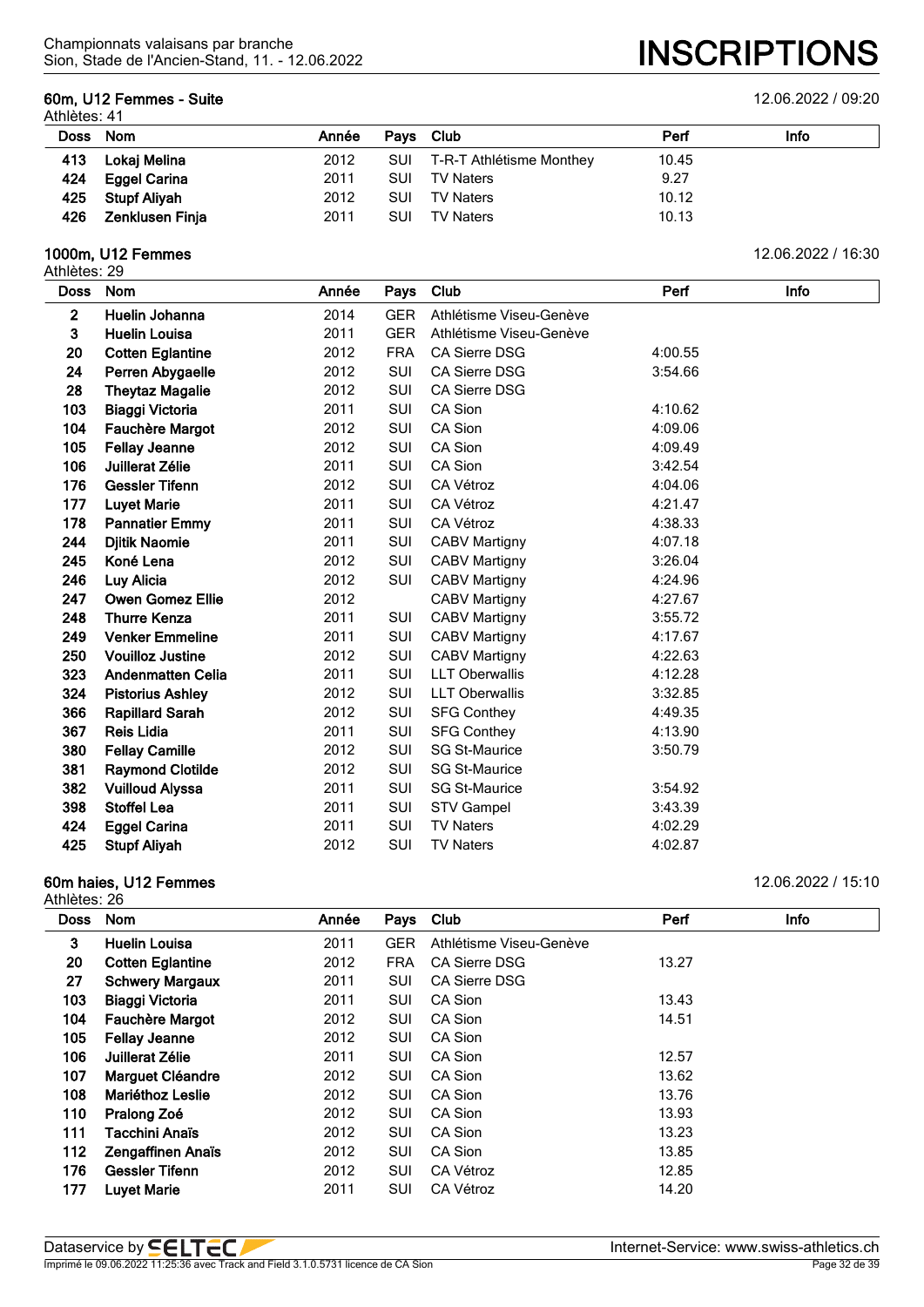# **60m haies, U12 Femmes - Suite** 12.06.2022 / 15:10

Athlètes: 26

| <b>Doss</b> | <b>Nom</b>               | Année | Pays | Club                     | Perf  | <b>Info</b> |
|-------------|--------------------------|-------|------|--------------------------|-------|-------------|
| 178         | <b>Pannatier Emmy</b>    | 2011  | SUI  | CA Vétroz                |       |             |
| 244         | <b>Djitik Naomie</b>     | 2011  | SUI  | <b>CABV Martigny</b>     | 12.95 |             |
| 245         | Koné Lena                | 2012  | SUI  | <b>CABV Martigny</b>     | 11.85 |             |
| 248         | <b>Thurre Kenza</b>      | 2011  | SUI  | <b>CABV Martigny</b>     |       |             |
| 249         | <b>Venker Emmeline</b>   | 2011  | SUI  | <b>CABV Martigny</b>     |       |             |
| 250         | <b>Vouilloz Justine</b>  | 2012  | SUI  | <b>CABV Martigny</b>     | 14.16 |             |
| 323         | <b>Andenmatten Celia</b> | 2011  | SUI  | <b>LLT Oberwallis</b>    | 14.12 |             |
| 324         | <b>Pistorius Ashley</b>  | 2012  | SUI  | <b>LLT Oberwallis</b>    | 12.72 |             |
| 366         | <b>Rapillard Sarah</b>   | 2012  | SUI  | <b>SFG Conthey</b>       |       |             |
| 367         | Reis Lidia               | 2011  | SUI  | <b>SFG Conthey</b>       |       |             |
| 413         | Lokaj Melina             | 2012  | SUI  | T-R-T Athlétisme Monthey |       |             |
| 426         | <b>Zenklusen Finia</b>   | 2011  | SUI  | <b>TV Naters</b>         |       |             |
|             |                          |       |      |                          |       |             |

# **Hauteur, U12 Femmes** 12.06.2022 / 10:15

| Athlètes: 17 |                          |       |            |                          |      |             |
|--------------|--------------------------|-------|------------|--------------------------|------|-------------|
| <b>Doss</b>  | <b>Nom</b>               | Année | Pays       | Club                     | Perf | <b>Info</b> |
| 26           | <b>Savoy Julie</b>       | 2012  | SUI        | <b>CA Sierre DSG</b>     | 1.10 |             |
| 27           | <b>Schwery Margaux</b>   | 2011  | SUI        | <b>CA Sierre DSG</b>     | 1.15 |             |
| 103          | <b>Biaggi Victoria</b>   | 2011  | SUI        | CA Sion                  | 1.10 |             |
| 106          | Juillerat Zélie          | 2011  | SUI        | CA Sion                  | 1.15 |             |
| 109          | <b>Mirailles Julie</b>   | 2012  | SUI        | CA Sion                  | 0.95 |             |
| 110          | Pralong Zoé              | 2012  | SUI        | CA Sion                  | 0.95 |             |
| 111          | Tacchini Anaïs           | 2012  | SUI        | CA Sion                  | 1.00 |             |
| 112          | Zengaffinen Anaïs        | 2012  | SUI        | CA Sion                  |      |             |
| 176          | <b>Gessler Tifenn</b>    | 2012  | SUI        | CA Vétroz                | 1.00 |             |
| 177          | <b>Luyet Marie</b>       | 2011  | SUI        | CA Vétroz                | 1.10 |             |
| 178          | <b>Pannatier Emmy</b>    | 2011  | SUI        | CA Vétroz                | 0.90 |             |
| 216          | Machado Figueiredo Inès  | 2012  | <b>POR</b> | <b>CA Vouvry</b>         |      |             |
| 323          | <b>Andenmatten Celia</b> | 2011  | SUI        | <b>LLT Oberwallis</b>    | 1.18 |             |
| 324          | <b>Pistorius Ashley</b>  | 2012  | SUI        | <b>LLT Oberwallis</b>    | 1.05 |             |
| 413          | Lokaj Melina             | 2012  | SUI        | T-R-T Athlétisme Monthey |      |             |
| 424          | <b>Eggel Carina</b>      | 2011  | SUI        | <b>TV Naters</b>         | 1.21 |             |
| 426          | Zenklusen Finja          | 2011  | SUI        | <b>TV Naters</b>         | 1.00 |             |

## **Longueur (zone), U12 Femmes** 12.06.2022 / 14:00

|             | Athlètes: 44               |       |            |                         |      |      |  |  |  |  |
|-------------|----------------------------|-------|------------|-------------------------|------|------|--|--|--|--|
| <b>Doss</b> | Nom                        | Année | Pays       | Club                    | Perf | Info |  |  |  |  |
| 3           | <b>Huelin Louisa</b>       | 2011  | <b>GER</b> | Athlétisme Viseu-Genève |      |      |  |  |  |  |
| 20          | <b>Cotten Eglantine</b>    | 2012  | <b>FRA</b> | <b>CA Sierre DSG</b>    | 3.53 |      |  |  |  |  |
| 21          | <b>Elsener Eline</b>       | 2012  | SUI        | <b>CA Sierre DSG</b>    | 2.96 |      |  |  |  |  |
| 22          | <b>Emehatsion Heran</b>    | 2012  | ERI        | <b>CA Sierre DSG</b>    | 3.38 |      |  |  |  |  |
| 23          | <b>Métrailler Clarisse</b> | 2011  | SUI        | CA Sierre DSG           | 3.15 |      |  |  |  |  |
| 24          | Perren Abygaelle           | 2012  | SUI        | <b>CA Sierre DSG</b>    | 3.24 |      |  |  |  |  |
| 25          | Pralong Agnès              | 2012  | SUI        | <b>CA Sierre DSG</b>    | 3.22 |      |  |  |  |  |
| 26          | Savoy Julie                | 2012  | SUI        | CA Sierre DSG           | 3.56 |      |  |  |  |  |
| 27          | <b>Schwery Margaux</b>     | 2011  | SUI        | <b>CA Sierre DSG</b>    | 4.04 |      |  |  |  |  |
| 28          | <b>Theytaz Magalie</b>     | 2012  | SUI        | <b>CA Sierre DSG</b>    | 3.16 |      |  |  |  |  |
| 103         | Biaggi Victoria            | 2011  | SUI        | CA Sion                 | 3.31 |      |  |  |  |  |
| 104         | Fauchère Margot            | 2012  | SUI        | CA Sion                 | 2.96 |      |  |  |  |  |
| 105         | <b>Fellay Jeanne</b>       | 2012  | SUI        | CA Sion                 |      |      |  |  |  |  |
| 106         | Juillerat Zélie            | 2011  | SUI        | CA Sion                 | 3.77 |      |  |  |  |  |
| 107         | <b>Marguet Cléandre</b>    | 2012  | SUI        | CA Sion                 | 3.26 |      |  |  |  |  |
| 108         | <b>Mariéthoz Leslie</b>    | 2012  | SUI        | CA Sion                 | 3.21 |      |  |  |  |  |
| 109         | <b>Mirailles Julie</b>     | 2012  | SUI        | CA Sion                 | 2.90 |      |  |  |  |  |
| 110         | Pralong Zoé                | 2012  | SUI        | CA Sion                 | 3.17 |      |  |  |  |  |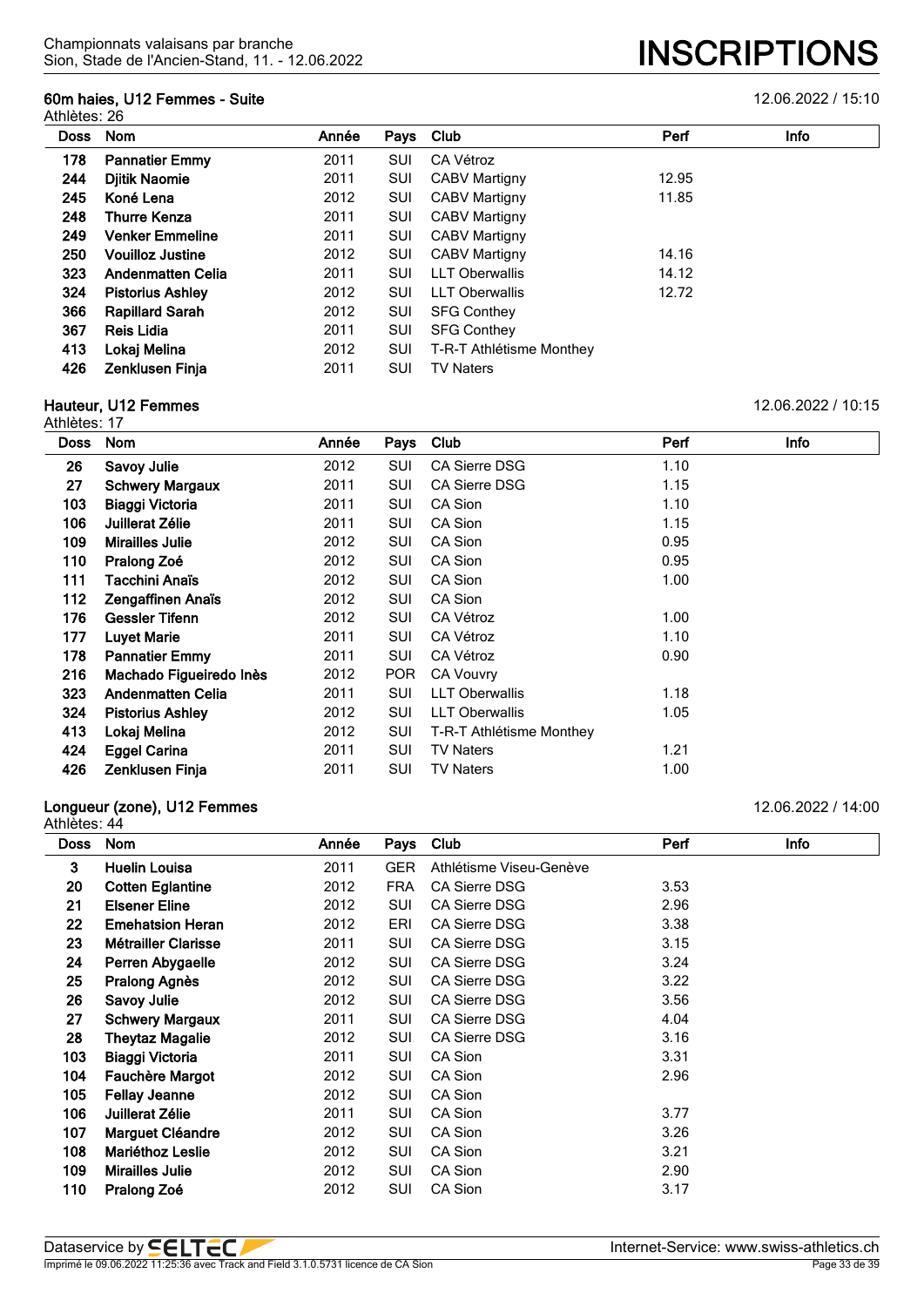#### **Longueur (zone), U12 Femmes - Suite** 12.06.2022 / 14:00 Athlètes: 44

| <b>Doss</b> | <b>Nom</b>               | Année | Pays       | Club                     | Perf | Info |
|-------------|--------------------------|-------|------------|--------------------------|------|------|
| 111         | Tacchini Anaïs           | 2012  | SUI        | CA Sion                  | 3.59 |      |
| 112         | Zengaffinen Anaïs        | 2012  | <b>SUI</b> | CA Sion                  | 3.06 |      |
| 176         | <b>Gessler Tifenn</b>    | 2012  | SUI        | CA Vétroz                | 3.49 |      |
| 177         | <b>Luyet Marie</b>       | 2011  | <b>SUI</b> | CA Vétroz                | 3.32 |      |
| 178         | <b>Pannatier Emmy</b>    | 2011  | SUI        | CA Vétroz                | 3.04 |      |
| 216         | Machado Figueiredo Inès  | 2012  | <b>POR</b> | <b>CA Vouvry</b>         |      |      |
| 244         | <b>Djitik Naomie</b>     | 2011  | SUI        | <b>CABV Martigny</b>     | 4.04 |      |
| 245         | Koné Lena                | 2012  | SUI        | <b>CABV Martigny</b>     | 4.27 |      |
| 246         | Luy Alicia               | 2012  | SUI        | <b>CABV Martigny</b>     | 2.95 |      |
| 247         | <b>Owen Gomez Ellie</b>  | 2012  |            | <b>CABV Martigny</b>     | 3.25 |      |
| 248         | <b>Thurre Kenza</b>      | 2011  | SUI        | <b>CABV Martigny</b>     | 3.32 |      |
| 250         | <b>Vouilloz Justine</b>  | 2012  | SUI        | <b>CABV Martigny</b>     | 3.09 |      |
| 311         | <b>Fasnacht Elisa</b>    | 2012  | SUI        | ES Ayent Anzère          | 3.15 |      |
| 323         | <b>Andenmatten Celia</b> | 2011  | SUI        | <b>LLT Oberwallis</b>    | 3.49 |      |
| 324         | <b>Pistorius Ashley</b>  | 2012  | SUI        | <b>LLT Oberwallis</b>    | 3.89 |      |
| 352         | <b>BRUNNER Manon</b>     | 2011  | SUI        | SFG Collombey-Muraz      |      |      |
| 366         | <b>Rapillard Sarah</b>   | 2012  | SUI        | <b>SFG Conthey</b>       | 2.68 |      |
| 367         | <b>Reis Lidia</b>        | 2011  | <b>SUI</b> | <b>SFG Conthey</b>       |      |      |
| 380         | <b>Fellay Camille</b>    | 2012  | SUI        | <b>SG St-Maurice</b>     | 3.00 |      |
| 381         | <b>Raymond Clotilde</b>  | 2012  | <b>SUI</b> | <b>SG St-Maurice</b>     | 3.07 |      |
| 382         | <b>Vuilloud Alyssa</b>   | 2011  | SUI        | <b>SG St-Maurice</b>     | 3.94 |      |
| 412         | <b>Duchoud Lola</b>      | 2011  | SUI        | T-R-T Athlétisme Monthey | 3.12 |      |
| 413         | Lokaj Melina             | 2012  | SUI        | T-R-T Athlétisme Monthey |      |      |
| 424         | <b>Eggel Carina</b>      | 2011  | SUI        | <b>TV Naters</b>         | 4.20 |      |
| 425         | <b>Stupf Aliyah</b>      | 2012  | SUI        | <b>TV Naters</b>         | 3.10 |      |
| 426         | <b>Zenklusen Finja</b>   | 2011  | <b>SUI</b> | <b>TV Naters</b>         | 3.17 |      |

#### **Balle, U12 Femmes** 12.06.2022 / 15:15 Athlètes: 39

| <b>Doss</b> | <b>Nom</b>                 | Année | Pays       | Club                    | Perf  | Info |
|-------------|----------------------------|-------|------------|-------------------------|-------|------|
| 3           | <b>Huelin Louisa</b>       | 2011  | <b>GER</b> | Athlétisme Viseu-Genève |       |      |
| 21          | <b>Elsener Eline</b>       | 2012  | <b>SUI</b> | <b>CA Sierre DSG</b>    | 16.00 |      |
| 22          | <b>Emehatsion Heran</b>    | 2012  | ERI        | <b>CA Sierre DSG</b>    | 15.30 |      |
| 23          | <b>Métrailler Clarisse</b> | 2011  | <b>SUI</b> | <b>CA Sierre DSG</b>    | 18.04 |      |
| 25          | <b>Pralong Agnès</b>       | 2012  | SUI        | <b>CA Sierre DSG</b>    | 18.59 |      |
| 26          | Savoy Julie                | 2012  | SUI        | <b>CA Sierre DSG</b>    | 20.59 |      |
| 27          | <b>Schwery Margaux</b>     | 2011  | SUI        | <b>CA Sierre DSG</b>    | 29.90 |      |
| 103         | Biaggi Victoria            | 2011  | SUI        | CA Sion                 | 21.13 |      |
| 104         | <b>Fauchère Margot</b>     | 2012  | SUI        | CA Sion                 | 16.49 |      |
| 105         | <b>Fellay Jeanne</b>       | 2012  | SUI        | CA Sion                 |       |      |
| 106         | Juillerat Zélie            | 2011  | SUI        | CA Sion                 | 22.26 |      |
| 107         | Marguet Cléandre           | 2012  | SUI        | CA Sion                 | 15.41 |      |
| 108         | Mariéthoz Leslie           | 2012  | SUI        | CA Sion                 | 19.25 |      |
| 109         | <b>Mirailles Julie</b>     | 2012  | SUI        | CA Sion                 | 13.55 |      |
| 110         | Pralong Zoé                | 2012  | SUI        | CA Sion                 | 22.50 |      |
| 111         | Tacchini Anaïs             | 2012  | SUI        | CA Sion                 | 24.45 |      |
| 112         | Zengaffinen Anaïs          | 2012  | SUI        | CA Sion                 | 18.40 |      |
| 176         | <b>Gessler Tifenn</b>      | 2012  | <b>SUI</b> | CA Vétroz               | 22.95 |      |
| 177         | <b>Luyet Marie</b>         | 2011  | SUI        | CA Vétroz               | 20.47 |      |
| 178         | <b>Pannatier Emmy</b>      | 2011  | <b>SUI</b> | CA Vétroz               | 20.01 |      |
| 216         | Machado Figueiredo Inès    | 2012  | <b>POR</b> | CA Vouvry               |       |      |
| 244         | <b>Djitik Naomie</b>       | 2011  | SUI        | <b>CABV Martigny</b>    | 20.84 |      |
| 245         | Koné Lena                  | 2012  | SUI        | <b>CABV Martigny</b>    | 25.03 |      |
| 246         | Luy Alicia                 | 2012  | SUI        | <b>CABV Martigny</b>    | 12.99 |      |

**Owen Gomez Ellie** 2012 CABV Martigny 14.19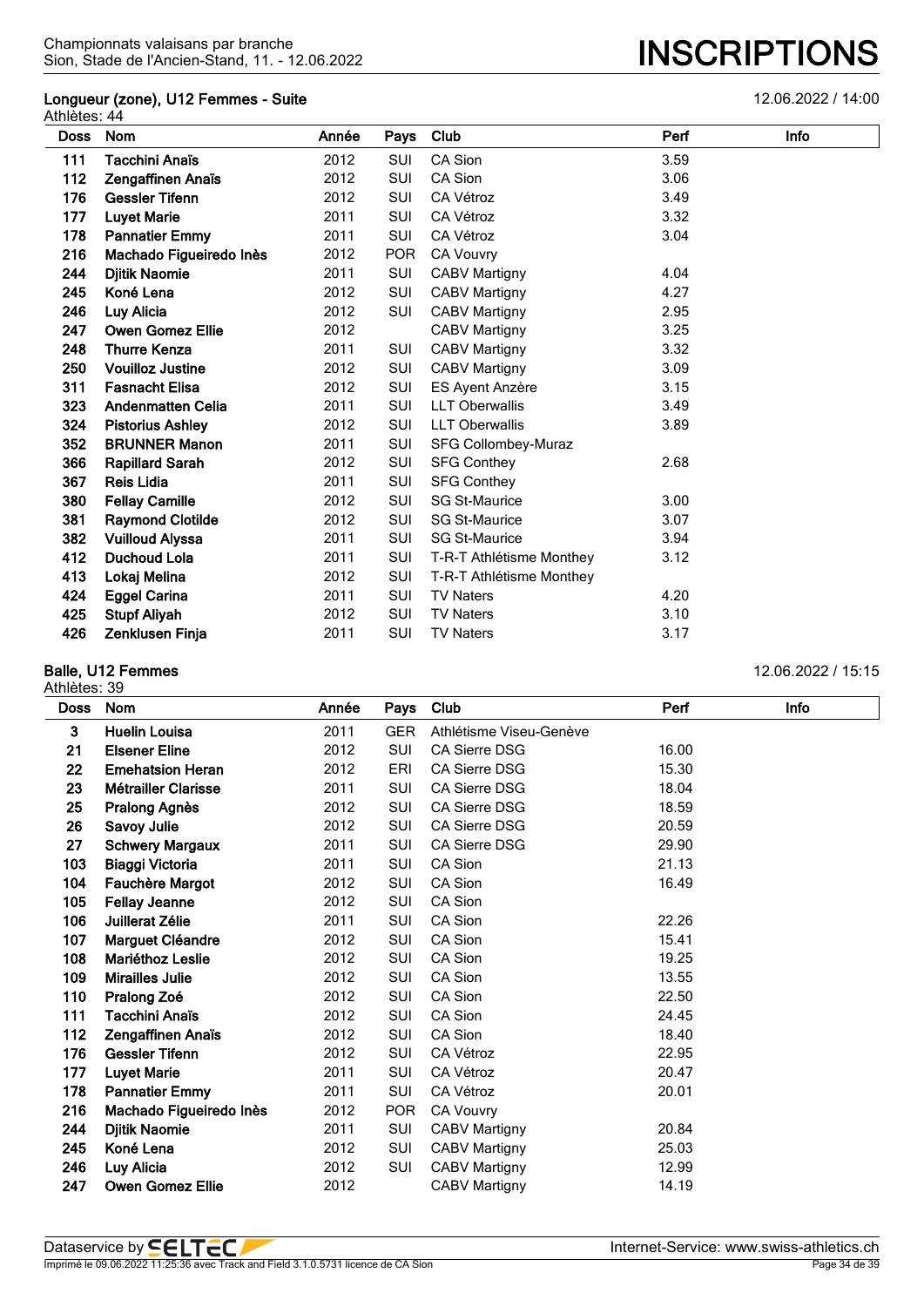## **Balle, U12 Femmes - Suite** 12.06.2022 / 15:15

Athlètes: 39

| Doss | <b>Nom</b>               | Année | Pays       | Club                     | Perf  | Info |
|------|--------------------------|-------|------------|--------------------------|-------|------|
| 248  | <b>Thurre Kenza</b>      | 2011  | SUI        | <b>CABV Martigny</b>     | 20.22 |      |
| 249  | <b>Venker Emmeline</b>   | 2011  | SUI        | <b>CABV Martigny</b>     | 23.00 |      |
| 250  | <b>Vouilloz Justine</b>  | 2012  | SUI        | <b>CABV Martigny</b>     | 10.15 |      |
| 323  | <b>Andenmatten Celia</b> | 2011  | SUI        | <b>LLT Oberwallis</b>    | 14.48 |      |
| 324  | <b>Pistorius Ashley</b>  | 2012  | <b>SUI</b> | <b>LLT Oberwallis</b>    | 19.14 |      |
| 352  | <b>BRUNNER Manon</b>     | 2011  | SUI        | SFG Collombey-Muraz      |       |      |
| 380  | <b>Fellay Camille</b>    | 2012  | <b>SUI</b> | <b>SG St-Maurice</b>     | 15.70 |      |
| 381  | <b>Raymond Clotilde</b>  | 2012  | SUI        | <b>SG St-Maurice</b>     | 18.09 |      |
| 382  | <b>Vuilloud Alyssa</b>   | 2011  | <b>SUI</b> | <b>SG St-Maurice</b>     | 27.47 |      |
| 412  | Duchoud Lola             | 2011  | SUI        | T-R-T Athlétisme Monthey | 19.29 |      |
| 413  | Lokaj Melina             | 2012  | SUI        | T-R-T Athlétisme Monthey | 20.44 |      |
| 424  | <b>Eggel Carina</b>      | 2011  | SUI        | <b>TV Naters</b>         | 31.19 |      |
| 425  | <b>Stupf Aliyah</b>      | 2012  | SUI        | <b>TV Naters</b>         | 15.60 |      |
| 426  | Zenklusen Finja          | 2011  | SUI        | <b>TV Naters</b>         | 15.56 |      |

#### **60m, U10 Hommes** 12.06.2022 / 12:45

Athlètes: 32

**Doss Nom Année Pays Club Perf Info Bonvin Ruben** 2013 SUI CA Sierre DSG **72 Albelda Melvil** 2014 SUI CA Sion **Bovier Kilian** 2013 SUI CA Sion 9.85 **Burgener Eliah** 2014 SUI CA Sion **Carron Léonce** 2013 SUI CA Sion 9.67 **76 Cretton Olivier** 2014 SUI CA Sion **Décaillet Adrien** 2013 SUI CA Sion 11.07 **78 Gaudillier Axel** 2013 SUI CA Sion 2001 11.23 **Juillerat Clément** 2013 SUI CA Sion 10.96 **Mariéthoz Sloan** 2014 SUI CA Sion **Rouvinez Arthur** 2013 SUI CA Sion 11.38 **Zanella Fabian** 2014 SUI CA Sion **Zengaffinen Alexis** 2015 SUI CA Sion **Bader Thomas** 2013 SUI CA Vétroz **Caruzzo Benjamin** 2013 SUI CA Vétroz **Cucinotta Robin** 2014 SUI CA Vétroz **Erard Jesse** 2013 SUI CA Vétroz **165 Lathion Quentin** 2013 SUI **Pannatier Lohan** 2014 SUI CA Vétroz **Quentin Marsaut** 2014 SUI CA Vouvry **Joho Maxendre** 2013 SUI CABV Martigny 11.36 **Saillen Eliot** 2013 SUI CABV Martigny 10.42 **Venker Kilian** 2014 SUI CABV Martigny **Vouilloz Tanguy** 2014 SUI CABV Martigny 12.04 **Jordan Amaedo** 2014 SUI LLT Oberwallis **Maye Raphaël** 2013 SUI SFG Conthey **Zen-Ruffinen Loic** 2013 SUI SFG Conthey **Cheseaux Tom** 2015 SUI SG St-Maurice **Belibi Adryen** 2013 SUI T-R-T Athlétisme Monthey 10.07 **Djitik Joachim** 2013 SUI T-R-T Athlétisme Monthey 10.82 **Pino Léonard** 2013 SUI T-R-T Athlétisme Monthey 10.63 **Salzmann Auron** 2015 SUI TV Naters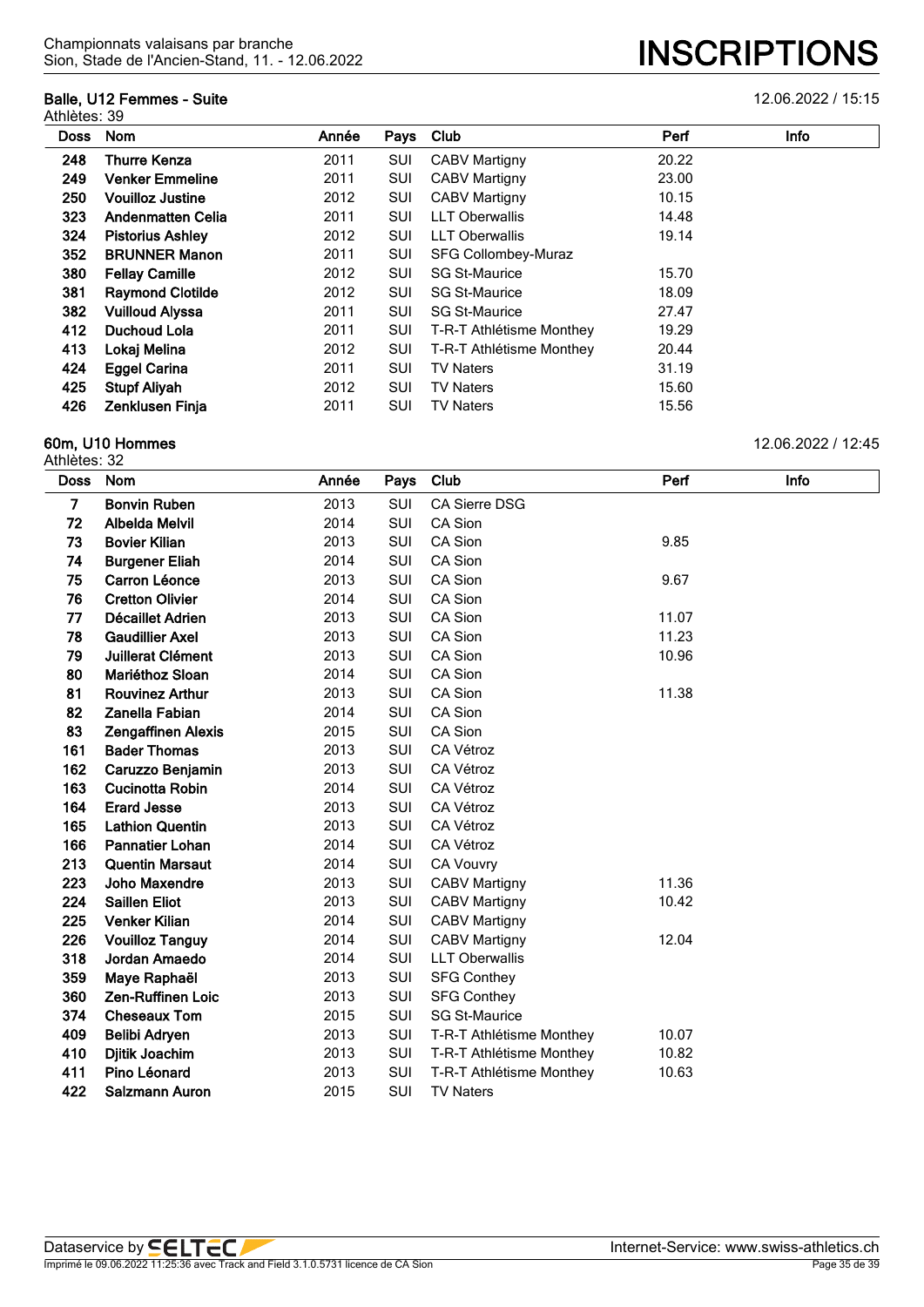## **60m, U10 Hommes - Suite** 12.06.2022 / 12:45

Sion, Stade de l'Ancien-Stand, 11. - 12.06.2022 **INSCRIPTIONS**

| Athlètes: 32   |                           |       |            |                          |      |                    |
|----------------|---------------------------|-------|------------|--------------------------|------|--------------------|
| <b>Doss</b>    | Nom                       | Année |            | Pays Club                | Perf | Info               |
| Athlètes: 32   | Longueur, U10 Hommes      |       |            |                          |      | 12.06.2022 / 15:00 |
| <b>Doss</b>    | Nom                       | Année | Pays       | Club                     | Perf | Info               |
| $\overline{7}$ | <b>Bonvin Ruben</b>       | 2013  | SUI        | CA Sierre DSG            |      |                    |
| 72             | <b>Albelda Melvil</b>     | 2014  | SUI        | CA Sion                  |      |                    |
| 73             | <b>Bovier Kilian</b>      | 2013  | SUI        | CA Sion                  | 3.50 |                    |
| 74             | <b>Burgener Eliah</b>     | 2014  | SUI        | CA Sion                  |      |                    |
| 75             | Carron Léonce             | 2013  | SUI        | CA Sion                  |      |                    |
| 76             | <b>Cretton Olivier</b>    | 2014  | SUI        | CA Sion                  |      |                    |
| 77             | Décaillet Adrien          | 2013  | SUI        | CA Sion                  |      |                    |
| 78             | <b>Gaudillier Axel</b>    | 2013  | SUI        | CA Sion                  |      |                    |
| 79             | Juillerat Clément         | 2013  | <b>SUI</b> | CA Sion                  |      |                    |
| 80             | Mariéthoz Sloan           | 2014  | <b>SUI</b> | CA Sion                  |      |                    |
| 81             | <b>Rouvinez Arthur</b>    | 2013  | <b>SUI</b> | CA Sion                  |      |                    |
| 82             | Zanella Fabian            | 2014  | <b>SUI</b> | CA Sion                  |      |                    |
| 83             | <b>Zengaffinen Alexis</b> | 2015  | <b>SUI</b> | CA Sion                  |      |                    |
| 161            | <b>Bader Thomas</b>       | 2013  | <b>SUI</b> | CA Vétroz                |      |                    |
| 162            | Caruzzo Benjamin          | 2013  | <b>SUI</b> | CA Vétroz                |      |                    |
| 163            | <b>Cucinotta Robin</b>    | 2014  | SUI        | CA Vétroz                |      |                    |
| 164            | <b>Erard Jesse</b>        | 2013  | SUI        | CA Vétroz                |      |                    |
| 165            | <b>Lathion Quentin</b>    | 2013  | SUI        | CA Vétroz                |      |                    |
| 166            | <b>Pannatier Lohan</b>    | 2014  | SUI        | CA Vétroz                |      |                    |
| 213            | <b>Quentin Marsaut</b>    | 2014  | SUI        | <b>CA Vouvry</b>         |      |                    |
| 223            | <b>Joho Maxendre</b>      | 2013  | SUI        | <b>CABV Martigny</b>     | 2.88 |                    |
| 224            | <b>Saillen Eliot</b>      | 2013  | SUI        | <b>CABV Martigny</b>     | 3.07 |                    |
| 225            | Venker Kilian             | 2014  | SUI        | <b>CABV Martigny</b>     |      |                    |
| 226            | <b>Vouilloz Tanguy</b>    | 2014  | SUI        | <b>CABV Martigny</b>     |      |                    |
| 318            | Jordan Amaedo             | 2014  | SUI        | <b>LLT Oberwallis</b>    |      |                    |
| 359            | Maye Raphaël              | 2013  | SUI        | <b>SFG Conthey</b>       |      |                    |
| 360            | <b>Zen-Ruffinen Loic</b>  | 2013  | SUI        | <b>SFG Conthey</b>       |      |                    |
| 374            | <b>Cheseaux Tom</b>       | 2015  | SUI        | <b>SG St-Maurice</b>     |      |                    |
| 409            | Belibi Adryen             | 2013  | <b>SUI</b> | T-R-T Athlétisme Monthey |      |                    |
| 410            | Djitik Joachim            | 2013  | <b>SUI</b> | T-R-T Athlétisme Monthey | 3.04 |                    |
| 411            | Pino Léonard              | 2013  | <b>SUI</b> | T-R-T Athlétisme Monthey |      |                    |
| 422            | Salzmann Auron            | 2015  | SUI        | <b>TV Naters</b>         |      |                    |

Athlètes: 32

**Balle, U10 Hommes** 12.06.2022 / 11:20

| <b>Doss</b> | <b>Nom</b>                | Année | Pays       | Club                 | Perf  | Info |
|-------------|---------------------------|-------|------------|----------------------|-------|------|
| 7           | <b>Bonvin Ruben</b>       | 2013  | SUI        | <b>CA Sierre DSG</b> |       |      |
| 72          | Albelda Melvil            | 2014  | SUI        | CA Sion              |       |      |
| 73          | <b>Bovier Kilian</b>      | 2013  | SUI        | CA Sion              | 30.60 |      |
| 74          | <b>Burgener Eliah</b>     | 2014  | <b>SUI</b> | CA Sion              |       |      |
| 75          | Carron Léonce             | 2013  | <b>SUI</b> | CA Sion              | 25.27 |      |
| 76          | <b>Cretton Olivier</b>    | 2014  | SUI        | CA Sion              |       |      |
| 77          | Décaillet Adrien          | 2013  | SUI        | CA Sion              | 19.31 |      |
| 78          | <b>Gaudillier Axel</b>    | 2013  | SUI        | CA Sion              | 11.48 |      |
| 79          | Juillerat Clément         | 2013  | SUI        | CA Sion              | 28.13 |      |
| 80          | Mariéthoz Sloan           | 2014  | SUI        | CA Sion              |       |      |
| 81          | <b>Rouvinez Arthur</b>    | 2013  | SUI        | CA Sion              | 17.53 |      |
| 82          | Zanella Fabian            | 2014  | SUI        | CA Sion              |       |      |
| 83          | <b>Zengaffinen Alexis</b> | 2015  | SUI        | CA Sion              |       |      |
| 161         | <b>Bader Thomas</b>       | 2013  | SUI        | CA Vétroz            |       |      |
| 162         | Caruzzo Benjamin          | 2013  | SUI        | CA Vétroz            |       |      |
| 163         | <b>Cucinotta Robin</b>    | 2014  | <b>SUI</b> | <b>CA Vétroz</b>     |       |      |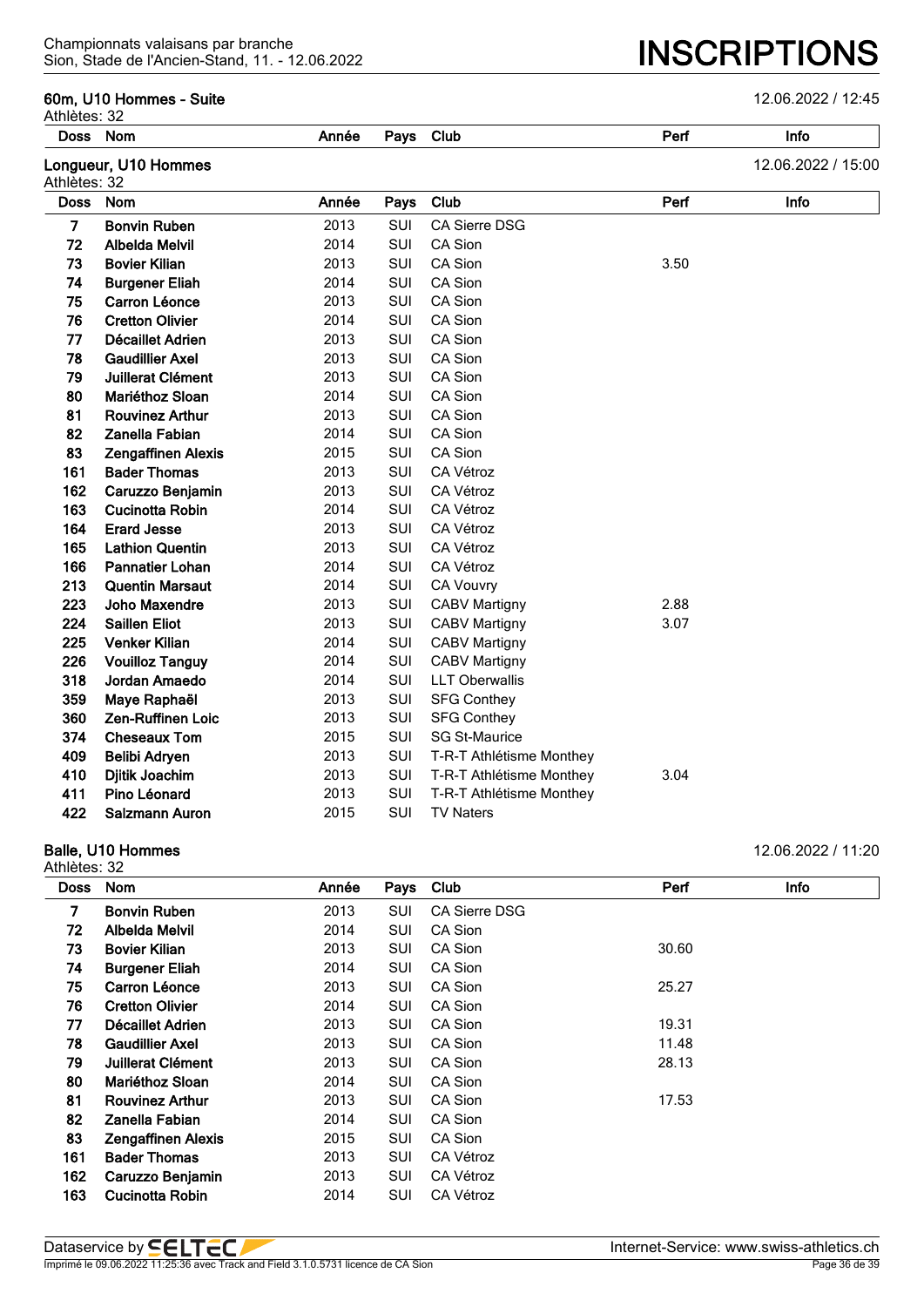# **Balle, U10 Hommes - Suite** 12.06.2022 / 11:20

| Athlètes: 32 | Dalle, UTV HUIHIIGS - OUILG |       |            |                          |       | 12.UU.ZUZZ / 11.ZU |
|--------------|-----------------------------|-------|------------|--------------------------|-------|--------------------|
| Doss         | Nom                         | Année | Pays       | Club                     | Perf  | Info               |
| 164          | <b>Erard Jesse</b>          | 2013  | SUI        | CA Vétroz                |       |                    |
| 165          | <b>Lathion Quentin</b>      | 2013  | SUI        | CA Vétroz                |       |                    |
| 166          | <b>Pannatier Lohan</b>      | 2014  | SUI        | CA Vétroz                |       |                    |
| 213          | <b>Quentin Marsaut</b>      | 2014  | SUI        | <b>CA Vouvry</b>         |       |                    |
| 223          | Joho Maxendre               | 2013  | SUI        | <b>CABV Martigny</b>     | 18.85 |                    |
| 224          | <b>Saillen Eliot</b>        | 2013  | SUI        | <b>CABV Martigny</b>     | 25.77 |                    |
| 225          | <b>Venker Kilian</b>        | 2014  | SUI        | <b>CABV Martigny</b>     |       |                    |
| 226          | <b>Vouilloz Tanguy</b>      | 2014  | SUI        | <b>CABV Martigny</b>     | 11.85 |                    |
| 318          | Jordan Amaedo               | 2014  | SUI        | <b>LLT Oberwallis</b>    |       |                    |
| 359          | Maye Raphaël                | 2013  | SUI        | <b>SFG Conthey</b>       |       |                    |
| 360          | Zen-Ruffinen Loic           | 2013  | SUI        | <b>SFG Conthey</b>       |       |                    |
| 374          | <b>Cheseaux Tom</b>         | 2015  | <b>SUI</b> | <b>SG St-Maurice</b>     |       |                    |
| 409          | Belibi Adryen               | 2013  | <b>SUI</b> | T-R-T Athlétisme Monthey | 11.52 |                    |
| 410          | Djitik Joachim              | 2013  | SUI        | T-R-T Athlétisme Monthey | 17.16 |                    |
| 411          | Pino Léonard                | 2013  | SUI        | T-R-T Athlétisme Monthey | 19.99 |                    |
| 422          | Salzmann Auron              | 2015  | SUI        | <b>TV Naters</b>         |       |                    |

## **60m, U10 Femmes** 12.06.2022 / 13:15

| <b>Doss</b> | Nom                       | Année | Pays       | Club                    | Perf  | Info |
|-------------|---------------------------|-------|------------|-------------------------|-------|------|
| 2           | Huelin Johanna            | 2014  | <b>GER</b> | Athlétisme Viseu-Genève |       |      |
| 8           | <b>Bonvin Emma</b>        | 2013  | SUI        | <b>CA Sierre DSG</b>    |       |      |
| 9           | <b>Clavien Naomie</b>     | 2013  | SUI        | CA Sierre DSG           |       |      |
| 10          | <b>Locher Emma</b>        | 2013  | SUI        | <b>CA Sierre DSG</b>    |       |      |
| 11          | <b>Zufferey Emilie</b>    | 2013  | SUI        | CA Sierre DSG           |       |      |
| 84          | <b>Bovier Célina</b>      | 2015  | <b>SUI</b> | CA Sion                 |       |      |
| 85          | <b>Fauchère Louise</b>    | 2014  | SUI        | CA Sion                 | 10.88 |      |
| 86          | <b>Giroud Mathilde</b>    | 2013  | SUI        | CA Sion                 | 10.74 |      |
| 87          | <b>Romailler Elyne</b>    | 2014  | SUI        | CA Sion                 |       |      |
| 88          | <b>Saillen Agathe</b>     | 2014  | SUI        | CA Sion                 | 10.45 |      |
| 167         | <b>Abbet Camille</b>      | 2013  | SUI        | CA Vétroz               |       |      |
| 168         | <b>Biaggi Giulia</b>      | 2013  | <b>SUI</b> | CA Vétroz               |       |      |
| 169         | <b>Duc Emilie</b>         | 2013  | SUI        | CA Vétroz               |       |      |
| 170         | <b>Rouvinez Arizona</b>   | 2013  | <b>SUI</b> | CA Vétroz               |       |      |
| 227         | <b>Boisset Callie</b>     | 2013  | SUI        | <b>CABV Martigny</b>    | 10.10 |      |
| 228         | <b>Crittin Leïla</b>      | 2014  | SUI        | <b>CABV Martigny</b>    | 11.12 |      |
| 229         | Hajdu Emma                | 2014  | <b>HUN</b> | <b>CABV Martigny</b>    |       |      |
| 230         | Hajdu Evelyn              | 2014  | <b>HUN</b> | <b>CABV Martigny</b>    |       |      |
| 231         | Koné Ayssa                | 2014  | SUI        | <b>CABV Martigny</b>    | 11.12 |      |
| 232         | <b>Siby Naomi</b>         | 2013  | <b>SUI</b> | <b>CABV Martigny</b>    | 10.37 |      |
| 233         | <b>Troillet Noélie</b>    | 2014  | SUI        | <b>CABV Martigny</b>    | 11.39 |      |
| 307         | Elodie Vergères           | 2013  | <b>SUI</b> | ES Ayent Anzère         |       |      |
| 319         | <b>Andrews Myriam</b>     | 2013  | SUI        | <b>LLT Oberwallis</b>   | 9.33  |      |
| 361         | <b>Dessimoz Marion</b>    | 2013  | <b>FRA</b> | <b>SFG Conthey</b>      |       |      |
| 362         | <b>Terrapon Alix</b>      | 2015  | <b>SUI</b> | <b>SFG Conthey</b>      |       |      |
| 363         | <b>Terrapon Charlie</b>   | 2013  | <b>SUI</b> | <b>SFG Conthey</b>      |       |      |
| 364         | <b>Vouillamoz Alexane</b> | 2013  | SUI        | <b>SFG Conthey</b>      |       |      |
| 375         | Duceau Jade               | 2013  | SUI        | <b>SG St-Maurice</b>    |       |      |
| 376         | <b>Fellay Bérénice</b>    | 2015  | SUI        | <b>SG St-Maurice</b>    |       |      |
| 377         | Gosparini Norah           | 2015  | <b>SUI</b> | <b>SG St-Maurice</b>    |       |      |
| 378         | Rimet Léna                | 2014  | SUI        | <b>SG St-Maurice</b>    |       |      |
| 423         | <b>Studer Amina</b>       | 2013  | SUI        | <b>TV Naters</b>        |       |      |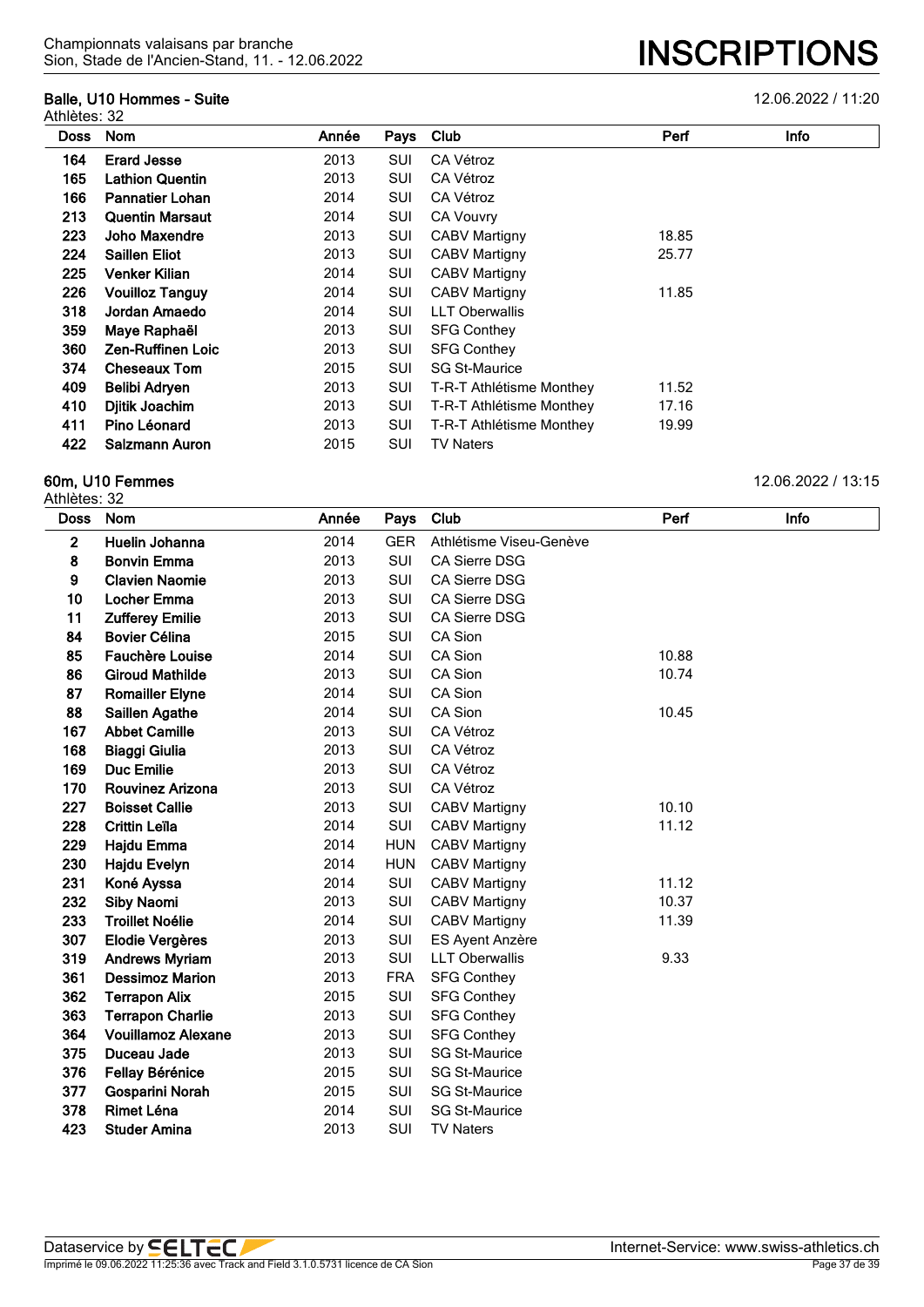## **60m, U10 Femmes - Suite** 12.06.2022 / 13:15

Sion, Stade de l'Ancien-Stand, 11. - 12.06.2022 **INSCRIPTIONS**

| Athlètes: 32 |                           |       |            |                         |      |                    |
|--------------|---------------------------|-------|------------|-------------------------|------|--------------------|
|              | Doss Nom                  | Année | Pays       | Club                    | Perf | Info               |
| Athlètes: 32 | Longueur, U10 Femmes      |       |            |                         |      | 12.06.2022 / 14:00 |
| Doss         | <b>Nom</b>                | Année | Pays       | Club                    | Perf | Info               |
| $\mathbf{2}$ | Huelin Johanna            | 2014  | <b>GER</b> | Athlétisme Viseu-Genève |      |                    |
| 8            | <b>Bonvin Emma</b>        | 2013  | SUI        | <b>CA Sierre DSG</b>    |      |                    |
| 9            | <b>Clavien Naomie</b>     | 2013  | SUI        | <b>CA Sierre DSG</b>    |      |                    |
| 10           | <b>Locher Emma</b>        | 2013  | SUI        | CA Sierre DSG           |      |                    |
| 11           | <b>Zufferey Emilie</b>    | 2013  | SUI        | <b>CA Sierre DSG</b>    |      |                    |
| 84           | <b>Bovier Célina</b>      | 2015  | <b>SUI</b> | CA Sion                 |      |                    |
| 85           | <b>Fauchère Louise</b>    | 2014  | SUI        | CA Sion                 |      |                    |
| 86           | <b>Giroud Mathilde</b>    | 2013  | SUI        | CA Sion                 |      |                    |
| 87           | <b>Romailler Elyne</b>    | 2014  | SUI        | CA Sion                 |      |                    |
| 88           | Saillen Agathe            | 2014  | SUI        | CA Sion                 |      |                    |
| 167          | <b>Abbet Camille</b>      | 2013  | SUI        | CA Vétroz               |      |                    |
| 168          | <b>Biaggi Giulia</b>      | 2013  | SUI        | CA Vétroz               |      |                    |
| 169          | <b>Duc Emilie</b>         | 2013  | SUI        | CA Vétroz               |      |                    |
| 170          | Rouvinez Arizona          | 2013  | <b>SUI</b> | CA Vétroz               |      |                    |
| 227          | <b>Boisset Callie</b>     | 2013  | SUI        | <b>CABV Martigny</b>    |      |                    |
| 228          | <b>Crittin Leïla</b>      | 2014  | SUI        | <b>CABV Martigny</b>    |      |                    |
| 229          | Hajdu Emma                | 2014  | <b>HUN</b> | <b>CABV Martigny</b>    |      |                    |
| 230          | Hajdu Evelyn              | 2014  | <b>HUN</b> | <b>CABV Martigny</b>    |      |                    |
| 231          | Koné Ayssa                | 2014  | SUI        | <b>CABV Martigny</b>    |      |                    |
| 232          | <b>Siby Naomi</b>         | 2013  | SUI        | <b>CABV Martigny</b>    | 3.14 |                    |
| 233          | <b>Troillet Noélie</b>    | 2014  | SUI        | <b>CABV Martigny</b>    |      |                    |
| 307          | Elodie Vergères           | 2013  | SUI        | <b>ES Ayent Anzère</b>  |      |                    |
| 319          | <b>Andrews Myriam</b>     | 2013  | SUI        | <b>LLT Oberwallis</b>   | 3.97 |                    |
| 361          | <b>Dessimoz Marion</b>    | 2013  | <b>FRA</b> | <b>SFG Conthey</b>      |      |                    |
| 362          | <b>Terrapon Alix</b>      | 2015  | SUI        | <b>SFG Conthey</b>      |      |                    |
| 363          | <b>Terrapon Charlie</b>   | 2013  | SUI        | <b>SFG Conthey</b>      |      |                    |
| 364          | <b>Vouillamoz Alexane</b> | 2013  | SUI        | <b>SFG Conthey</b>      |      |                    |
| 375          | Duceau Jade               | 2013  | SUI        | <b>SG St-Maurice</b>    |      |                    |
| 376          | <b>Fellay Bérénice</b>    | 2015  | SUI        | <b>SG St-Maurice</b>    |      |                    |
| 377          | Gosparini Norah           | 2015  | SUI        | <b>SG St-Maurice</b>    |      |                    |
| 378          | Rimet Léna                | 2014  | SUI        | <b>SG St-Maurice</b>    |      |                    |
| 423          | <b>Studer Amina</b>       | 2013  | SUI        | <b>TV Naters</b>        |      |                    |

Athlètes: 32

**Balle, U10 Femmes** 12.06.2022 / 14:30

| <b>Doss</b>  | <b>Nom</b>              | Année | Pays       | Club                    | Perf  | Info |
|--------------|-------------------------|-------|------------|-------------------------|-------|------|
| $\mathbf{2}$ | Huelin Johanna          | 2014  | <b>GER</b> | Athlétisme Viseu-Genève |       |      |
| 8            | <b>Bonvin Emma</b>      | 2013  | SUI        | <b>CA Sierre DSG</b>    |       |      |
| 9            | <b>Clavien Naomie</b>   | 2013  | SUI        | <b>CA Sierre DSG</b>    |       |      |
| 10           | Locher Emma             | 2013  | SUI        | <b>CA Sierre DSG</b>    |       |      |
| 11           | <b>Zufferey Emilie</b>  | 2013  | SUI        | <b>CA Sierre DSG</b>    |       |      |
| 84           | <b>Bovier Célina</b>    | 2015  | SUI        | CA Sion                 |       |      |
| 85           | Fauchère Louise         | 2014  | SUI        | CA Sion                 | 11.80 |      |
| 86           | <b>Giroud Mathilde</b>  | 2013  | SUI        | CA Sion                 | 9.68  |      |
| 87           | <b>Romailler Elyne</b>  | 2014  | SUI        | CA Sion                 |       |      |
| 88           | Saillen Agathe          | 2014  | SUI        | CA Sion                 | 12.05 |      |
| 167          | <b>Abbet Camille</b>    | 2013  | SUI        | CA Vétroz               |       |      |
| 168          | <b>Biaggi Giulia</b>    | 2013  | SUI        | CA Vétroz               |       |      |
| 169          | Duc Emilie              | 2013  | SUI        | CA Vétroz               |       |      |
| 170          | <b>Rouvinez Arizona</b> | 2013  | SUI        | CA Vétroz               |       |      |
| 227          | <b>Boisset Callie</b>   | 2013  | SUI        | <b>CABV Martigny</b>    | 11.40 |      |
| 228          | Crittin Leïla           | 2014  | SUI        | <b>CABV Martigny</b>    |       |      |